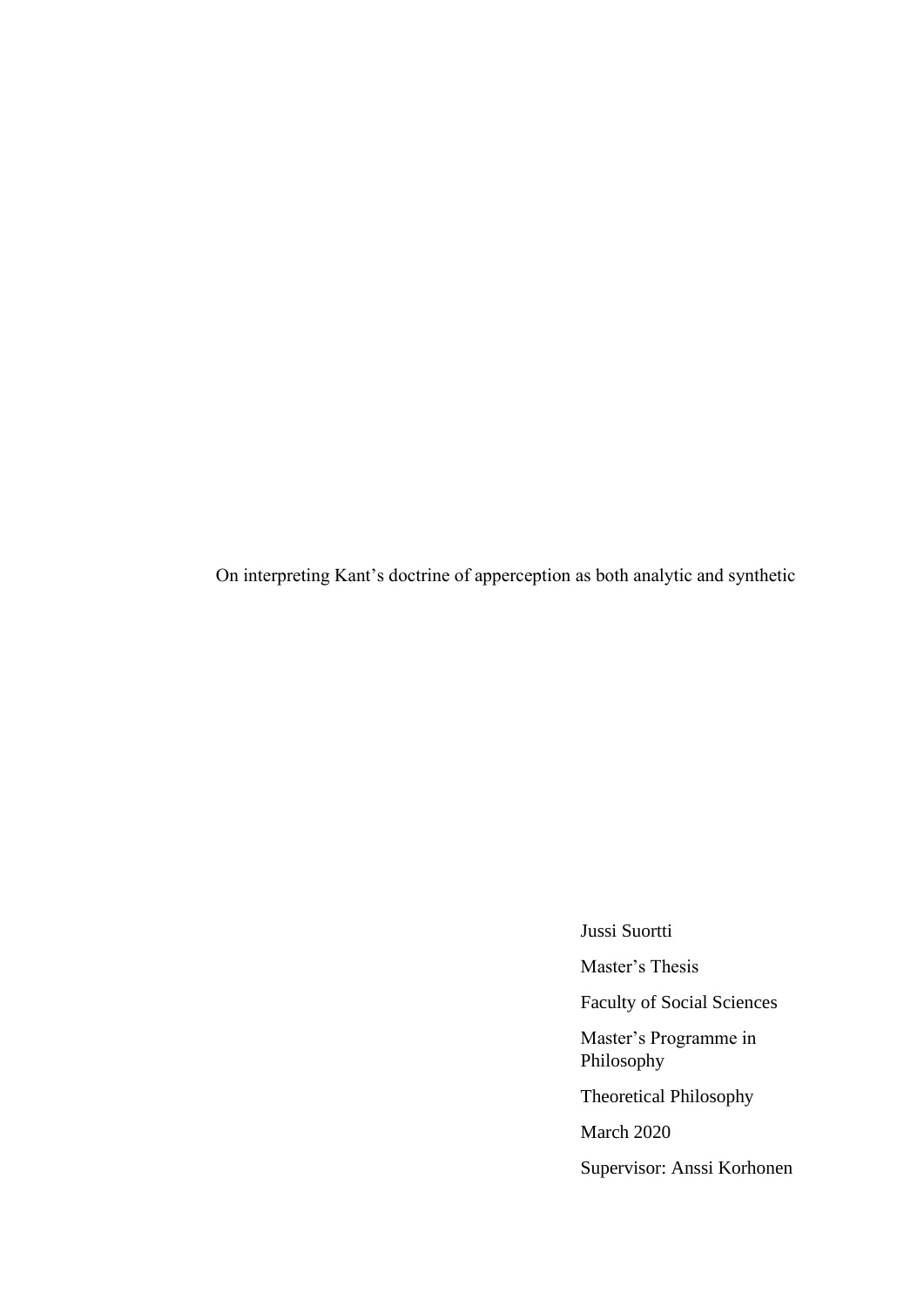# **HELSINGIN YLIOPISTO HELSINGFORS UNIVERSITET**

UNIVERSITY OF HELSINKI

| Tiedekunta - Fakultet - Faculty<br><b>Faculty of Social Sciences</b>           | Koulutusohjelma – Utbildingsprogram – Degree<br>Programme<br>Master's Programme in Philosophy |  |  |  |
|--------------------------------------------------------------------------------|-----------------------------------------------------------------------------------------------|--|--|--|
| Tekijä - Författare - Author                                                   |                                                                                               |  |  |  |
| Jussi Suortti                                                                  |                                                                                               |  |  |  |
| Työn nimi – Arbetets titel – Title                                             |                                                                                               |  |  |  |
| On interpreting Kant's doctrine of apperception as both analytic and synthetic |                                                                                               |  |  |  |
| Oppiaine/Opintosuunta – Läroämne/Studieinriktning – Subject/Study track        |                                                                                               |  |  |  |
| <b>Theoretical Philosophy</b>                                                  |                                                                                               |  |  |  |
| Työn laji - Arbetets art - Level                                               | Sivumäärä - Sidoantal - Number of<br>Aika – Datum – Month and year                            |  |  |  |
| Master's Thesis                                                                | pages<br>3/2020<br>63                                                                         |  |  |  |
|                                                                                |                                                                                               |  |  |  |
| Tiivistelmä – Referat – Abstrac                                                |                                                                                               |  |  |  |

This thesis deals with Kant's doctrine of apperception, as presented in the Transcendental Deduction, in the second edition of the Critique of Pure Reason. The research question examined in the thesis is to what extent and how the doctrine of apperception can be interpreted as analytic, and to what extent and how it can be interpreted as synthetic. The aim of the thesis is to show that the doctrine can be interpreted as inherently ambiguous, between an analytic account which presents a conceptual analysis of a unified subject's activities of cognition, and a synthetic account which explains how the subject's unity of consciousness, or the identity of apperception, is possible in the first place. This is achieved through (1) an examination of Allison's interpretation of apperception, (2) close readings of the relevant passages in the Critique of Pure Reason, and (3) an interpretation of Hegel's reading of Kant in Faith & Knowledge.

It is argued in the thesis that an accurate interpretation of the doctrine of apperception must include accounts of both its analytic and synthetic dimensions. The proposed view is that the synthetic account explains how the analytic account is itself possible. So, on the one hand, it follows analytically from the thought of a single subject's thinking an object, as containing diverse representations, that the subject synthesizes those diverse representations as an identical subject. On the other hand, Kant sometimes seems to think that the identity of apperception must itself be produced by synthesis and consciousness of it. This provides the basis for a synthetic account of apperception, expressed by Hegel's view that the doctrine of apperception implies an identity of subject and object. In the thesis, Hegel's view is interpreted to mean that insofar as the identity of apperception must be produced through synthesis and consciousness of synthesis, the distinction of subject and object cannot be justified, when it comes to that synthesis and consciousness of it.

The view advanced in the thesis is that the process through which consciousness becomes unified, relative to synthesis, is a necessary condition of the analysis of the unified subject's activities of cognition. Moreover, it is held that the ambiguity which gives rise to this view is inherent to the doctrine of apperception. So, although Allison's analytic interpretation presents a generally plausible and internally consistent account of apperception, it is not fully supported by the text. Consequently, to avoid begging the question, a synthetic interpretation must also be given. In this thesis, such an interpretation is formulated on the basis of an interpretation of Hegel's reading of Kant.

Avainsanat – Nyckelord – Keywords

Kant, Hegel, Allison, Critique of Pure Reason, apperception, transcendental deduction, synthetic *a priori* judgments, synthesis, self-consciousness, the unity of consciousness, the identity of subject and object

Ohjaaja tai ohjaajat – Handledare – Supervisor or supervisors

Anssi Korhonen

Säilytyspaikka – Förvaringställe – Where deposited

Central campus library

Muita tietoja – Övriga uppgifter – Additional information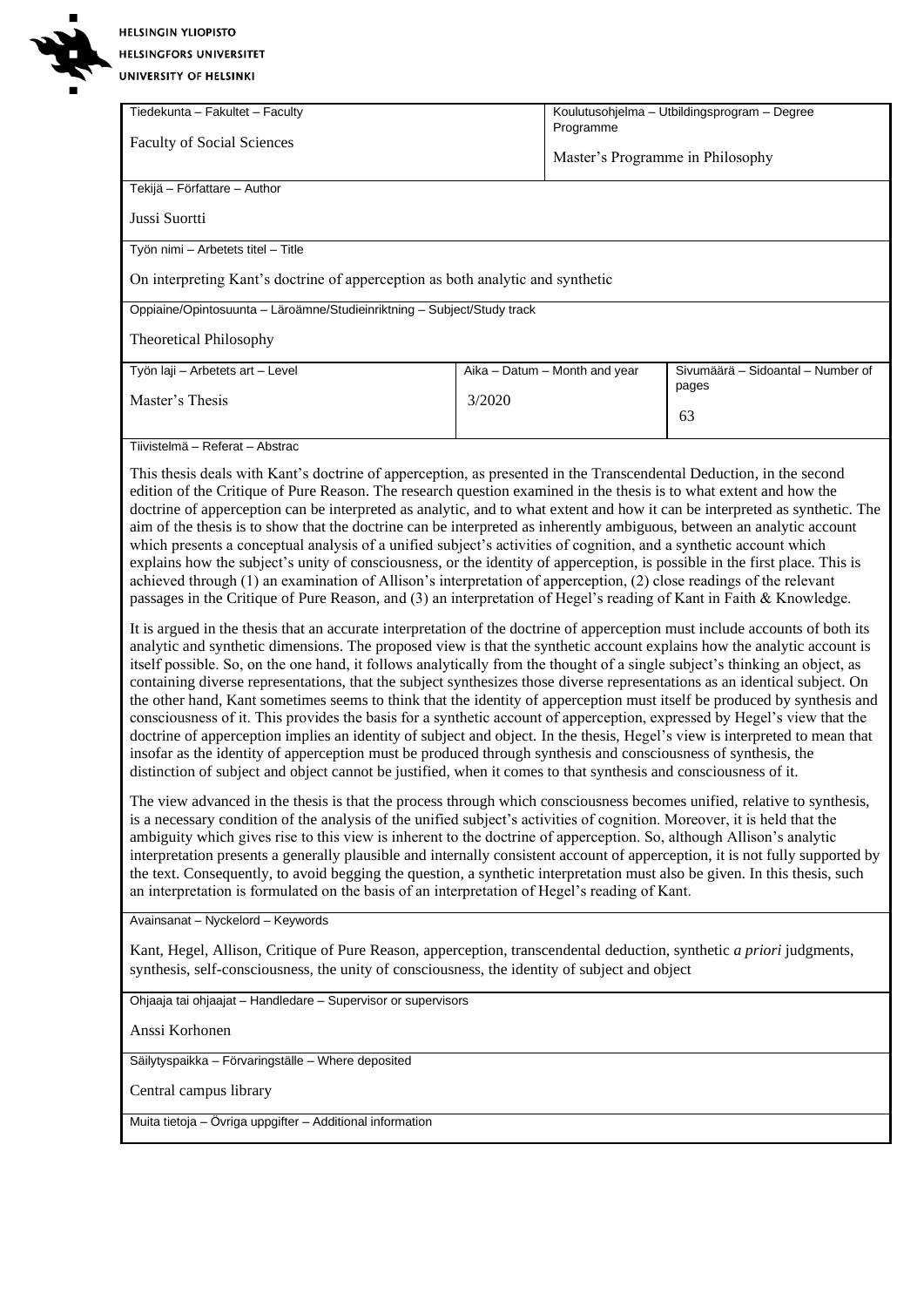**HELSINGIN YLIOPISTO** HELSINGFORS UNIVERSITET

**CO** N  $\blacksquare$ 

| UNIVERSITY OF HELSINKI                                                                                                                                                                                                                                                                                                                                                                                                                                                                                                                                                                                                                                                                                                                                                                                                                                                                                                                                                                                                                                                                                                                                                                                                                                                                                                                                                                                                                                                                                                                                                                                                                                                                                                                                                                                                                                                                                                                                                                                                                                                                                                                                                                                                                                                                                                                                                                                                                                                                                                                                                                                                                                                                                                                                                                                                                                                       |        |                                              |                                            |  |  |
|------------------------------------------------------------------------------------------------------------------------------------------------------------------------------------------------------------------------------------------------------------------------------------------------------------------------------------------------------------------------------------------------------------------------------------------------------------------------------------------------------------------------------------------------------------------------------------------------------------------------------------------------------------------------------------------------------------------------------------------------------------------------------------------------------------------------------------------------------------------------------------------------------------------------------------------------------------------------------------------------------------------------------------------------------------------------------------------------------------------------------------------------------------------------------------------------------------------------------------------------------------------------------------------------------------------------------------------------------------------------------------------------------------------------------------------------------------------------------------------------------------------------------------------------------------------------------------------------------------------------------------------------------------------------------------------------------------------------------------------------------------------------------------------------------------------------------------------------------------------------------------------------------------------------------------------------------------------------------------------------------------------------------------------------------------------------------------------------------------------------------------------------------------------------------------------------------------------------------------------------------------------------------------------------------------------------------------------------------------------------------------------------------------------------------------------------------------------------------------------------------------------------------------------------------------------------------------------------------------------------------------------------------------------------------------------------------------------------------------------------------------------------------------------------------------------------------------------------------------------------------|--------|----------------------------------------------|--------------------------------------------|--|--|
| Tiedekunta - Fakultet - Faculty                                                                                                                                                                                                                                                                                                                                                                                                                                                                                                                                                                                                                                                                                                                                                                                                                                                                                                                                                                                                                                                                                                                                                                                                                                                                                                                                                                                                                                                                                                                                                                                                                                                                                                                                                                                                                                                                                                                                                                                                                                                                                                                                                                                                                                                                                                                                                                                                                                                                                                                                                                                                                                                                                                                                                                                                                                              |        | Koulutusohjelma - Utbildingsprogram - Degree |                                            |  |  |
| Valtiotieteellinen tiedekunta                                                                                                                                                                                                                                                                                                                                                                                                                                                                                                                                                                                                                                                                                                                                                                                                                                                                                                                                                                                                                                                                                                                                                                                                                                                                                                                                                                                                                                                                                                                                                                                                                                                                                                                                                                                                                                                                                                                                                                                                                                                                                                                                                                                                                                                                                                                                                                                                                                                                                                                                                                                                                                                                                                                                                                                                                                                |        | Programme<br>Filosofian maisteriohjelma      |                                            |  |  |
| Tekijä - Författare - Author                                                                                                                                                                                                                                                                                                                                                                                                                                                                                                                                                                                                                                                                                                                                                                                                                                                                                                                                                                                                                                                                                                                                                                                                                                                                                                                                                                                                                                                                                                                                                                                                                                                                                                                                                                                                                                                                                                                                                                                                                                                                                                                                                                                                                                                                                                                                                                                                                                                                                                                                                                                                                                                                                                                                                                                                                                                 |        |                                              |                                            |  |  |
| Jussi Suortti                                                                                                                                                                                                                                                                                                                                                                                                                                                                                                                                                                                                                                                                                                                                                                                                                                                                                                                                                                                                                                                                                                                                                                                                                                                                                                                                                                                                                                                                                                                                                                                                                                                                                                                                                                                                                                                                                                                                                                                                                                                                                                                                                                                                                                                                                                                                                                                                                                                                                                                                                                                                                                                                                                                                                                                                                                                                |        |                                              |                                            |  |  |
| Työn nimi - Arbetets titel - Title                                                                                                                                                                                                                                                                                                                                                                                                                                                                                                                                                                                                                                                                                                                                                                                                                                                                                                                                                                                                                                                                                                                                                                                                                                                                                                                                                                                                                                                                                                                                                                                                                                                                                                                                                                                                                                                                                                                                                                                                                                                                                                                                                                                                                                                                                                                                                                                                                                                                                                                                                                                                                                                                                                                                                                                                                                           |        |                                              |                                            |  |  |
| On interpreting Kant's doctrine of apperception as both analytic and synthetic                                                                                                                                                                                                                                                                                                                                                                                                                                                                                                                                                                                                                                                                                                                                                                                                                                                                                                                                                                                                                                                                                                                                                                                                                                                                                                                                                                                                                                                                                                                                                                                                                                                                                                                                                                                                                                                                                                                                                                                                                                                                                                                                                                                                                                                                                                                                                                                                                                                                                                                                                                                                                                                                                                                                                                                               |        |                                              |                                            |  |  |
| Oppiaine/Opintosuunta - Läroämne/Studieinriktning - Subject/Study track                                                                                                                                                                                                                                                                                                                                                                                                                                                                                                                                                                                                                                                                                                                                                                                                                                                                                                                                                                                                                                                                                                                                                                                                                                                                                                                                                                                                                                                                                                                                                                                                                                                                                                                                                                                                                                                                                                                                                                                                                                                                                                                                                                                                                                                                                                                                                                                                                                                                                                                                                                                                                                                                                                                                                                                                      |        |                                              |                                            |  |  |
| Teoreettinen filosofia                                                                                                                                                                                                                                                                                                                                                                                                                                                                                                                                                                                                                                                                                                                                                                                                                                                                                                                                                                                                                                                                                                                                                                                                                                                                                                                                                                                                                                                                                                                                                                                                                                                                                                                                                                                                                                                                                                                                                                                                                                                                                                                                                                                                                                                                                                                                                                                                                                                                                                                                                                                                                                                                                                                                                                                                                                                       |        |                                              |                                            |  |  |
| Työn laji - Arbetets art - Level                                                                                                                                                                                                                                                                                                                                                                                                                                                                                                                                                                                                                                                                                                                                                                                                                                                                                                                                                                                                                                                                                                                                                                                                                                                                                                                                                                                                                                                                                                                                                                                                                                                                                                                                                                                                                                                                                                                                                                                                                                                                                                                                                                                                                                                                                                                                                                                                                                                                                                                                                                                                                                                                                                                                                                                                                                             |        | Aika - Datum - Month and year                | Sivumäärä - Sidoantal - Number<br>of pages |  |  |
| Pro gradu -tutkielma                                                                                                                                                                                                                                                                                                                                                                                                                                                                                                                                                                                                                                                                                                                                                                                                                                                                                                                                                                                                                                                                                                                                                                                                                                                                                                                                                                                                                                                                                                                                                                                                                                                                                                                                                                                                                                                                                                                                                                                                                                                                                                                                                                                                                                                                                                                                                                                                                                                                                                                                                                                                                                                                                                                                                                                                                                                         | 3/2020 |                                              | 63                                         |  |  |
|                                                                                                                                                                                                                                                                                                                                                                                                                                                                                                                                                                                                                                                                                                                                                                                                                                                                                                                                                                                                                                                                                                                                                                                                                                                                                                                                                                                                                                                                                                                                                                                                                                                                                                                                                                                                                                                                                                                                                                                                                                                                                                                                                                                                                                                                                                                                                                                                                                                                                                                                                                                                                                                                                                                                                                                                                                                                              |        |                                              |                                            |  |  |
| Tiivistelmä - Referat - Abstrac<br>Tämä tutkielma käsittelee Kantin apperseptioteoriaa, joka esitellään Puhtaan järjen kritiikin toisen laitoksen<br>Transsendentaalisessa deduktiossa. Tutkimuskysymyksenä on, kuinka pitkälle ja miten apperseptioteoriaa voidaan<br>tulkita analyyttisenä sekä kuinka pitkälle ja miten sitä voidaan tulkita synteettisenä. Tutkielman päämääränä on<br>osoittaa, että apperseptioteoriaa voidaan tulkita itsessään epämääräisenä. Toisaalta se sisältää analyyttisen esityksen,<br>joka mallintaa yhtenäisen subjektin tiedollisia toimintoja, ja toisaalta synteettisen esityksen, joka selittää, miten<br>subjektin yhtenäinen tietoisuus, niin sanottu apperseption identtisyys, on ylipäänsä mahdollinen. Tutkielman<br>päämäärään pyritään (1) käsittelemällä Allisonin tulkintaa apperseptiosta, (2) esittämällä tulkintoja Puhtaan järjen<br>kritiikin olennaisista kappaleista ja (3) tulkitsemalla Hegelin Kant-luentaa.<br>Tutkielmassa väitetään, että apperseptioteorian tarkka tulkinta edellyttää sekä sen analyyttisen että synteettisen<br>ulottuvuuden huomioimista. Tutkielmassa ehdotetun näkemyksen mukaan synteettinen esitys selittää, miten<br>analyyttinen esitys itse on mahdollinen. Toisaalta siitä ajatuksesta, että yhtenäinen subjekti ajattelee objektia, joka<br>sisältää moninaisia representaatioita, seuraa analyyttisesti, että tämä subjekti yhdistää tai syntetisoi nuo moninaiset<br>representaatiot identtisenä subjektina. Toisaalta Kant vaikuttaa ajoittain olevan sitä mieltä, että apperseption<br>identtisyys sellaisenaan on muodostettava representaatioiden synteesin kautta. Tämä tarjoaa lähtökohdan apperseption<br>synteettiselle tulkinnalle, joka tulee ilmaistuksi Hegelin näkemyksessä siitä, että apperseptioteoria implikoi subjektin ja<br>objektin identtisyyttä. Tutkielmassa tämän identtisyyden tulkitaan tarkoittavan, että siinä määrin kuin apperseption<br>identtisyys on muodostettava synteesin ja tietoisuuden synteesistä kautta, erottelu subjektin ja objektin välillä ei ole<br>oikeutettu, mitä tulee tähän synteesiin ja tietoisuuteen siitä.<br>Tutkielmassa esitetyn näkemyksen mukaan prosessi, jonka myötä tietoisuudesta tulee yhtenäinen suhteessa synteesiin,<br>on välttämätön ehto yhtenäisen subjektin tiedollisten toimintojen analyysille. Lisäksi tutkielmassa esitetään, että<br>kyseinen näkemys juontuu epämääräisyydestä, joka sisältyy apperseptioteoriaan itseensä. Siispä, vaikka Allisonin<br>analyyttinen tulkinta esittää yleisesti uskottavan ja sisäisesti johdonmukaisen käsityksen apperseptiosta, se ei ole täysin<br>yhteensopiva Kantin tekstin kanssa. Tästä seuraa, että kehäpäätelmän välttämiseksi on tarjottava myös synteettinen<br>tulkinta. Sopiva tulkinta muotoillaan tutkielmassa Hegelin Kant-tulkinnan pohjalta. |        |                                              |                                            |  |  |
| Avainsanat - Nyckelord - Keywords                                                                                                                                                                                                                                                                                                                                                                                                                                                                                                                                                                                                                                                                                                                                                                                                                                                                                                                                                                                                                                                                                                                                                                                                                                                                                                                                                                                                                                                                                                                                                                                                                                                                                                                                                                                                                                                                                                                                                                                                                                                                                                                                                                                                                                                                                                                                                                                                                                                                                                                                                                                                                                                                                                                                                                                                                                            |        |                                              |                                            |  |  |
| Kant, Hegel, Allison, Puhtaan järjen kritiikki, apperseptio, transsendentaalinen deduktio, synteettiset a priori -<br>arvostelmat, synteesi, itsetietoisuus, tietoisuuden ykseys, subjektin ja objektin identtisyys                                                                                                                                                                                                                                                                                                                                                                                                                                                                                                                                                                                                                                                                                                                                                                                                                                                                                                                                                                                                                                                                                                                                                                                                                                                                                                                                                                                                                                                                                                                                                                                                                                                                                                                                                                                                                                                                                                                                                                                                                                                                                                                                                                                                                                                                                                                                                                                                                                                                                                                                                                                                                                                          |        |                                              |                                            |  |  |
| Ohjaaja tai ohjaajat - Handledare - Supervisor or supervisors                                                                                                                                                                                                                                                                                                                                                                                                                                                                                                                                                                                                                                                                                                                                                                                                                                                                                                                                                                                                                                                                                                                                                                                                                                                                                                                                                                                                                                                                                                                                                                                                                                                                                                                                                                                                                                                                                                                                                                                                                                                                                                                                                                                                                                                                                                                                                                                                                                                                                                                                                                                                                                                                                                                                                                                                                |        |                                              |                                            |  |  |
| Anssi Korhonen                                                                                                                                                                                                                                                                                                                                                                                                                                                                                                                                                                                                                                                                                                                                                                                                                                                                                                                                                                                                                                                                                                                                                                                                                                                                                                                                                                                                                                                                                                                                                                                                                                                                                                                                                                                                                                                                                                                                                                                                                                                                                                                                                                                                                                                                                                                                                                                                                                                                                                                                                                                                                                                                                                                                                                                                                                                               |        |                                              |                                            |  |  |
| Säilytyspaikka - Förvaringställe - Where deposited                                                                                                                                                                                                                                                                                                                                                                                                                                                                                                                                                                                                                                                                                                                                                                                                                                                                                                                                                                                                                                                                                                                                                                                                                                                                                                                                                                                                                                                                                                                                                                                                                                                                                                                                                                                                                                                                                                                                                                                                                                                                                                                                                                                                                                                                                                                                                                                                                                                                                                                                                                                                                                                                                                                                                                                                                           |        |                                              |                                            |  |  |
| Keskustakampuksen kirjasto                                                                                                                                                                                                                                                                                                                                                                                                                                                                                                                                                                                                                                                                                                                                                                                                                                                                                                                                                                                                                                                                                                                                                                                                                                                                                                                                                                                                                                                                                                                                                                                                                                                                                                                                                                                                                                                                                                                                                                                                                                                                                                                                                                                                                                                                                                                                                                                                                                                                                                                                                                                                                                                                                                                                                                                                                                                   |        |                                              |                                            |  |  |
| Muita tietoja – Övriga uppgifter – Additional information                                                                                                                                                                                                                                                                                                                                                                                                                                                                                                                                                                                                                                                                                                                                                                                                                                                                                                                                                                                                                                                                                                                                                                                                                                                                                                                                                                                                                                                                                                                                                                                                                                                                                                                                                                                                                                                                                                                                                                                                                                                                                                                                                                                                                                                                                                                                                                                                                                                                                                                                                                                                                                                                                                                                                                                                                    |        |                                              |                                            |  |  |
|                                                                                                                                                                                                                                                                                                                                                                                                                                                                                                                                                                                                                                                                                                                                                                                                                                                                                                                                                                                                                                                                                                                                                                                                                                                                                                                                                                                                                                                                                                                                                                                                                                                                                                                                                                                                                                                                                                                                                                                                                                                                                                                                                                                                                                                                                                                                                                                                                                                                                                                                                                                                                                                                                                                                                                                                                                                                              |        |                                              |                                            |  |  |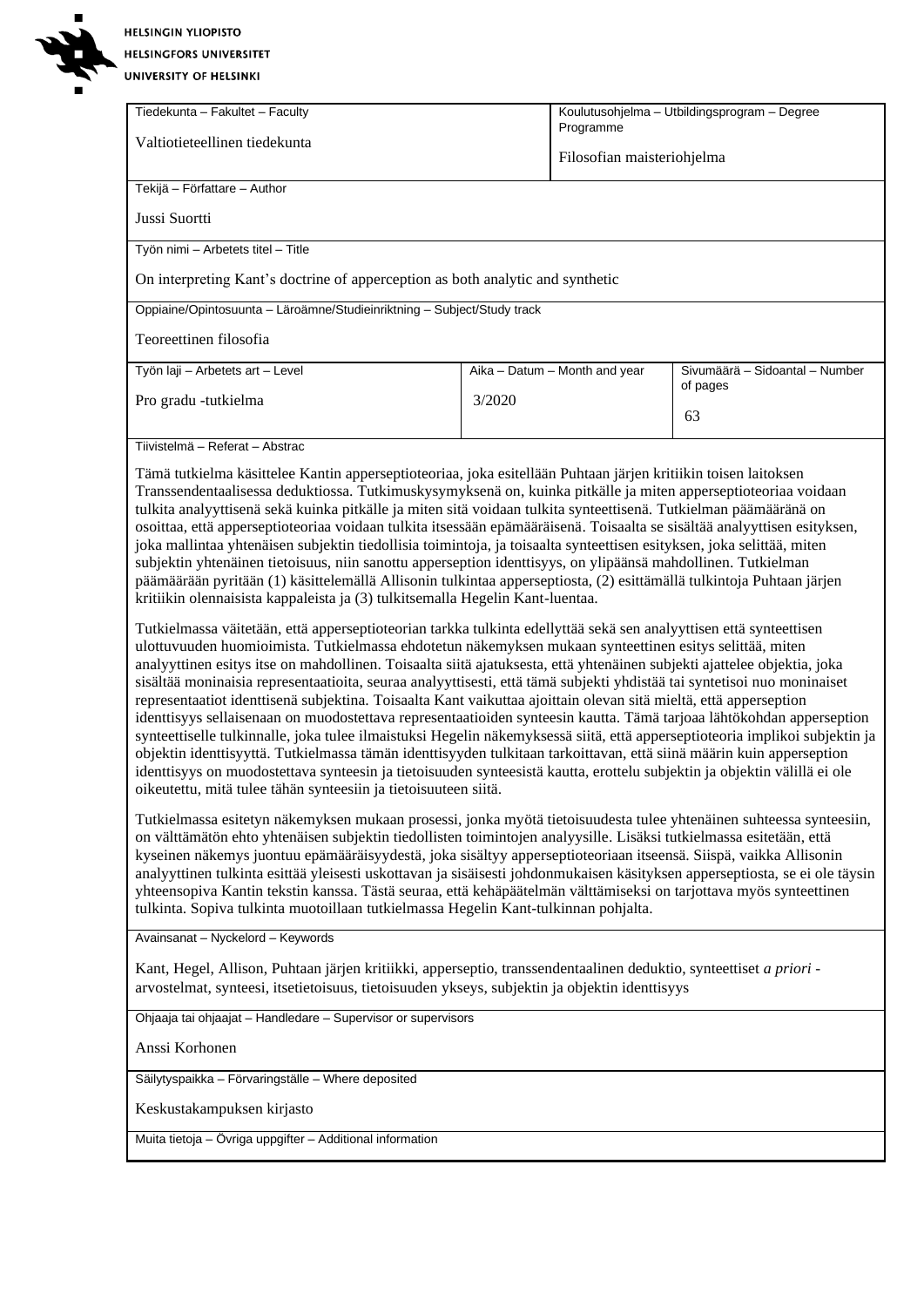# **Contents**

| 4.2. Synthesis, consciousness of synthesis and the identity of apperception33           |  |
|-----------------------------------------------------------------------------------------|--|
|                                                                                         |  |
|                                                                                         |  |
|                                                                                         |  |
|                                                                                         |  |
| 5.3. The identity of subject and object as a development of the discursivity thesis  49 |  |
| 5.4. The identity of subject and object in the doctrine of apperception52               |  |
| 5.5. The implications and limits of the present interpretation of Hegel58               |  |
|                                                                                         |  |
|                                                                                         |  |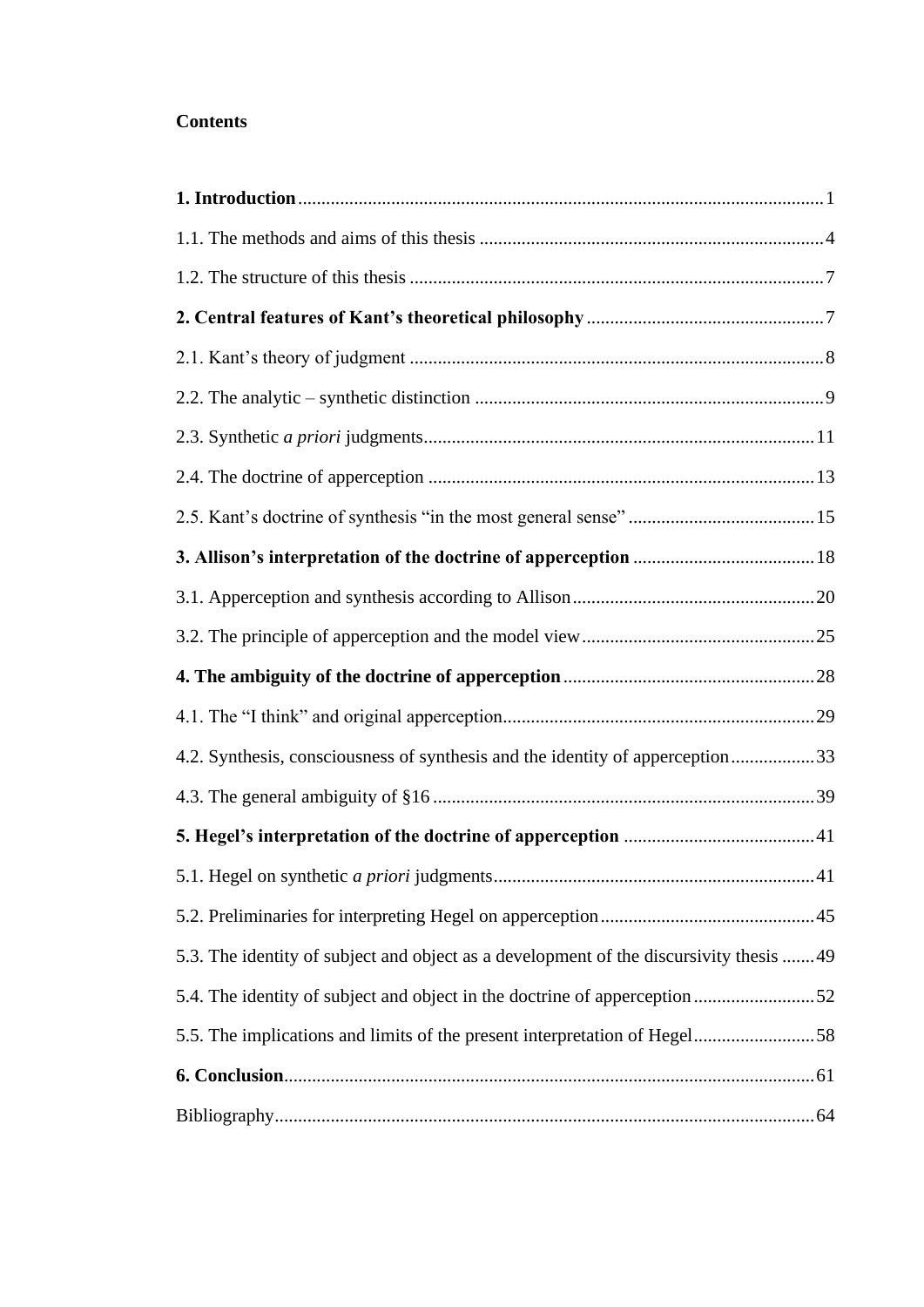#### <span id="page-4-0"></span>**1. Introduction**

In the Introduction to the *Critique of Pure Reason*, Kant  $(B19)^1$  formulates the central concern of his theoretical philosophy, or as he puts it, the "real problem of pure reason", as the question: "**How are synthetic judgments** *a priori* **possible?**" The meaning of this question is the following. Knowing subjects seem to make judgments which apply to objects necessarily and universally, as well as independently of experience.<sup>2</sup> Moreover, as in the case of mathematics and natural science, these judgments appear to extend the scope of the knowing subject's knowledge (B14-8). The problem is that an explanation of *how* or *on what basis* they are formed seems totally lacking. As Kant puts it, there is no readily available account of the "X", which the understanding depends on to discover a connection between the logical subject and predicate<sup>3</sup> of a synthetic *a priori* judgment (A9/B13). To provide such an account becomes, then, the central concern of a critique of pure reason. But this task involves serious conceptual difficulties. Namely, when Kant asks what the basis could be for judgments that seem to apply necessarily to objects, but which cannot have been formed by the subject based on experience, the source of his puzzlement appears to be this: while synthetic *a priori*  judgments supposedly provide knowledge about objects, their applicability to those objects simply seems given along with their logical formulation. How can this be the case? And pressing the issue still further, it may be asked: *who* or *what* is it that establishes the applicability of synthetic *a priori* judgments to objects? Can the intuitive distinction between the knowing subject, i.e. that who predicates a concept, and the object, i.e. that of which the concept is predicated, be maintained, when it comes to Kant's mysterious "X"?

In contrast to the explicitly stated problem of pure reason, Kant's philosophy is often approached as putting forward the metaphysical or epistemological doctrine of *transcendental idealism*. <sup>4</sup> This doctrine is characterised by a distinction between appearances and things in themselves, such that the subject can come to know only

<sup>1</sup> References to the *Critique of Pure Reason* are indicated by specifying the edition (A/B) and the original page number. I have used the following English translation: Kant, Immanuel (1998): *Critique of Pure Reason.* Edited and translated by Paul Guyer and Allen W. Wood. Cambridge University Press (reprinted 2017).

 $2$  Kant's initial example is: "Everything that happens has its cause."  $(A9/B13)$ 

<sup>&</sup>lt;sup>3</sup> In the judgment "all S's are P", S is the logical subject, while P is the logical predicate.

<sup>&</sup>lt;sup>4</sup> This has been noted by De Boer (2011: 50), who holds that the approach is mistaken. In her view, the interpreter of the *Critique* should focus instead on examining the possibility of synthetic *a priori*  knowledge.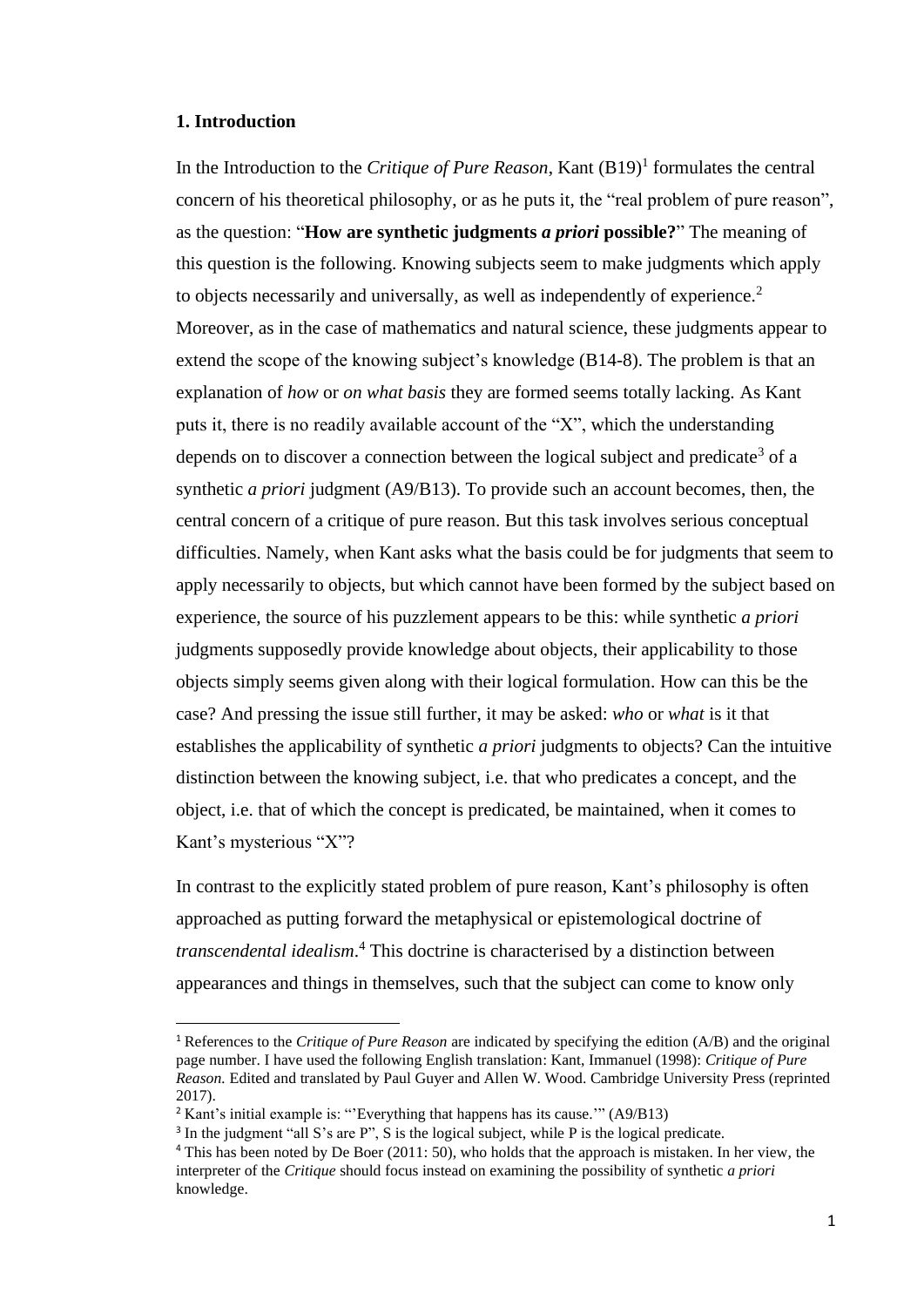appearances. <sup>5</sup> For Kant, transcendental idealism follows from the fact that objects can be represented only insofar as the subject represents them according to the subjective forms of sensibility, i.e. space and time (A490-1/B518-9). <sup>6</sup> But this constitutes only a part of Kant's complex conception of the relation of subject and object. Kant writes that in cognition, either (1) "the object alone makes the representation possible", or (2) "the representation alone makes the object possible" (A92/B124-5). Now, insofar (1) is true, it follows that the subject cannot know the thing in itself, since the representation which arises for the subject might fail to represent the thing as it is in itself. But insofar as (2) is true, it follows that the subject, through its manner of representing, whether it be the manner in which it receives representations or that in which it thinks them, makes an essential contribution to the form of the object of knowledge. In transcendental idealism, then, a fundamental epistemic *non-identity* of the knowing subject and the thing in itself is supplemented by an equally fundamental correspondence between the knowing subject and the object of knowledge. The subject's faculty of cognition sets conditions on what objects of cognition can be like. Nevertheless, this correspondence is possible only on account of the non-identity, since the transcendental idealist assumes that the subject's manner of representing can make the object possible only insofar as something is given to the subject's faculty of cognition from outside that faculty itself.

Matters get still more complicated, however, when one considers the precise way in which Kant conceives of the subject's contribution to knowledge. In the Transcendental Deduction, Kant presents the doctrine of apperception, where he argues that the possibility of the subject's thinking multiple representations, as contained in a single representation, necessarily requires that those multiple representations undergo combination or *synthesis* in a single, unified consciousness (B131-4). Arguably, for

 $5$  As Allais (2011: 91) has noted, there is no interpretative consensus regarding the doctrine of transcendental idealism. See Schulting (2010) for a discussion of the debate regarding how the distinction between appearances and things in themselves should be interpreted. To give an example of a major point of debate, one issue is whether things in themselves should be thought of as metaphysical entities, which exist outside the realm of appearances, or whether they should be thought of in purely epistemological terms, that is, as simply referring to whatever does not fit the subject's conditions of knowledge, and cannot therefore count as an object of knowledge. This last is roughly Allison's (2004) position. <sup>6</sup> In Kant's words: "We have sufficiently proved in the Transcendental Aesthetic that everything intuited in space or in time, hence all objects of an experience possible for us, are nothing but appearances, i.e., mere representations, which, as they are represented, as extended beings or series of alterations, have outside our thoughts no existence grounded in itself. This doctrine I call **transcendental idealism.**" (A490-1/B518-9) Taking, then, the example of space: "Space is nothing other than merely the form of all appearances of outer sense, i.e., the subjective condition of sensibility, under which alone outer intuition is possible for us." (A26/B42)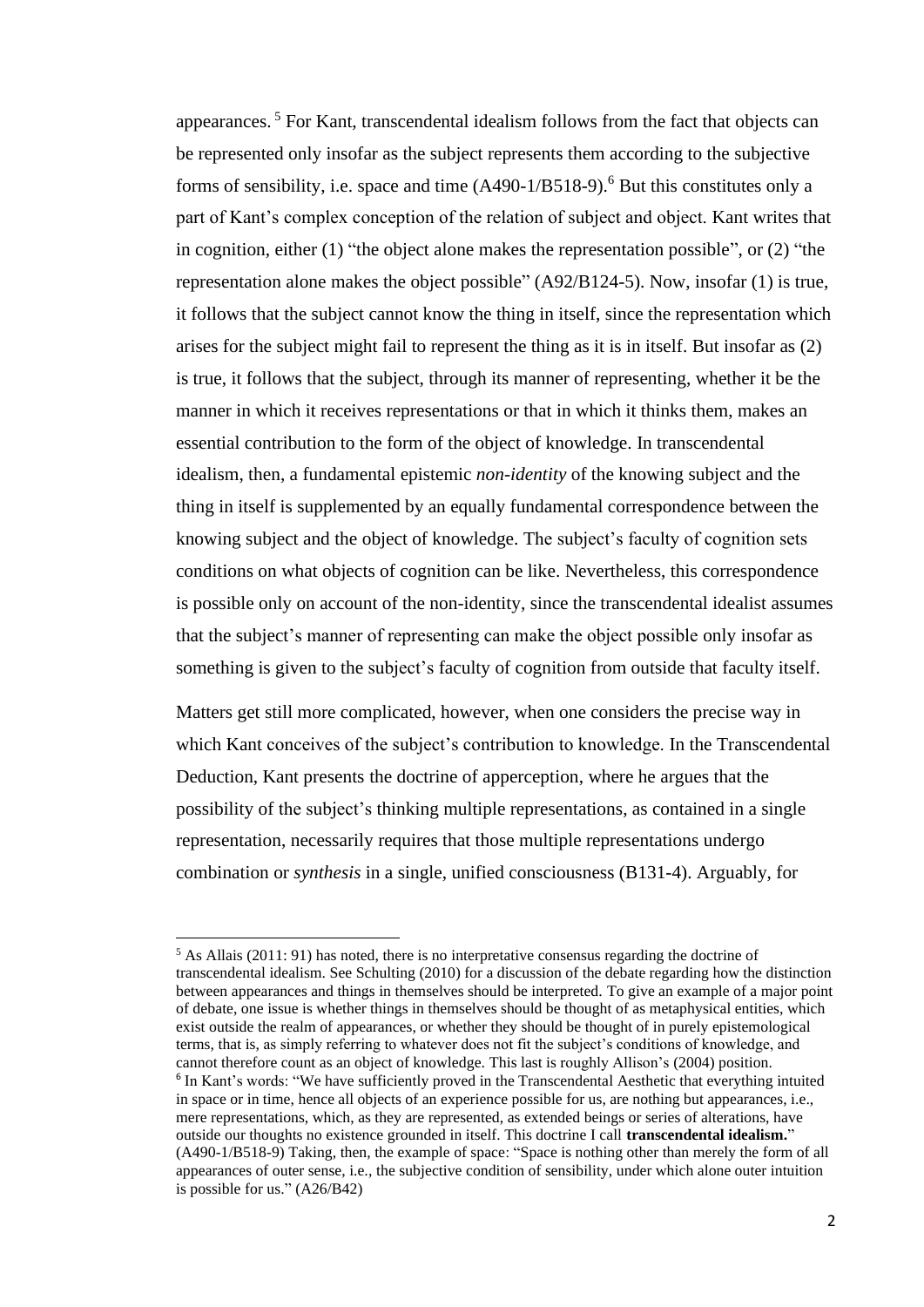instance, to think the three lines of a triangle, as contained in the single representation of a triangle, requires that the representations of those three lines be combined in a single consciousness. In the Deduction, Kant makes use of this idea to argue that certain *a priori* concepts or *categories* establish or guarantee the *unity* of the synthesis of the representations contained in the object (B143). But the problem is that Kant's account involves intuitive difficulties caused by his conception of a *consciousness of synthesis*. That is, Kant seems to require that, in order for the subject to be able to think an object, the subject must be capable of *being conscious* of the synthesis or combination of the representations contained in that object (B133). This requirement has been met with varying reactions. These are related to the question of whether the doctrine of apperception is *analytic* or *synthetic,* that is, whether it is to be interpreted as a piece of conceptual analysis, or whether it should be read as purporting, as such, to establish something about what actually goes on in the activity of cognition. Both approaches are problematic in their own ways. If the doctrine is interpreted as an analytic model of cognition, as Allison (2004, 2015) does, then it must be explained how the notion of a consciousness of synthesis can be compatible with a mere conceptual analysis. If it is interpreted as synthetic, then it must be explained what exactly a consciousness of synthesis is supposed to be like; and precisely this is difficult to understand (Strawson, 1966; Guyer, 1987). Accordingly, others, even when they have thought the doctrine of apperception to ultimately be synthetic, have held views close to Allison (de Vleeschauwer, 1937; Dyck, 2017).

Hegel cuts a lonely figure among the interpreters of the Transcendental Deduction. In his view, Kant's conception of apperception implies an identity of subject and object (Hegel, 1977). This view is clearly at odds with transcendental idealism. How can there be an identity of subject and object, if the very possibility of knowing an object requires that something be given from outside the subject's faculty of cognition? The claim seems inadmissible. Nevertheless, Hegel's thesis resonates in at least one sense with Kant's problem of pure reason. If synthetic *a priori* judgments apply necessarily and universally to objects, even though the model provided by experience cannot be used in conceiving of how this applicability is established, then it might be asked whether the distinction of subject and object can be maintained within whatever "X" that objective applicability is based on. In a word, the so-called identity of subject and object would seem to correspond to the *indistinguishability* of subject and object, insofar as the "X"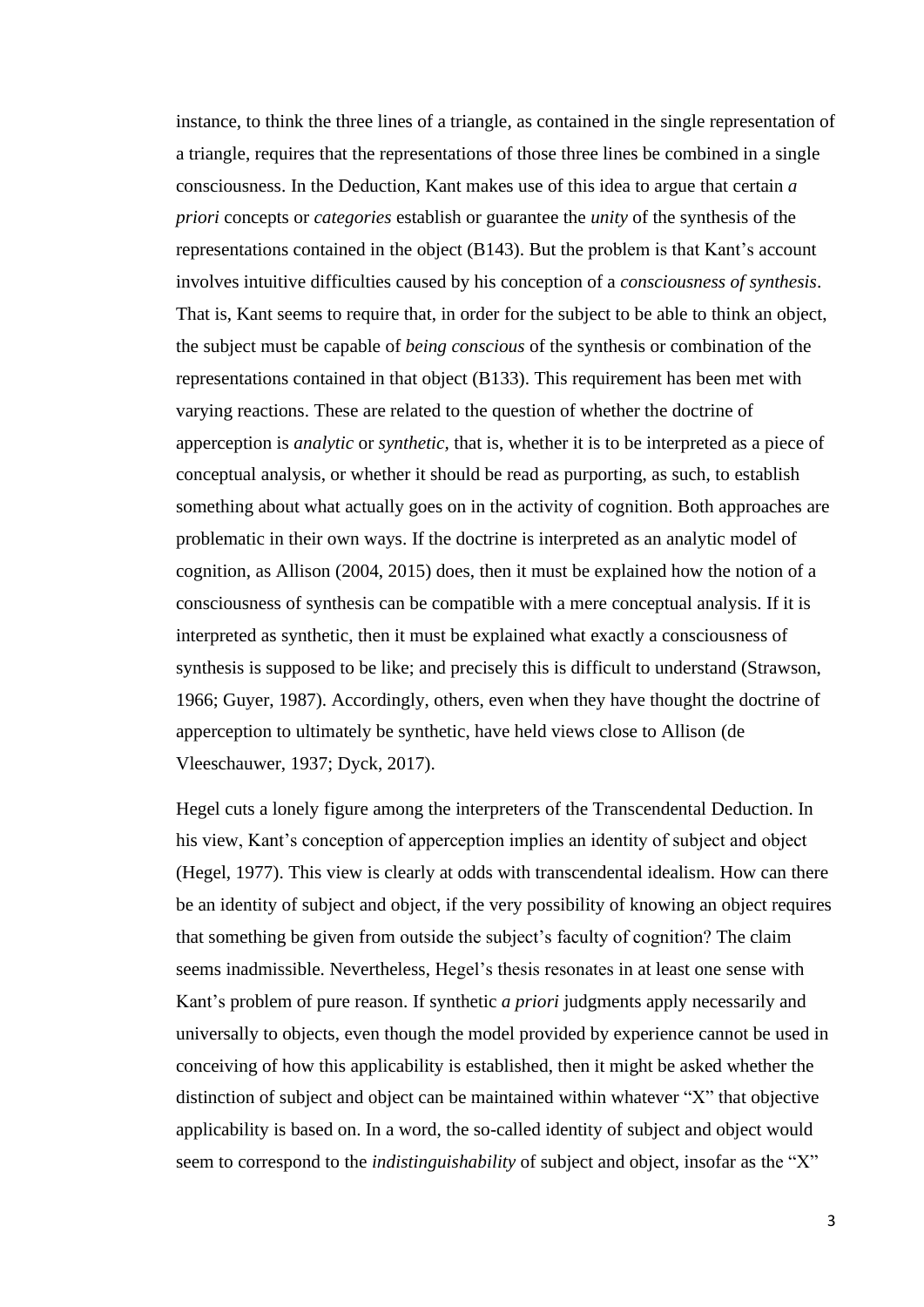serves as the basis for formulating synthetic *a priori* judgments. To clarify, the suggestion is not that the subject and the object are identical insofar as they are both ultimately part of the same reality of being a thing in itself. The suggestion is, rather, that their identity, whatever its precise nature, is incorporated as an essential feature into the very process of *a priori* cognition.

Now, the identity of subject and object might also bear on Kant's conception of a consciousness of synthesis. By way of hypothesis, this consciousness need not be conceived of as the *subject's* consciousness of a synthesis, but as a consciousness which takes place in a state where there is no justification for distinguishing the subject from the object. Similar considerations have been implied in the literature on Kant's doctrine of apperception. Düsing (1983: 414) has claimed that there is no discussion in the Transcendental Deduction for why the activity of synthesis should belong to the unified subject that gets represented as its result. This raises the question of why synthesis should be thought of as part of a *subject's* cognitive activities. In a similar vein, Henrich (2003: 42) has noted that, for Kant, "no self is possible unless it exists in such a way that there is an original relationship between it and something that is not itself but can be given to it". Again, the question can be raised of why such an "original relationship" itself should be thought to involve the distinction of subject and object. Granted, Kant (Axvii) himself emphasises that he is chiefly concerned with the question: "'What and how much can understanding and reason cognize free of all experience?'" rather than with the question: "'How is the **faculty of thinking** itself possible?'" It might be objected at the very start, therefore, that questions regarding the origin of the subject – object distinction are simply not relevant to Kant's project. Nevertheless, it is possible that Kant's theory in the *Critique* is more ambiguous than he himself would have liked it to be. This is the possibility explored in the present thesis, with respect to his doctrine of apperception.

# <span id="page-7-0"></span>1.1. The methods and aims of this thesis

The research question examined in this thesis is to what extent and how Kant's doctrine of apperception can be interpreted as analytic, and to what extent and how it can be interpreted as synthetic. This thesis deals, then, with an apparent ambiguity, which concerns the possibility of interpreting the doctrine of apperception either as an analytic model of cognition, or as a synthetic account of the relation of the unity of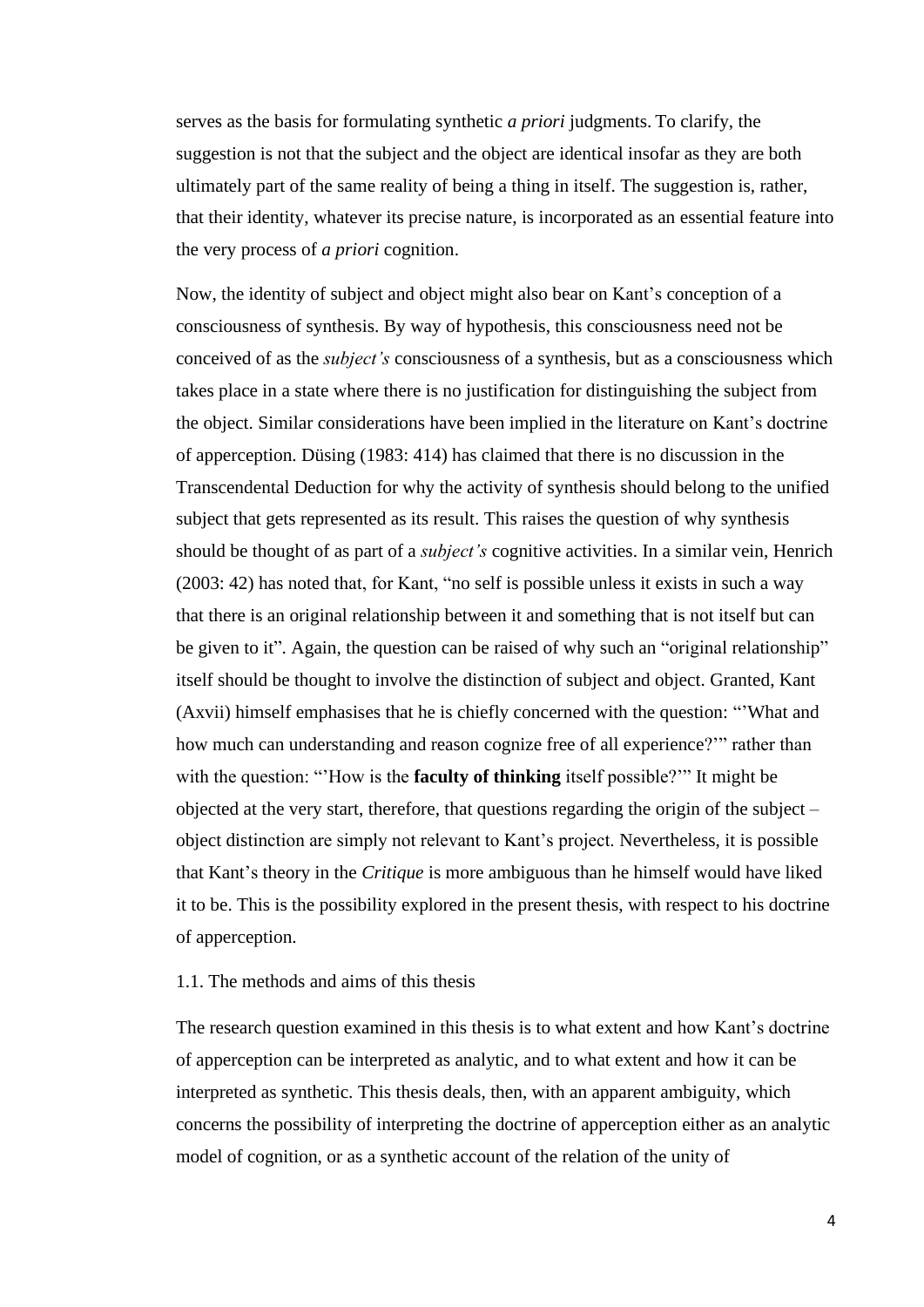consciousness to objects. More specifically, the proposed ambiguity concerns, on the one hand, the doctrine of apperception understood as an analysis of a thinking subject's activity of thought, and, on the other hand, that same doctrine understood as an explanation of how there can be a unified thinking subject or an identity of apperception, presupposed by the analytic account, in the first place. The aim of this thesis is to show that the doctrine of apperception can be interpreted as inherently ambiguous, which is to say that an accurate interpretation of it requires acknowledging both an analytic as well as a synthetic account of apperception. This also involves presenting specific interpretations of both inclinations.

Three major steps are required in order to reach the proposed aim. First, I examine Allison's analytic interpretation of the doctrine of apperception. I argue that what I call Allison's 'model view of apperception' is both a plausible interpretation of the doctrine of apperception, as well as consistent with Kant's general argument. I maintain, however, that the model view cannot be fully supported by the text. Second, I offer an interpretation of the doctrine of apperception from a point of view which focuses on its ambiguous aspects. I argue that there is a general ambiguity in the content of the doctrine between an analytic and a synthetic account of apperception. Accordingly, my proposal is that a synthetic account is required to explain how the identity of apperception, presupposed by the analytic account, is itself possible. Third, I examine Hegel's interpretation of the doctrine of apperception in *Faith & Knowledge.* I make use of Hegel's interpretation in providing an analysis of the synthetic account of apperception implied by Kant. This analysis shows that Hegel's conception of an original identity of subject and object can plausibly be applied to the doctrine of apperception. In short, I argue that the identity of subject and object refers to the indistinguishability of subject and object, or better, to the lack of justification in maintaining their distinction, when it comes to the conditions of the identity of apperception.

It is important to note the following caveats. Firstly, I deal only with the second edition version of the Transcendental Deduction. There are two reasons for this. First, the B-Deduction is the revised version of the proof, which suggests that it provides the better portrayal of Kant's position.<sup>7</sup> Second, Allison has dealt primarily with the B-Deduction,

 $<sup>7</sup>$  Of course, not everyone agrees with this. For instance, Heidegger (1965) considers the first edition of</sup> the *Critique* to offer the better portrayal of Kant's theory.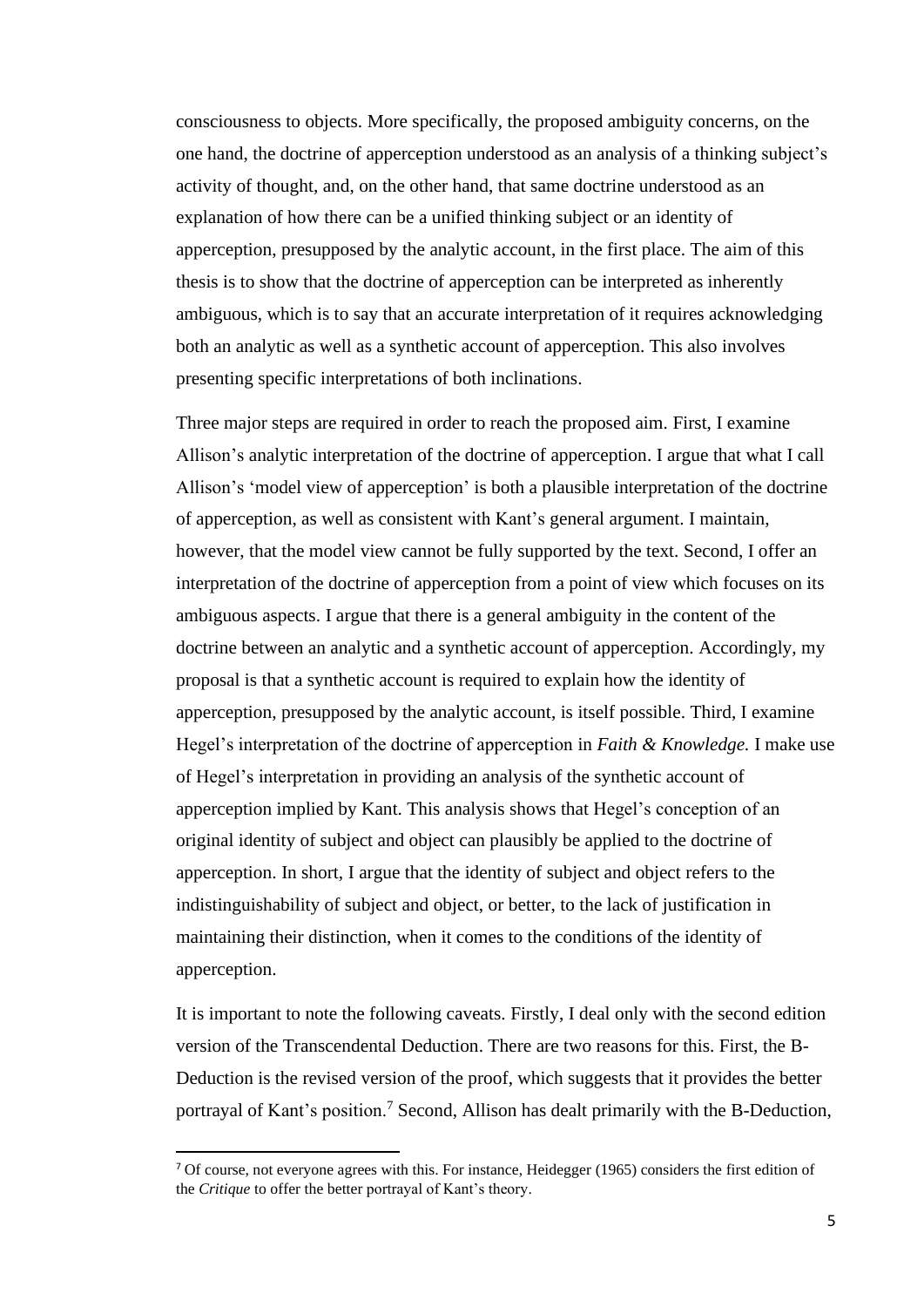while Hegel seems to do so exclusively in *Faith & Knowledge*. This already limits the scope of the discussion to the second edition version. Secondly, I am above all concerned with §16 of the B-Deduction, since that is where Kant presents the doctrine of apperception. Though I discuss the relation of Kant's argument in §16 to the overall argument of the Deduction, especially when evaluating Allison's interpretation, the focus of this thesis remains always on demonstrating the implications of Kant's claims in §16, rather than on determining what one 'should' take their implications to be considering the overall argument of the Deduction. Accordingly, I follow the principle that if there appear to be good reasons for taking the view that not all of Kant's claims in §16 can be squared with his overall project, then one should take that view. This results, again, in a limitation of scope, both in terms of the material treated as well as the applicability of the results. Rather than presenting an interpretation that can be generalised to apply to Kant's overall project, then, this thesis focuses on a problem largely specific to the doctrine of apperception.

The third and final caveat concerns the definitions of the terms 'subject' and 'object'. The most important thing to note is that these terms do not directly refer to the self and the objects of experience as they are commonly thought to exist in the empirical world. The terms should be understood, rather, in the precise sense in which they apply to §16 of the Deduction (B131-6). There, the subject, represented by the "I think", plays the part of the *unity of self-consciousness* in relation to an object of thought; and the object is present as the *unity of the manifold* that is combined in the consciousness of a single representation. Rather than speaking of spatiotemporal objects and the self that knows them, then, one should here speak of the *minimal conditions for there being a distinguishable subject and an object relative to an act of cognition*. On the other hand, these conceptions of subject and object do present *a priori* conditions for any relation of subject and object relevant to knowledge. Suppose for the moment that Hegel is right in claiming that the doctrine of apperception implies an identity of subject and object. It follows that this identity will be a condition of any act of cognition which involves a subject and an object. Nevertheless, it must be made clear that such an identity would not entail anything about the ontological unity or distinctness of the self and the world. It would apply only to subject and object in their relation to acts of cognition.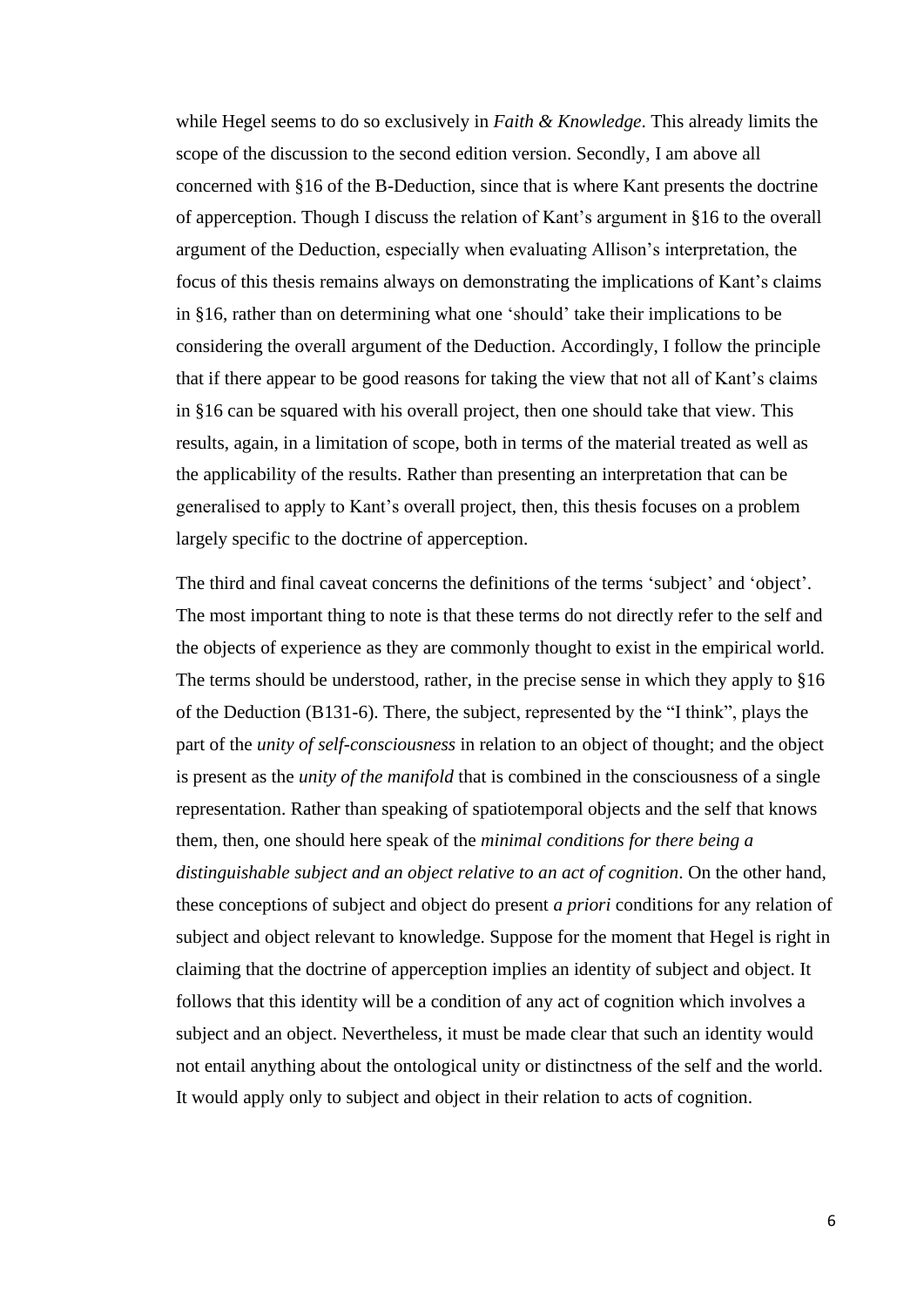#### <span id="page-10-0"></span>1.2. The structure of this thesis

The present chapter introduces this thesis. The second chapter introduces certain central features of Kant's philosophy, which are crucial to understanding the remaining chapters. These features include Kant's theory of judgment, his conception of the roles of the Transcendental Deduction and the doctrine of apperception, as well as his doctrine of synthesis. The chapter also introduces a tension between Kant's conception of the unity of consciousness, fundamental to the thinking subject, and some aspects of the doctrine of synthesis. The third chapter deals with Allison's interpretation of the doctrine of apperception. It is important to present an analytic interpretation such as the one proposed by Allison, since this makes it possible to determine which of Kant's claims are compatible with an analytic interpretation, and which of them seem to require a synthetic reading. The result is the view that an analytic account is ultimately not enough to account for all of Kant's claims. The fourth chapter contains my close reading of some of Kant's central claims in §16, as well as an examination of some reactions offered to these claims in the literature. My aim in the chapter is to show that the text appears to require both an analytic interpretation as well as a synthetic one. The fifth chapter deals with Hegel's interpretation of the doctrine of apperception. There, I read the text of §16 and Hegel's claims about apperception in *Faith & Knowledge* reciprocally. My aim is to provide a synthetic interpretation of the doctrine of apperception by applying Hegel's claims to the text of §16. This results in the view that it is plausible to consider the conditions of the identity of apperception to imply an identity of subject and object, in the precise sense that their distinction cannot be justified, when it comes to those conditions. The thesis ends with a concluding chapter.

## <span id="page-10-1"></span>**2. Central features of Kant's theoretical philosophy**

For Allison, the key to understanding Kant's transcendental idealism is the concept of an "epistemic condition", that is, "a necessary condition for the representation of objects" (Allison, 2004: 11). On his view, then, the transcendental idealist is someone who affirms that there are such epistemic conditions. Consequently, Allison's position provides a perspective on transcendental idealism where the main focus is on the epistemological question of how the subject can know objects, rather than on the distinction between appearances and things in themselves. This perspective seems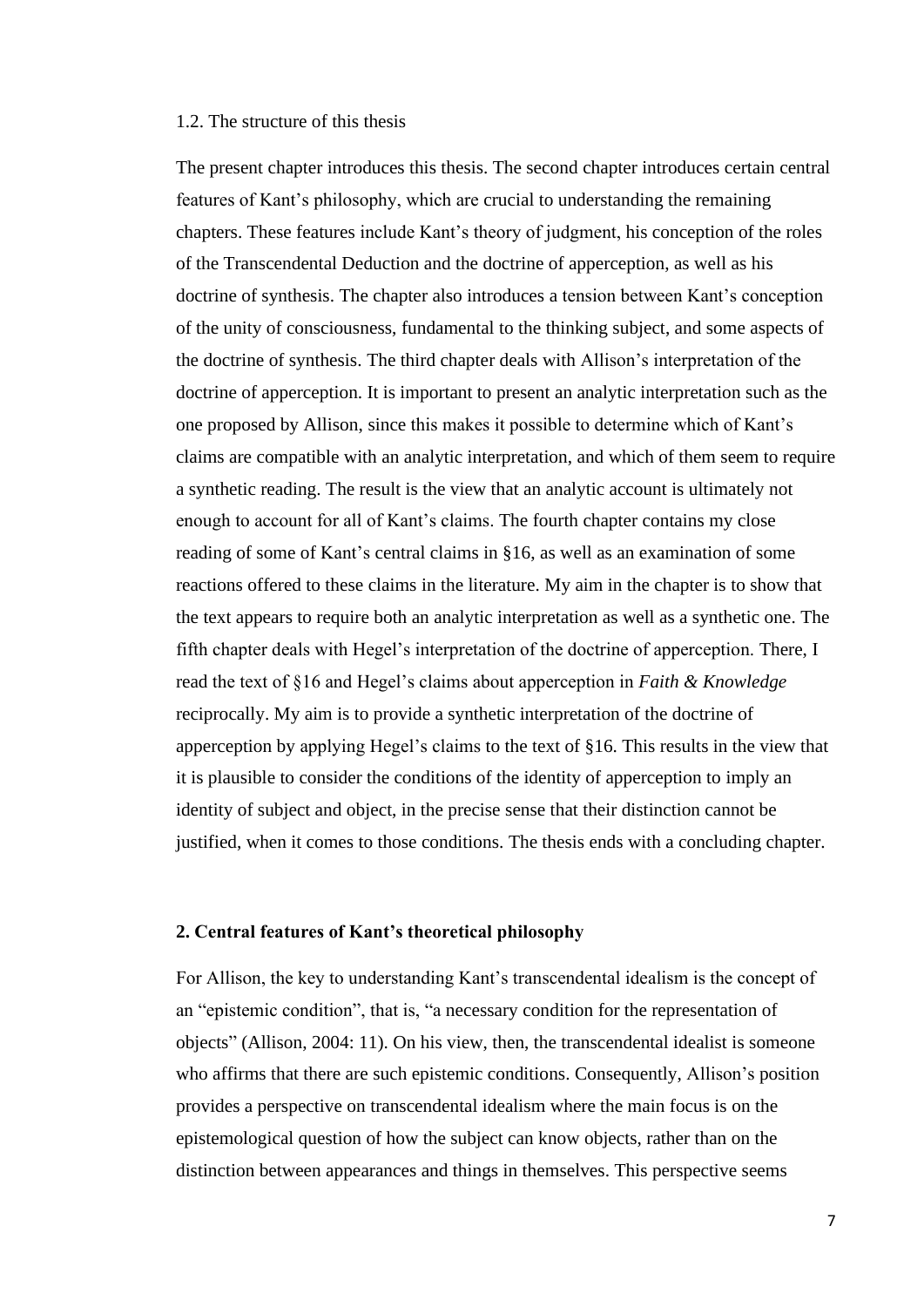justified, considering the importance Kant gives to the question of how synthetic *a priori* judgments are possible, which, otherwise put, asks how subjects can formulate judgments that apply necessarily and universally to objects. Accordingly, in what follows, I approach Kant's account of knowledge from the viewpoint of his theory of judgment. The structure of the present chapter is the following. First, I introduce Kant's theory of judgment along with what Allison calls Kant's discursivity thesis. Next, I deal with the analytic – synthetic distinction, and I show how this distinction leads to the problem of pure reason. I then suggest that this problem points to the further question of how one should conceive of the relation of subject and object, when it comes to explaining the possibility of synthetic *a priori* judgments. Though I will present a potential solution to this second problem, namely, that the identity of the subject's selfconsciousness exists in a continuity with the unity of the categories (i.e. the *a priori*  concepts which guide the synthesis of intuitions), I will also problematise it through an interpretation of Kant's general doctrine of synthesis.

#### <span id="page-11-0"></span>2.1. Kant's theory of judgment

Following Allison, Kant's thesis that human cognition requires both intuitions and concepts will be called the *discursivity thesis*. <sup>8</sup> Kant conceives of an intuition as an immediate representation of an object, whereas he considers concepts to represent objects mediately, that is, only insofar as they are applied to intuitions (A19/B33; Allison, 2004: 85). So, to specify what it means to conceive of cognition as discursive, Allison (2004: 77) enumerates "three bedrock epistemological assumptions": (1) cognition requires that an object be given; (2) a human mind requires that objects be given through sensibility, i.e. they are received rather than created by the mind; and (3) such "sensible intuition" is not sufficient for cognition of objects; cognition requires in addition "the cooperation of the spontaneity of the understanding", that is, the application of concepts. The picture of cognition initially implied by these assumptions is one where, first, the subject receives the representation of an object, i.e. an intuition, and second, achieves cognition of that object by applying a concept to it in thought. Moreover, the two relevant kinds of representations correspond to distinct faculties of cognition, sensibility and the understanding (A15/B29). Now, as Allison (2004: 82-3)

<sup>8</sup> Kant (A51/B75-6): "Thoughts without content are empty, intuitions without concepts are blind. […] The understanding is not capable of intuiting anything, and the senses are not capable of thinking anything. Only from their unification can cognition arise."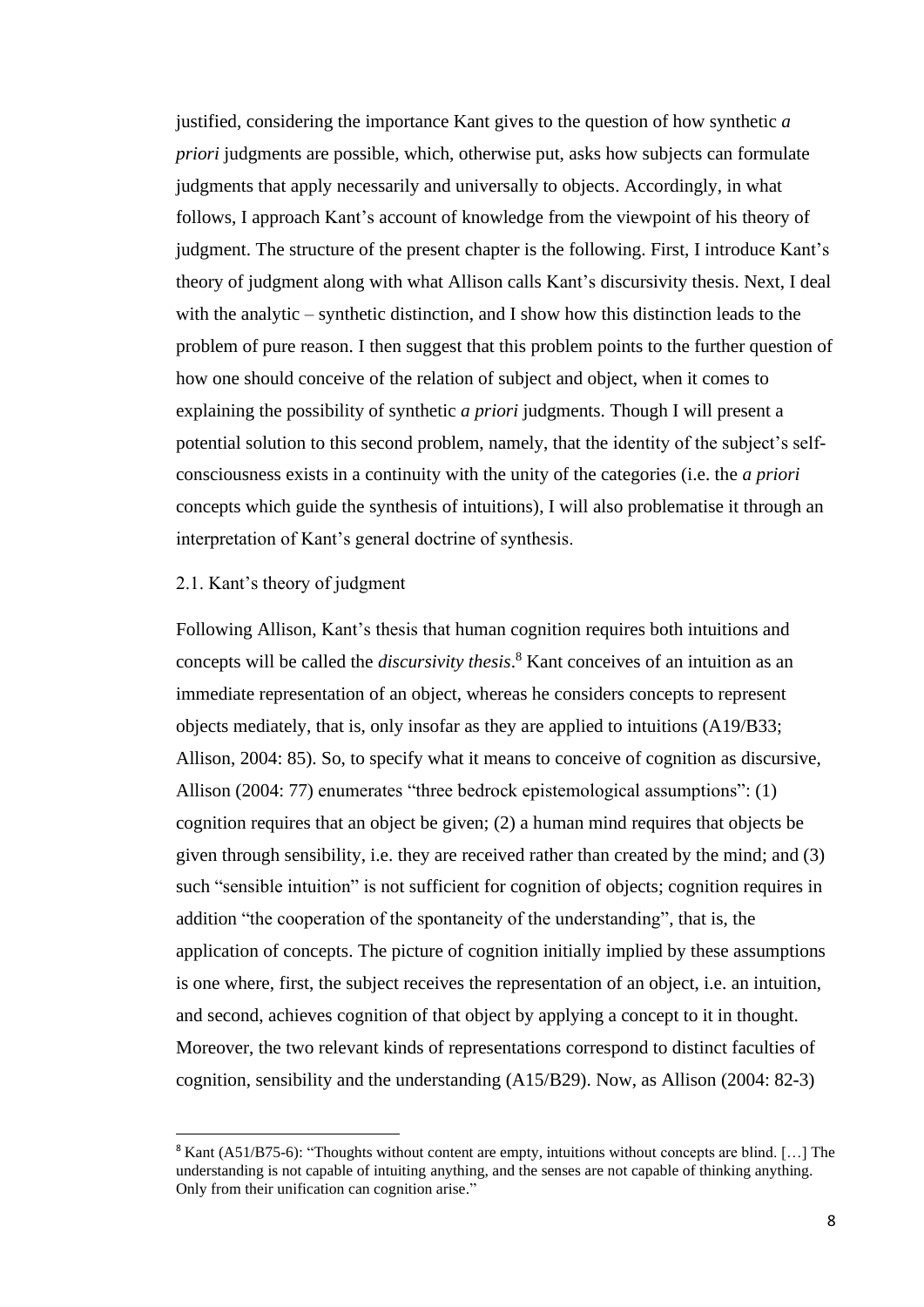points out, discursive cognition is "judgmental". This means that the acts through which concepts are applied to intuitions are acts of *judgment*, where the concepts are predicated of the relevant intuitions. Accordingly, Kant (A68/B93) defines judgment as "the mediate cognition of an object" or "the representation of a representation of it", that is, the representation of what is already a representation, i.e. of an intuition.

As Allison (2004: 84-7) demonstrates, an essential feature of Kant's account of judgment is that a judgment of the paradigmatic subject – predicate form always involves *two distinct acts of predication*. Take one of Kant's examples, the categorical judgment "'Every metal is a body'" (A69/B94), where 'metal' is the subject concept and 'body' the predicate concept. Here, the *logical* predication consists of predicating the concept 'body' of the concept 'metal'. Yet this merely logical predication does not constitute the applicability of the judgment to an object. Such applicability requires, in addition, the application of a concept to an intuition. For this relation to hold, a *real*  predication is required. In such a predication, the *subject concept* (here 'metal') is applied to an intuition or a set of intuitions. The idea is that by establishing the relation of the judgment to a set of objects through the subject concept, it becomes possible to cognize the relevant set through the predicate concept (here 'body'), too. Furthermore, in this light, it is understandable why Kant also defines judgment as "the representation of the unity of the consciousness of various representations" (1992: 597). For instance, the judgment "'Every metal is a body'" is the unified representation of the concepts 'metal' and 'body', as well as of the intuitions of objects that count as metals; and as such, the judgment represents in a unified form the knowing subject's consciousness of those various representations.

## <span id="page-12-0"></span>2.2. The analytic – synthetic distinction

For Kant, judgments are either analytic or synthetic. This distinction concerns the difference between two distinct bases for combining concepts in the form of a judgment. Regarding analytic judgments, Kant writes:

> [I]f I say: "All bodies are extended," then this is an analytic judgment. For I do not need to go beyond the concept that I combine with the body in order to find that extension is connected with it, but rather I need only to analyse that concept  $[...]$ . (A7/B11)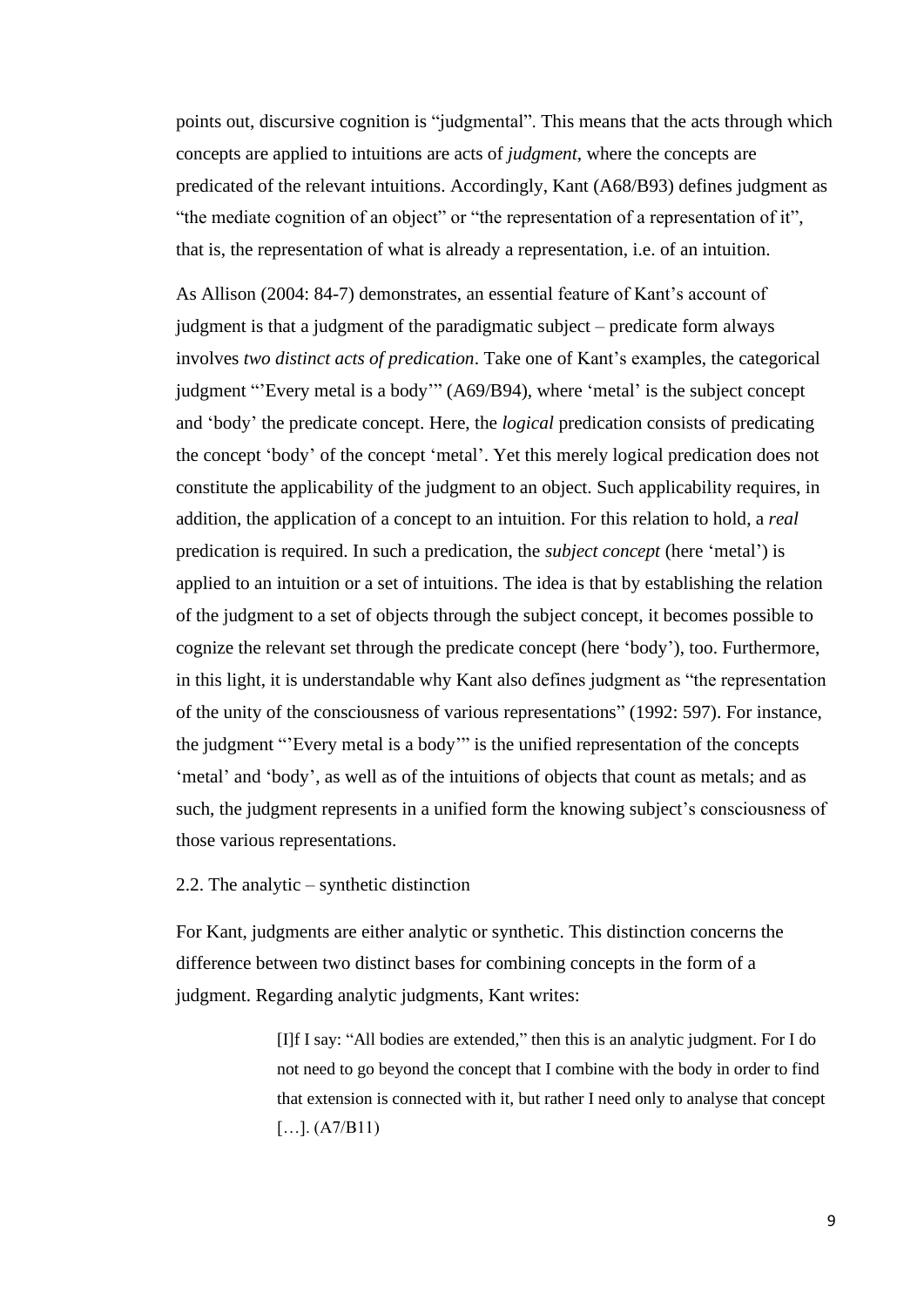The basis for combining two concepts in an analytic judgment is that the predicate concept is already contained in the subject concept. Such a judgment can be termed analytic, since it only requires an *analysis* of the subject concept to discover the predicate concept connected to it. In the case of the judgment "'All bodies are extended'", then, one merely needs to analyse the concept 'body' to discover its connection with the concept 'extension'. In contrast, the basis for combining two concepts in a synthetic judgment must be external to either concept as such. Kant writes:

> [I]f I say: "All bodies are heavy," then the predicate is something entirely different from that which I think in the mere concept of a body in general. The addition of such a predicate thus yields a synthetic judgment. (A7/B11)

Taking Kant's example of a synthetic judgment, "'All bodies are heavy'", the knowing subject does not combine the concept 'body' with the concept 'weight' based on an analysis of the former, but based rather on the subject's experience of bodies. In a word, since the knowing subject has had the experience of bodies being heavy, the subject is thereby capable of making the relevant judgment. Such judgments are termed synthetic, then, not because two concepts are combined in them, but because they presuppose a separate act of synthesis*,* such as the combining of the *intuitions* of a body and weight in experience. Or as Kant (B12) puts it, a synthetic combination of the concepts of "weight" and "body" rests on experience, "which is itself a synthetic combination of intuitions".

The distinction between analytic and synthetic judgments is important because it leads to what Kant considers the central problem of metaphysics. This development can be understood when a further distinction is made between empirical and *a priori* judgments (B11-2). Empirical judgments (or "**Judgments of experience**") are the sort of synthetic judgments where the required synthesis of intuitions is based on experience. In contrast, analytic judgments are always *a priori*, since they are formulated independently of experience, based purely on conceptual analysis. Now, for a judgment to be *a priori* is for that judgment to be in some sense necessary and universal. In Kant's (B4) words, "Necessity and strict universality are […] secure indications of an *a priori* cognition, and also belong together inseparably." In the case of analytic judgments, this necessity and universality follows from the fact that thinking the subject concept entails thinking (even if only covertly) the predicate (B11-2). But since analytic judgments are made on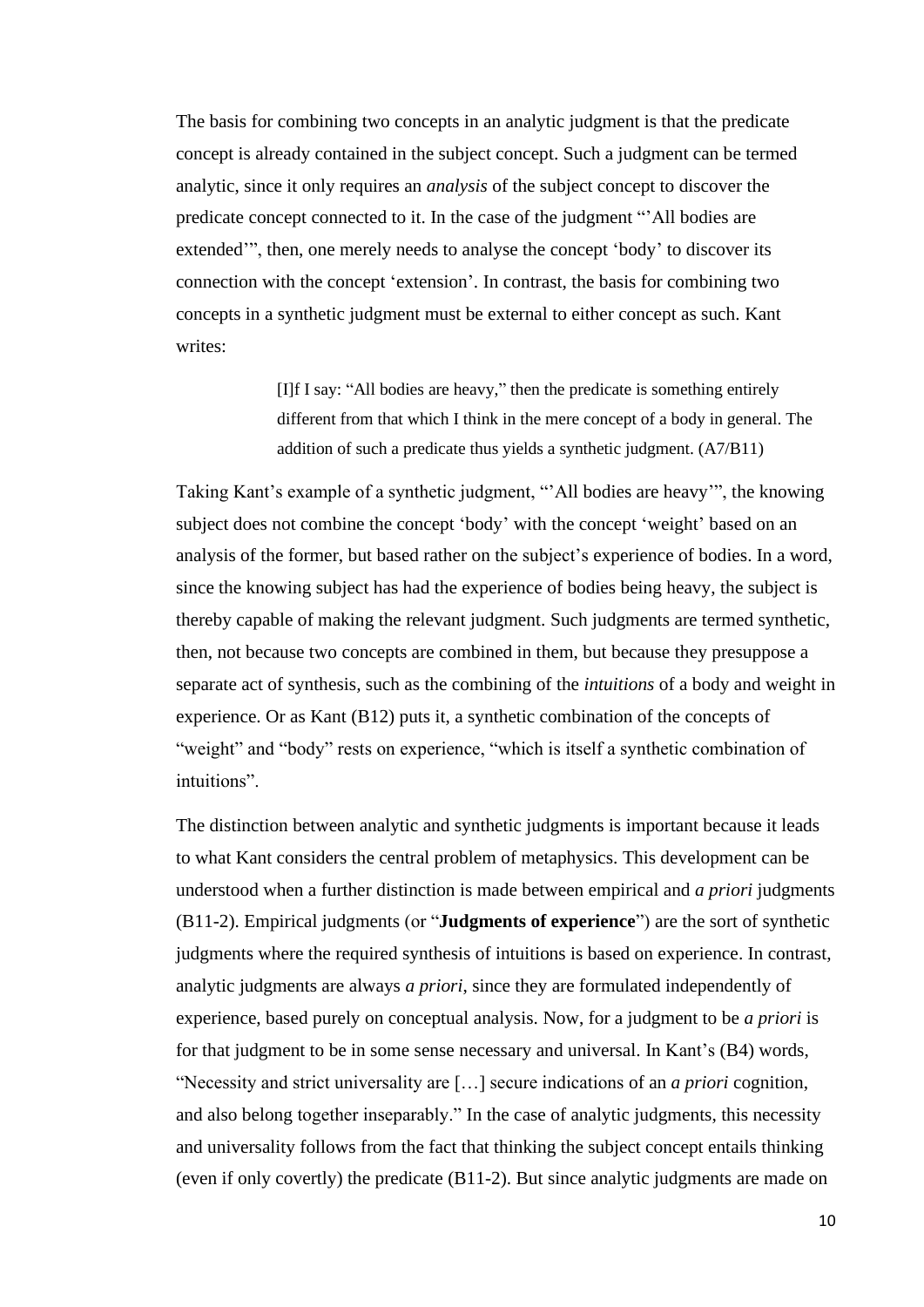the basis of the analysis of concepts, they do not amplify the scope of the knowing subject's knowledge. They merely clarify what was already cognized in the subject concept. Only synthetic judgments result in extensions of knowledge, since they bring previously separate representations together. That is why they can be called "**judgments of amplification**" (B11). Given this distinction, a serious problem follows: if all ampliative judgments are empirical, and if the only judgments that qualify as *a priori*  are analytic, subjects would seem to be barred from any extensions of knowledge that have a claim to necessity and universality. Since the *a priority* of analytic judgments consists merely in the necessity of thinking the predicate together with the subject concept, such judgments establish nothing new about objects. And finally, since *metaphysics* is the branch of philosophy which aspires to amplifying the scope of knowledge through necessary and universal judgments (B18), it would seem to follow that metaphysics is impossible as a science.

# <span id="page-14-0"></span>2.3. Synthetic *a priori* judgments

It is evident by now why Kant considers it essential to show how synthetic *a priori*  judgments are possible. Simply put, synthetic *a priori* judgments are the only possible candidates for judgments that offer knowledge that is both necessary and universal as well as potentially new. Yet, if subjects are to form judgments that have the potential for extending their knowledge, but which apply necessarily and universally to objects, it must be explained on what basis they formulate the sorts of combinations of concepts that constitute those judgments. Taking Kant's example of a synthetic *a priori*  judgment, "'Everything that happens has its cause'" (A9/B13), this judgment, in order to be truly synthetic *a priori*, should correctly state that for every object that counts as an event, there must in every case be a cause, with absolutely no exception. This requirement is problematic, since, according to Kant, the concept of cause is not analytically contained in the concept of an event, and yet, or so he claims, it appears that the judgment is necessary (A9/B12-3). It is problematic, furthermore, because experience seems incapable of ever offering proof of a judgment's supposed necessity and universality (B3-4).

Allison instructively links the notion of a synthetic *a priori* judgment to his general analysis of Kant's theory of judgment. Accordingly, the question of synthetic *a priori*  judgments can be reformulated as the question of how *a priori* concepts can apply to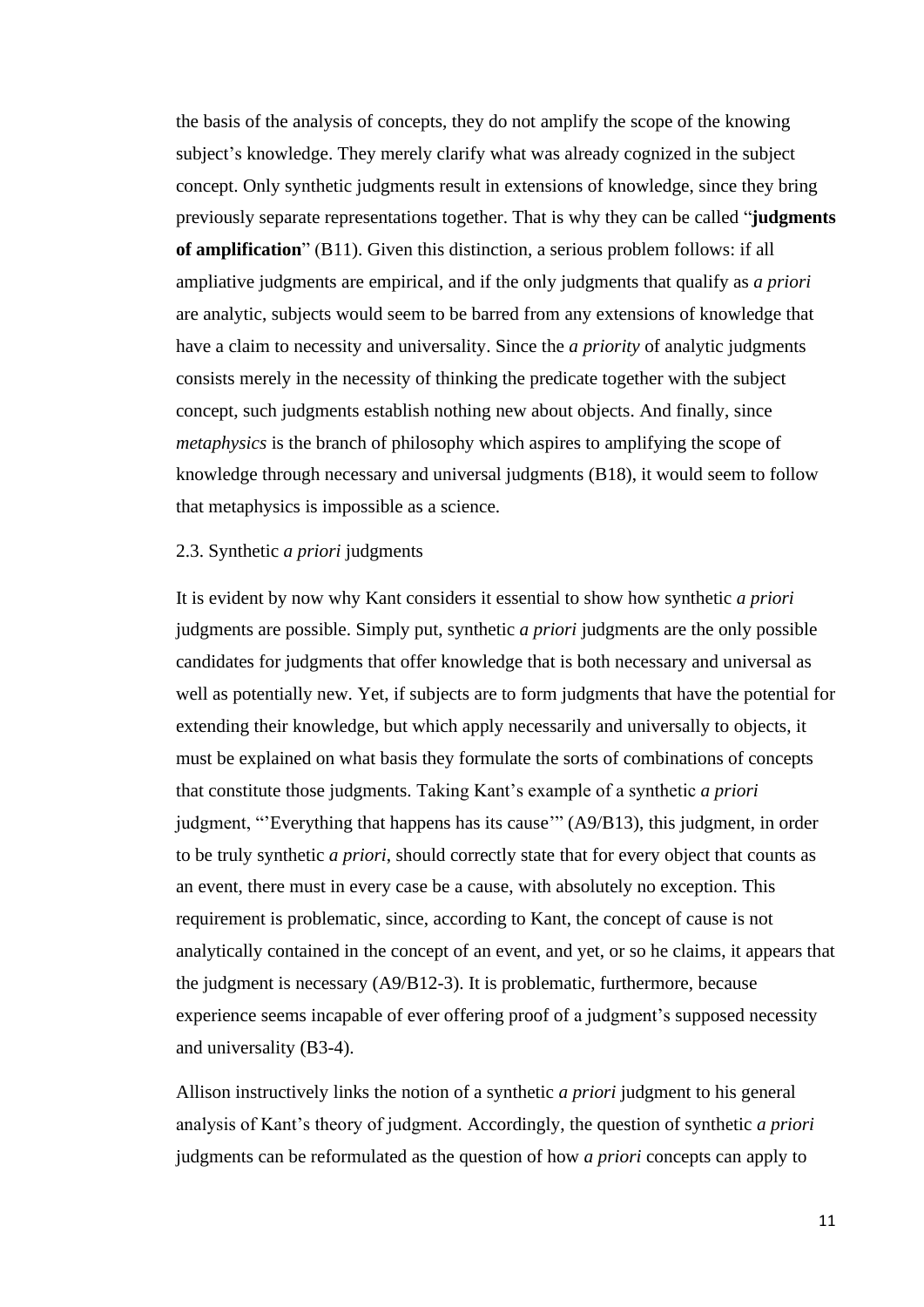intuitions *a priori* (Allison, 2004: 96). <sup>9</sup> This follows from the discursivity thesis, according to which cognition requires both concepts and intuitions. But Allison's analysis can be applied further than he himself does. Recalling that judgments require two acts of predication, the relevant question can also be understood as that of how the act of *real* predication, which provides the basis for the logical judgment's applicability to objects, is to be conceived of with respect to synthetic *a priori* judgments. Taking again the example "'Everything that happens has its cause'", the problem then comes to be seen as how to account for the *basis* of the merely logical predication, in such a way that the applicability of that logical predication to the relevant set of objects is established. Here, the first approach might be to examine the question from the perspective of transcendental idealism. If there are judgments that apply necessarily and universally to objects, and if those judgments cannot be based on experience, then it is still possible that they express *a priori* conditions of the representation of objects. Supposing that they do express such conditions, it follows that "to say how synthetic a priori judgments are possible is to account for the structure of experience" (Gardner, 1999: 62). On this view, a real predication, i.e. the application of an *a priori* concept to an *a priori* intuition, would be equivalent to a condition of the representation of objects, and the role of the logical judgment would be to conceptually express that condition.

But the suggested approach does not erase a certain conceptual difficulty, which becomes clear by first examining the more easily available model of real predication. Consider what a real predication might look like in the case of an *empirical* judgment. Taking the judgment "'All bodies are heavy'", a real predication would be something like the following: the knowing subject experiences a set of objects, and predicates the concept 'body' of all of them. Furthermore, supposing that an intuition of weight is contained in all the intuitions of bodies that are given, the knowing subject will be able to formulate the logical judgment "'All bodies are heavy'". And though this judgment

<sup>9</sup> One question which is not dealt with in this thesis is that of how there can be *a priori* intuitions. Kant gives an answer to this in the Transcendental Aesthetic, where he argues that the representations of space and time are such "pure *a priori* intuitions" (B73). Restricting the discussion to space for the sake of clarity, here are some examples of arguments advanced by Kant to support his thesis. First, the representation of space is *a priori* rather than empirical: the representations of outer objects cannot have been derived from experience, since the representation of space is presupposed by the representation of objects as outside the subject, as well as outside one another (A23/B38). Second, the representation of space is an intuition rather than a concept: the parts of the representation of space cannot precede the representation of space as a single whole, since the representation of its parts are always represented as parts of the single space. In contrast, concepts are formed by putting different representations together (A24-5/B39).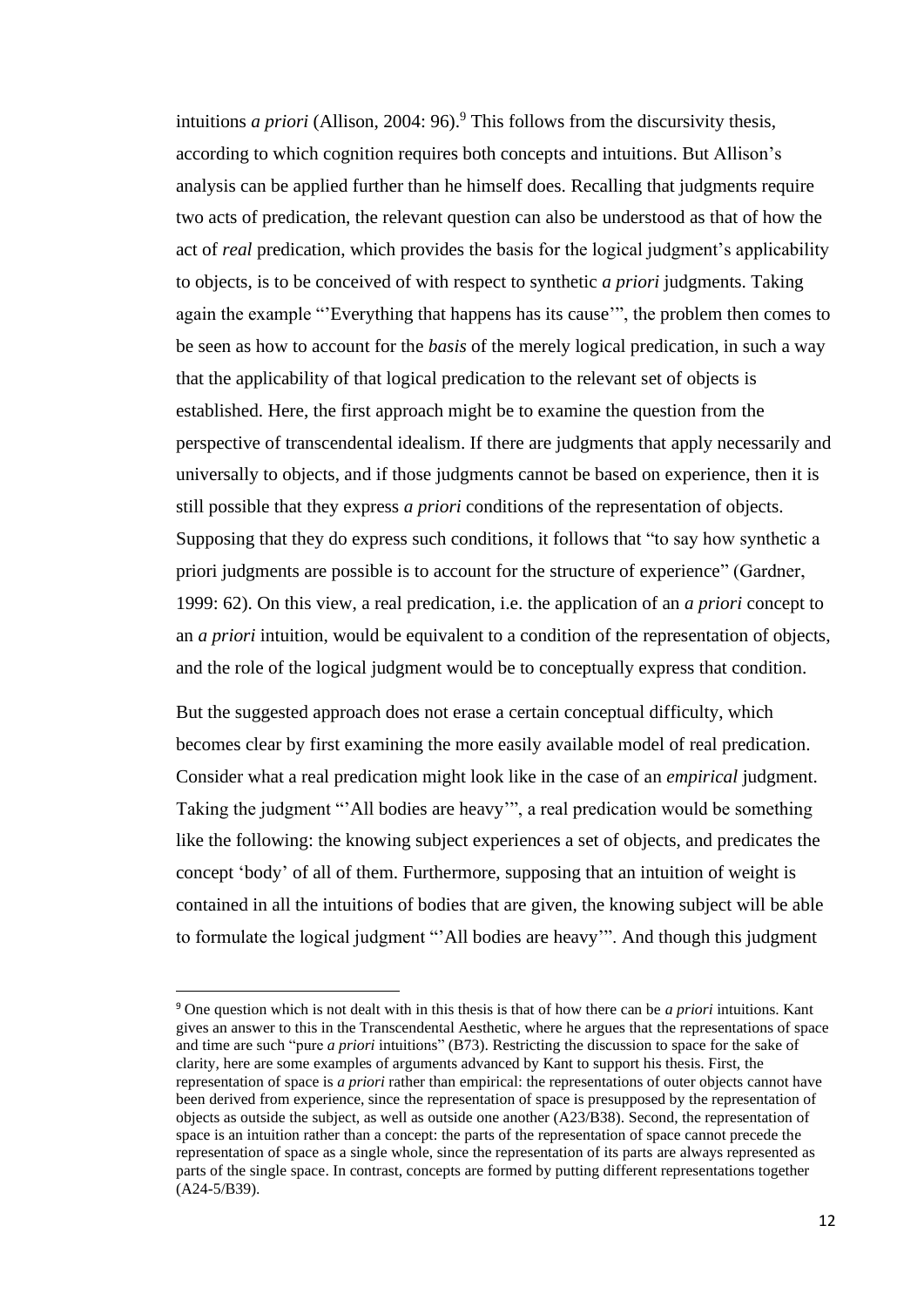will never amount to absolute universality or necessity, at least the framework of the knowing subject's relation to the relevant objects is clear. *The subject* predicates a concept of a set of objects, and then *the subject* predicates a further concept of the real predicate/subject concept. But this process is just what seems inconceivable in the case of synthetic *a priori* judgments: applying to objects necessarily and universally, they would have to be the sort of judgments which the knowing subject can formulate simply on account of its being a knowing subject. That is because it is necessarily ruled out that the knowing subject could have gained the knowledge expressed by the judgment through experience or, for that matter, through any *a posteriori* activity. Rather, the knowing subject simply *can* formulate the relevant logical judgment. The *subject* is capable of making the *logical* predication, but who does the *real* predicating?<sup>10</sup> In the following section, a promising but ultimately problematic answer to this question will be proposed in light of the doctrine of apperception.

# <span id="page-16-0"></span>2.4. The doctrine of apperception

Kant presents the doctrine of apperception in the Transcendental Deduction of the pure concepts of the understanding. In Allison's (1987: 2-3) words, the purpose of the Transcendental Deduction is "to establish and delimit the epistemic credentials for a set of pure concepts of the understanding or categories". This definition requires some fleshing out. First of all, Kant presents in the *Critique* what he takes to be a complete list of the logical functions of the understanding, that is, what he considers to be the *a priori* forms of judgment provided by logic (A70/B95).<sup>11</sup> He then stipulates that these forms function, not only with respect to the combination of concepts, as in logical judgments, but also with respect to the combination of intuitions (A79-80/B104-6). This stipulation allows Kant to present the hypothesis that there is a set of *categories*, or "pure" (i.e. non-empirical) concepts (A80/B106), which correspond to the logical forms of judgment, and which are applied to objects *a priori*. To establish the epistemic

<sup>10</sup> Note that the present problem does not arise for analytic judgments, even though they are *a priori*. This is because the real predication involved in an analytic judgment is ultimately no different from that involved in an empirical judgment. For an analytic judgment to apply to an object, its subject concept must be connected to an intuition. What makes an analytic judgment *a priori*, as opposed to an empirical one, is simply the basis for the combination of the predicate concept to the subject concept: a judgment counts as analytic just in case thinking the subject concept necessarily involves thinking the predicate concept. But this does not make the *conditions of its applicability to objects* different from those of empirical judgments.

<sup>&</sup>lt;sup>11</sup> For instance, the judgment "'All bodies are extended'" is formed according to those functions of the understanding that are used in making *universal, affirmative, categorical* and *apodictic* judgments.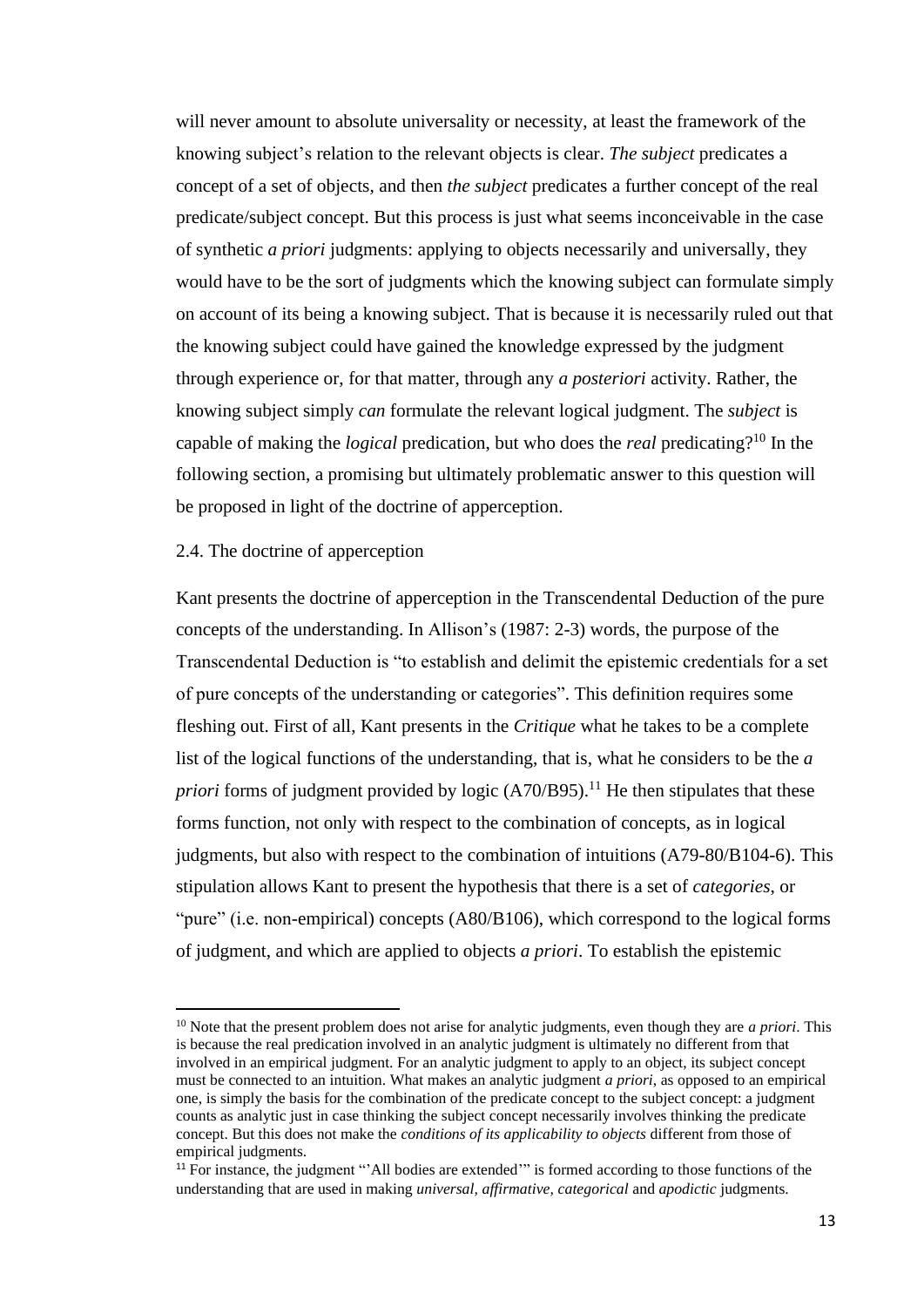credentials of the categories, then, requires answering the question "How can a priori concepts be applied to objects that are given?" (Longuenesse, 1998: 17) This suggests a close connection between the Deduction and the question of how synthetic *a priori*  judgments are possible. Since a judgment consists of the application of a concept, it follows that a solution to the central problem of the *Critique of Pure Reason* requires the proof of the Deduction. In order to explain how, for instance, the judgment "'Everything that happens has its cause'" can apply to objects *a priori*, Kant needs to explain how the *a priori* concept of cause can be applied to objects that are given. And this applicability will turn on whether it can be shown that a category corresponding to the concept of cause makes possible the experience of any object that counts as an event; that is, by guiding *a priori* the combination of intuitions contained in such an object.

The task of the Deduction being sufficiently clear, it remains to be explained what role the doctrine of apperception plays in the proof. According to Dyck (2017: 32), the near consensus regarding the Deduction is that Kant's demonstration of the applicability of the categories to objects is based on a "claim concerning the subject of experience", which "concerns the identity or unity of the subject across various representations that belong to it". More precisely, the role of the doctrine of apperception is to provide Kant with the premise that the subject, or the subject's self-consciousness, is identical or unified with respect to the diverse representations contained in the representation of an object (B131-2). This premise will allow Kant to argue, in turn, that the categories constitute the subject's unity of consciousness in relation to (the synthesis of) any manifold of representations given to it. Moreover, recalling that Kant conceives of a judgment as the unity of the consciousness of various representations, and recalling that a judgment consists of the application of a concept, a continuity becomes apparent between Kant's theory of judgment and his doctrine of the categories. Kant defines the categories as "concepts of an object in general, by means of which its intuition is regarded as **determined** with regard to one of the **logical functions** for judgments" (B128). Supposing, then, that judgments bring unity to the knowing subject's consciousness of various representations, it follows that the categories must be understood as functions of bringing unity to the diverse representations contained in the representation of an object. And the basis for proving that the categories do play this role is provided in the doctrine of apperception, where Kant puts forward the idea that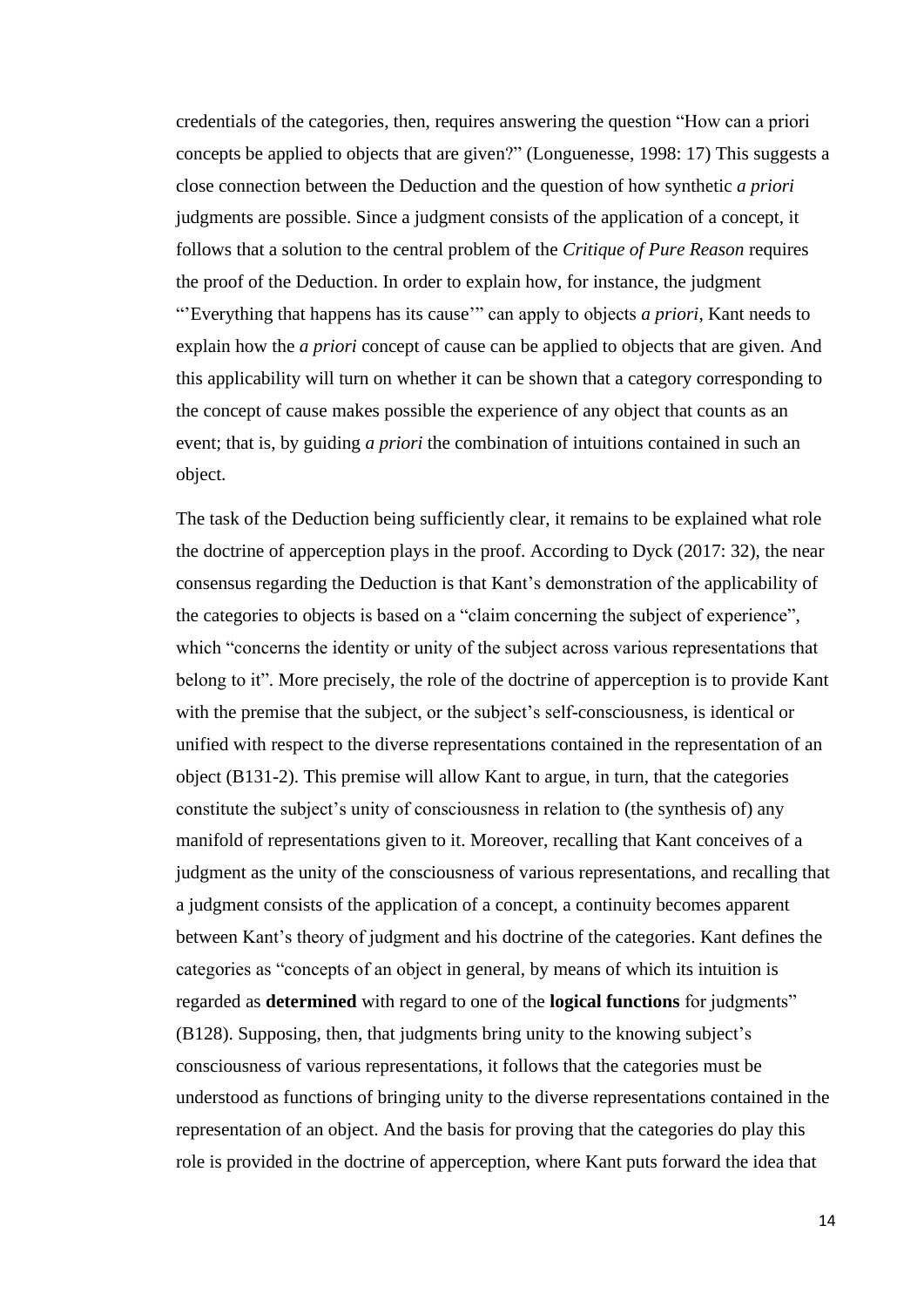there is an *a priori* unity of consciousness in relation to the synthesis of the manifold of given representations.

On a sketch of Kant's complex view, then, the categories make possible *a priori* the unified nature of the synthesis of the diverse representations that are contained in the representation of an object; and this unity gets expressed in the representation of the identity of the subject in relation to the manifold of representations. Now, this suggests an obvious answer to the question of *who* does the real predicating in synthetic *a priori*  judgments. Namely, even though the subject might not be conscious of the application of pure concepts to the manifold of intuition, those concepts are nevertheless the source of the unity of the subject's self-consciousness, and may therefore be conceived of as determinations of that very same, numerically identical subject. In other words, the idea is that there is a continuity in the *unity* involved in cognition; starting from the function of the categories as unifying the synthesis of intuitions, and ending with the subject's being conscious of itself as one and the same subject in relation to all the representations that belong to it. This can be called the 'continuity of unity' view. Finally, given this continuity, it would seem that the subject must be the agent of the application of *a priori* concepts to intuitions. In the next section, however, it will be seen that Kant's conception of the activities of cognition is not straightforwardly compatible with the proposed solution.

<span id="page-18-0"></span>2.5. Kant's doctrine of synthesis "in the most general sense"

Supposing that there is a unified thinking subject at the basis of Kant's theory of cognition, it remains unclear how one should conceive of the relation of that subject to the activities of cognition it is supposedly engaged in. Are they mental activities? Is the subject fully in control of them? Pippin (1987: 451) has argued that, for Kant, "while we may not know what a thinking subject is noumenally [i.e. *qua* thing in itself], we *do*  know that whatever it is, 'it' must be capable of spontaneous activity". The idea is that even though it might be unknowable what the subject is *qua* thing in itself, the fact that cognition involves, not just *receiving* representations, but also *combining* them, entails that whatever the subject is, it must itself be the productive agent of some representations, i.e. those which are combinations. It would seem intuitively correct, then, to follow Longuenesse (1998: 5) in conceiving of the understanding's activities as mental activities, in the sense that the subject's mind engages in spontaneous activities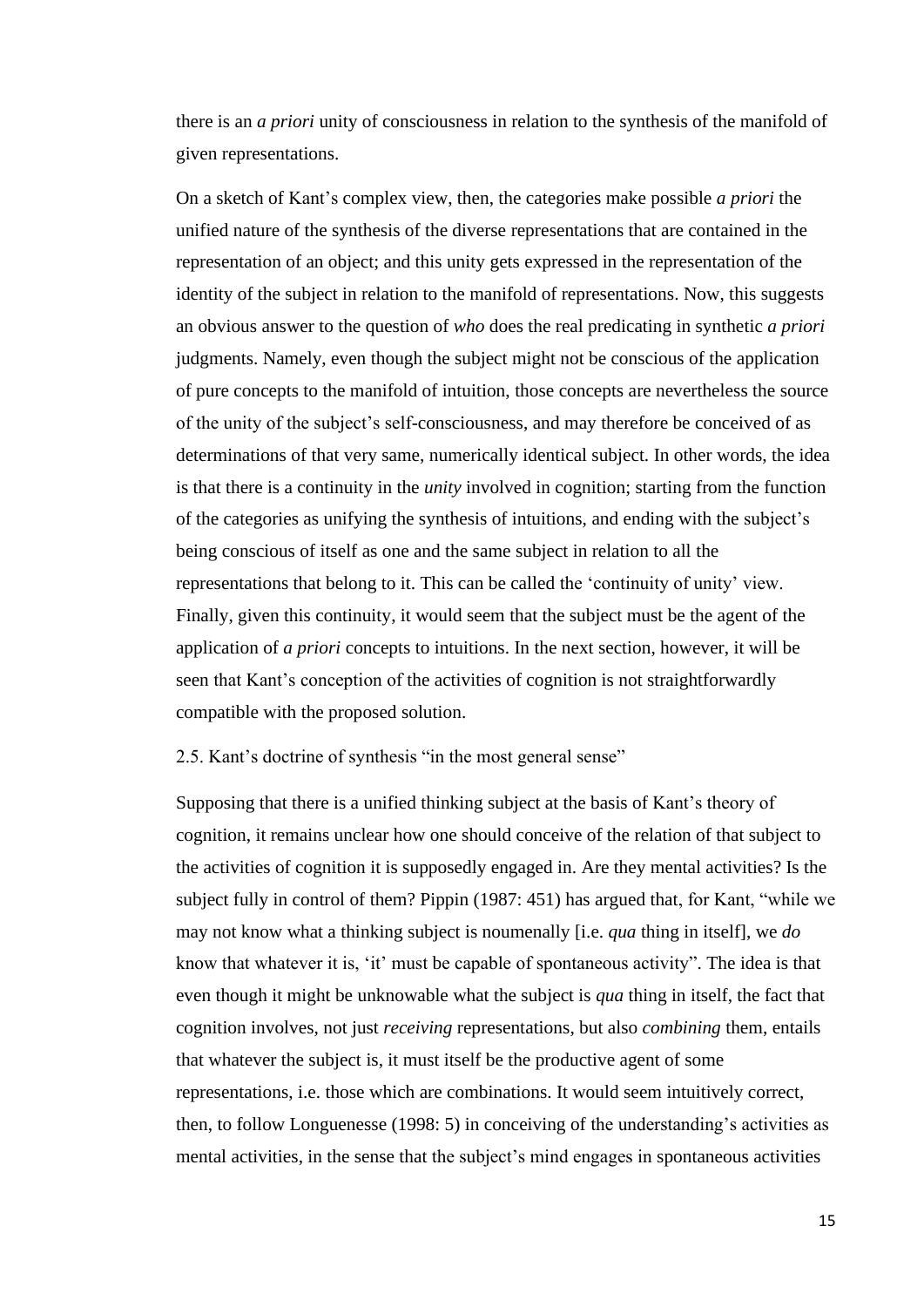that are enacted on given representations and produce further ones. Nevertheless, the problem with this 'mental activity' view is that it is difficult to square with Kant's discussion of synthesis in its general sense. This will become apparent on a reading of various passages.

First of all, Kant writes that by "**synthesis** in the most general sense", he understands "the action of putting different representations together with each other and comprehending their manifoldness in one cognition" (A77/B103). For Kant, there are two components in an act of synthesis. One is the actual combining of diverse representations, the other an act of comprehending, which itself involves two elements: the comprehensions, respectively, of a diversity and of the unity of that diversity. An example of synthesis would seem to be, then, the following twofold act leading to the representation of a triangle: (1) combining three lines in a triangular form, and (2) comprehending that the representation contains three lines, as well as comprehending that those lines belong to one and the same representation of a triangle. Finally, if synthesis "in the most general sense" is interpreted as a genus concept of different sorts of syntheses, then there can be no synthesis which does not involve both combination and comprehension. Secondly, Kant writes:

> Synthesis in general is […] the mere effect of the imagination, of a blind though indispensable function of the soul, without which we would have no cognition at all, but of which we are seldom even conscious. Yet to bring this synthesis **to concepts** is a function that pertains to the understanding, and by means of which it first provides cognition in the proper sense. (A78/B103)

This second passage introduces an additional faculty involved in cognition, *the imagination*, the task of which is to bring about the synthesis of representations. Allison (2015: 175) tries to square what Kant says here with the first passage by connecting the two functions of synthesis introduced in the first to the two seemingly distinct faculties enumerated in the second. On such a reading, the imagination would be responsible for the activity of combination, while the understanding would be responsible for the subsequent act of comprehension. But the problem is that Kant appears in the second passage to attribute synthesis *in general* to the imagination. Supposing that this is indeed what Kant does, it follows that the two components of the activity of synthesis must both be assigned to the imagination. On this reading, then, it would be most natural to interpret the act of bringing "synthesis **to concepts**" as retroactively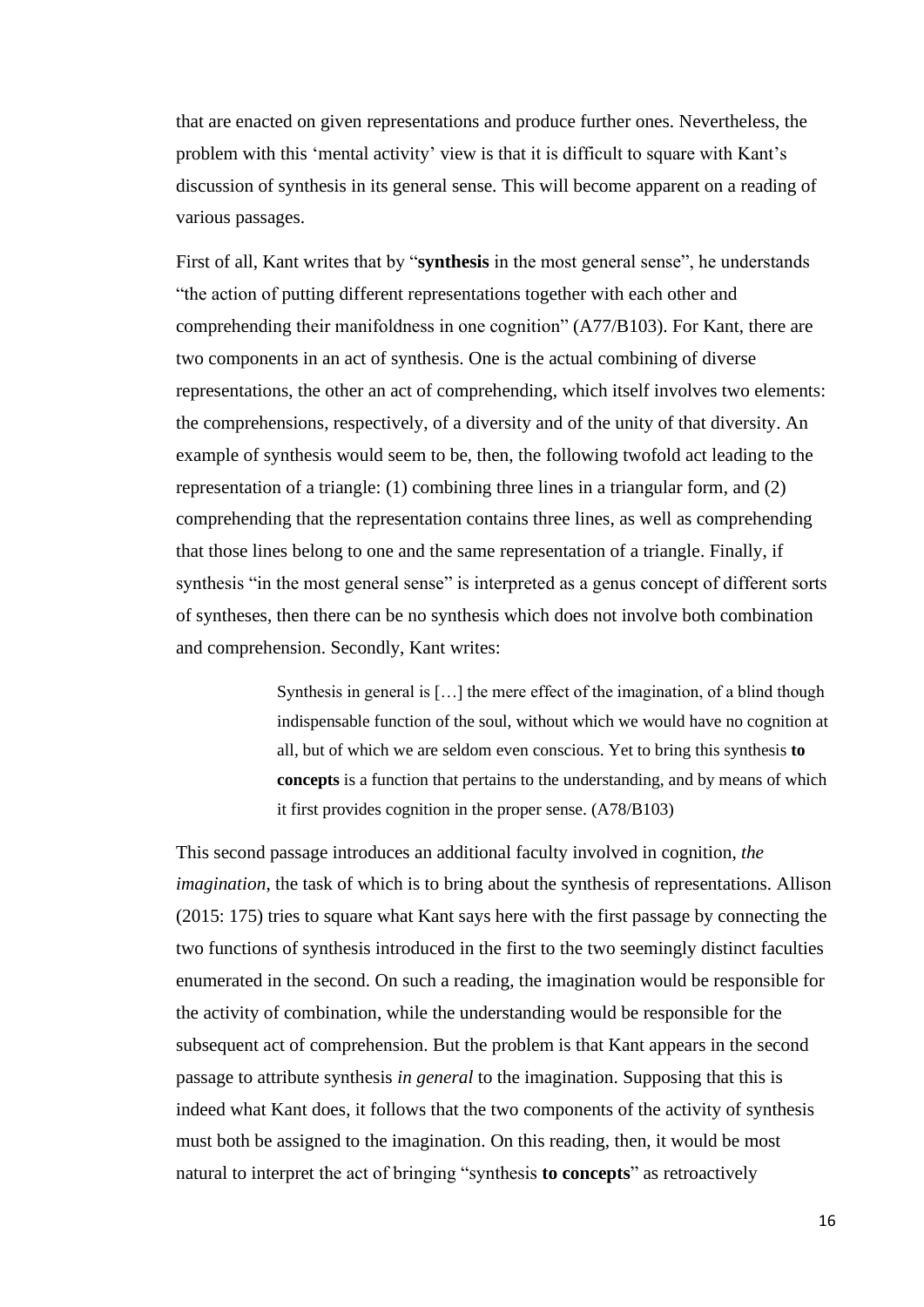modelling the preceding synthesis, instead of as a component of the activity of synthesis. Note that Kant states that only bringing synthesis to concepts can bring about "cognition in the proper sense". For instance, presumably the subject truly *knows* that x is a triangle only when the subject can think of the three lines combined in a triangular shape as belonging to the unified representation of a triangle. Yet, on the present reading, what Kant really seems to be claiming is that such conceptual knowledge is, at bottom, based on a blind synthesis, involving an act of combination as well as a blind comprehension.

Now, if synthesis is the effect of "a blind though indispensable function of the soul", then it follows that synthesis cannot justifiably be ascribed to the knowing subject. The claim that the subject brings synthesis to concepts in no way entails that the synthesis itself must be a determination of the knowing subject. This is further implied by Kant's surprising use of the term "soul". It seems that the only way in which this term can be understood in the present context is to read it as a proclamation of a certain openness regarding the agency engaged in synthesis. That is, since synthesis cannot be ascribed to the subject, it is ascribed to the "soul", i.e. to a speculative agency that cannot straightforwardly be identified with the subject. Still, whether this actually is Kant's view is highly questionable. Indeed, almost as if in response to the present suggestion, Kant subsequently writes: "**[P]ure synthesis, generally represented,** yields the pure concept of the understanding. *By this synthesis, however, I understand that which rests on a ground of synthetic unity* a priori [my italics]" (A78/B104). First, Kant applies his doctrine of synthesis to the specific realm of *a priori* cognition. There is something called pure synthesis, which yields to the subject the pure concepts of the understanding. Yet, instead of describing the underlying synthesis as a "blind effect", he now claims that the synthesis "rests on a ground of synthetic unity *a priori*", i.e. on some necessary foundation which supposedly guides its unity. Clearly, Kant here anticipates the view that *a priori* synthesis is governed by the categories. But on that view, synthesis can no longer be conceived of as a blind activity which only later gains a conceptual representation. Rather, synthesis is itself already governed by concepts.

Nevertheless, despite the apparent primacy of *a priori* concepts with respect to synthesis, the upshot of the present discussion is that it is difficult to pin down what role the Kantian subject plays in cognition. First, even if the understanding governs synthesis by way of the categories, the activity of synthesis itself can be predicated of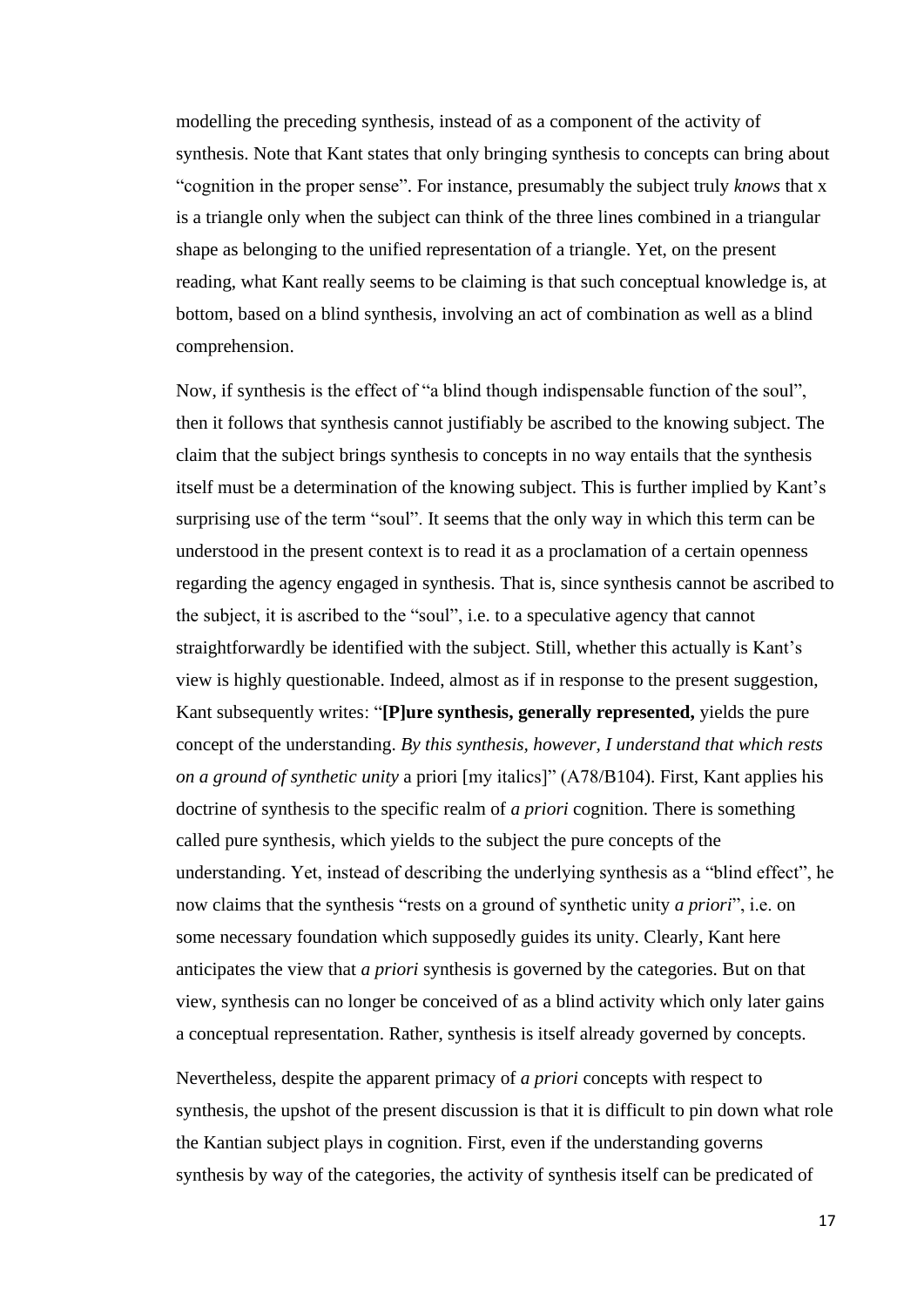the subject only tenuously, as is made evident by Kant's own formulations. Second, Kant's theory seems to be that while the pure concepts are provided to the subject by bringing synthesis to concepts, those concepts already govern that synthesis itself. It is difficult to determine, therefore, to what extent even those pure concepts, in their function of guiding the synthesis, can be assigned to the subject.<sup>12</sup> Finally, these considerations suggest that conceiving of the activities involved in synthesis as the subject's mental activities is problematic. As a result, much will turn on the doctrine of apperception. It was suggested above that the subject is supposedly characterised by the continuity of unity among the categories and the subject's self-consciousness. The present discussion suggests, however, that this continuity is not straightforward to maintain. The question is, then, whether the doctrine of apperception contains the right sort of conception of the unity of the subject for the 'continuity of unity' view to hold. In this matter, the discussion of Allison's analytic interpretation will provide a good starting point.

#### <span id="page-21-0"></span>**3. Allison's interpretation of the doctrine of apperception**

Allison's interpretation of the doctrine of apperception is premised on the view that the second edition version of the Transcendental Deduction is made up of two parts that constitute two steps in a single proof of the validity of the categories (2015: 327).<sup>13</sup> On Allison's interpretation of the two-part structure, Kant abstracts in the first part from the human forms of sensibility, i.e. space and time, which means that Allison sees the first part as consisting purely of an analysis of the operations of the understanding (2015: 328-9).<sup>14</sup> Furthermore, since the doctrine of apperception is located in this first part of the single proof, it follows that it must likewise be regarded as describing a contribution to cognition made solely by the understanding. I will call Allison's interpretation of the

<sup>12</sup> Granted, there are other ways of conceiving of the "ground of synthetic unity *a priori*"*.* On Longuenesse's (1998) interpretation, the relevant "ground" is provided by the logical forms of judgment. On her view, then, it is possible to both (1) conceive of synthesis as being governed by the unity of consciousness (in the form of the logical forms of judgment), as well as (2) deny that concepts are both the basis and the end result of the activity of synthesis. Nevertheless, following Allison's (2012) criticism of Longuenesse, this would be a contentious move, and might entail an excessive reduction of the role of the categories, in light of Kant's argument in the Deduction.

<sup>&</sup>lt;sup>13</sup> Allison credits the discovery of the "two steps in one proof" view to Henrich (1969), who argues that the Deduction consists of two parts which are both necessary for reaching its intended conclusion. <sup>14</sup> Similarly, Grier (2001: 77) holds that "in the first part (B130-144) Kant wants to establish a necessary connection *first* between categories and *objects in general*, and in the *second* part (B150-165), between the categories and *appearances*".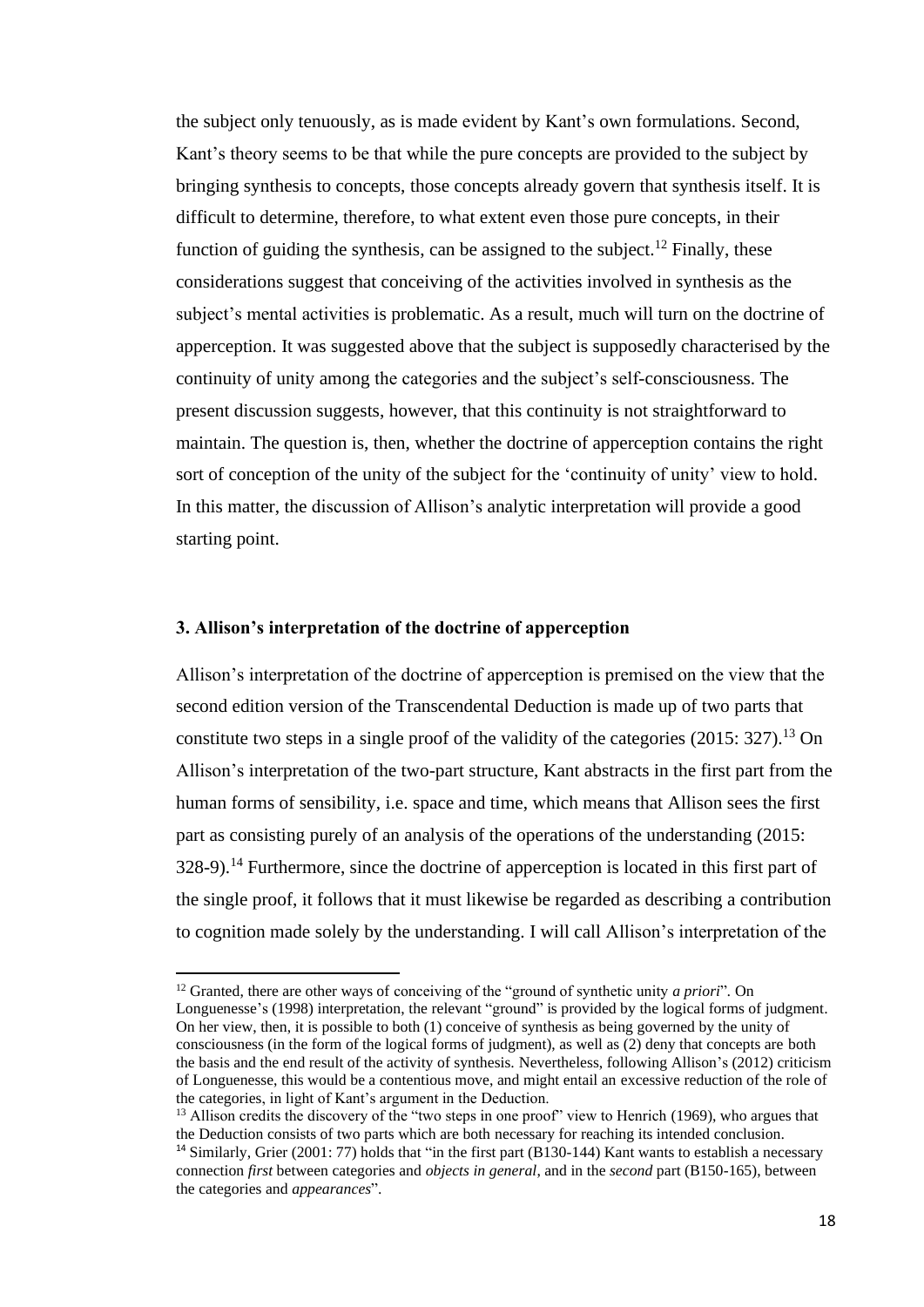doctrine of apperception the '*model view of apperception*', since he ultimately takes it to follow from the structure of the Deduction that the doctrine of apperception must be interpreted as an analytic model of cognition (Allison, 2004: 172).

Now, Allison's interpretation centres on discovering the correct formulation for what he calls "*the principle of the synthetic unity of apperception*", and showing that this principle is analytic (Allison, 2015: 343-8). The task of finding a 'principle of apperception' is not a straightforward one. For one thing, as Dyck (2017: 32) points out, Kant never uses a single, consistent phrase to refer to one. Though it does not follow that there is no principle of apperception, this does suggest that there is no single obvious candidate for such a principle. According to Dyck (2017: 32-3), for instance, there are multiple principles of apperception at work in §16, all of which contribute to Kant's argument. Nevertheless, Kant speaks in B135 of a single "principle of the necessary unity of apperception", which he does term an "analytical proposition". This indicates that there at least exists for Kant an analytic principle that can be formulated on the basis of the material provided in §16. Though Allison (2015: 343) admits that it is not immediately clear what the "analytical proposition" might be, at least the requirement of analyticity functions as a criterion for formulating such a principle. So, following Kant's own criterion of analyticity, the principle must at least be such that its predicate term is contained in its subject term.

To gain a rough idea of the relevant procedure of analysis, consider a paraphrase of Allison's final formulation of the principle (2015: 345): a single thinking subject, who can think a single intuition as containing many representations, accompanies each of those representations, in thinking them together, as an identical thinking subject. Let the logical subject of this principle be: a single thinking subject thinks a single intuition as containing many representations. And let the logical predicate be: the thinking subject accompanies each representation contained in an intuition as an identical thinking subject. Now, if the suggested principle is analytic, then it must be the case that to think its logical subject is also to think its logical predicate. Otherwise put, the concept of a thinking subject, i.e. one that thinks an intuition as containing a manifold of representations, must contain the concept of the thinking subject's being an identical subject with respect to the manifold. It is worth pressing this point about applying Kant's conception of analyticity, since it makes apparent what sort of conception of apperception is entailed by the model view. Namely, on such a view, the doctrine of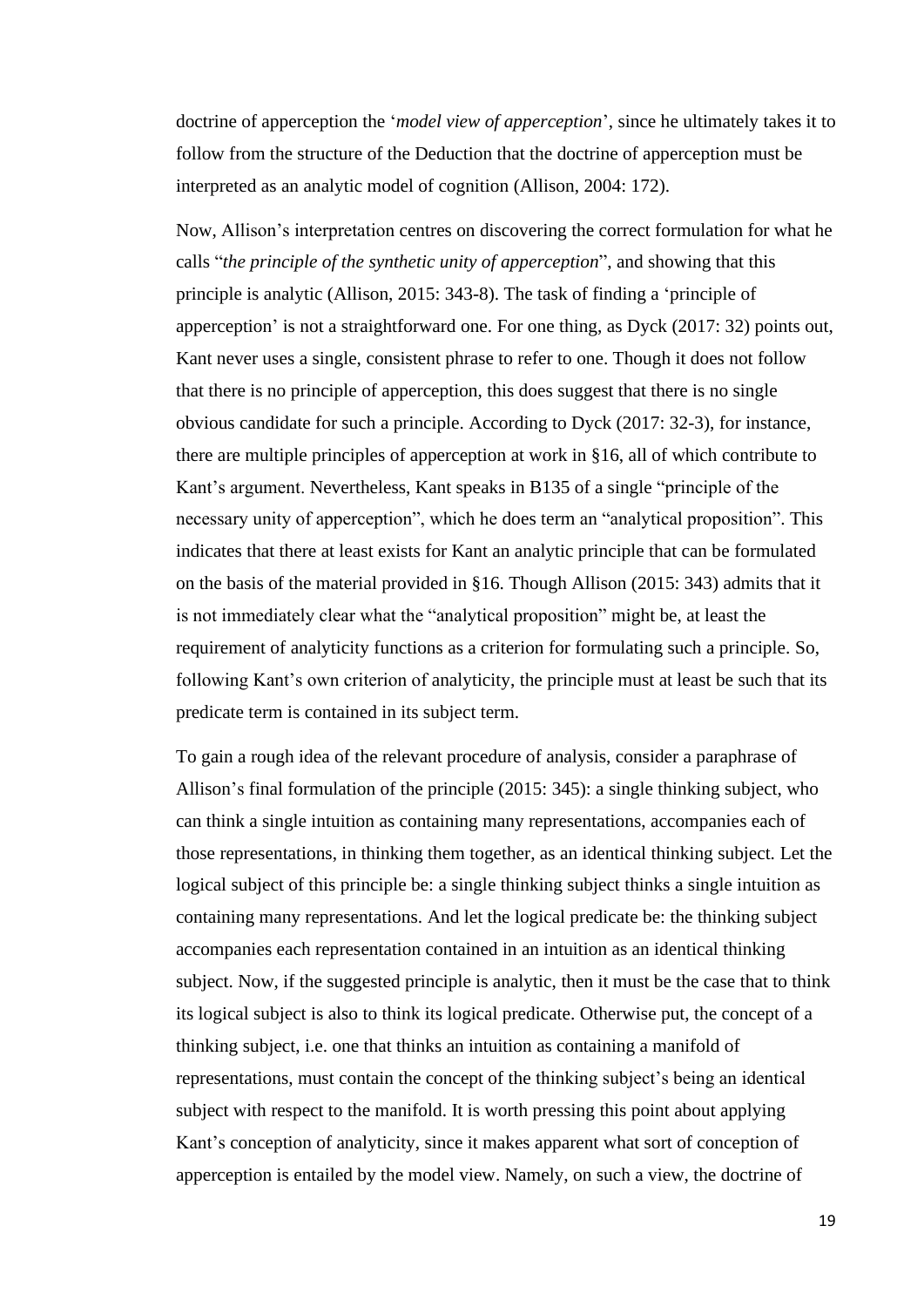apperception must be understood not as describing what discursive cognition is actually like, but what a *discursive* knowing subject must *think* it is like, supposing that the premise provided by the logical subject is correct. With this clarification in mind, Allison's interpretation of the doctrine of apperception can be analysed in detail. Clearly, the model view sets strict limits on what the propositions of §16 can be taken to mean. And, as will become evident, it fails to handle some of them within these limits.

<span id="page-23-0"></span>3.1. Apperception and synthesis according to Allison

Kant begins §16 with a claim about the relation of representations to thinking:

The **I think** must **be able** to accompany all my representations; for otherwise something would be represented in me that could not be thought at all, which is as much as to say that the representation would either be impossible or else at least would be nothing for me. That representation that can be given prior to all thinking is called **intuition.** Thus all manifold of intuition has a necessary relation to the **I think** in the same subject in which this manifold is to be encountered. (B131-2)

According to Allison (2015: 335), Kant's claim here is that accompanying any given representation with the "I think" is a necessary possibility for any thinking subject. Otherwise put, while the subject need not attach the "I think" to *all* its representations, it must be capable of doing so. Dyck (2017: 36) proposes that this requirement should be understood as the first principle of apperception; that is, as an analytic principle where the "I think"-requirement is derived from the concept of a representation. In Allison's (2015: 336) view, however, the initial "I think"-claim still lacks an important feature introduced in the second sentence, namely, that the "I think" is *numerically identical*. In other words, supposing that X and Y are representations possessed by the subject, it is not enough to say that the subject can accompany both representations with an "I think". Kant's more important claim is that both representations can necessarily be accompanied by an "I think" which is *one and the same*, or indeed numerically identical, with respect to both  $X$  and  $Y$ .<sup>15</sup>

<sup>&</sup>lt;sup>15</sup> As Ameriks (2003: 62) has emphasised, Kant's discussion centres on the manifold of representations found in *one* intuition. This provides a good opportunity to further clarify the model view. A proponent of this view can interpret 'one intuition' as either the representation of a single object of intuition, which contains a manifold, or as the single totality of all possible objects of intuition, which are given to a single subject's faculty of intuition. The same formal argument will apply to both. Put schematically, as long as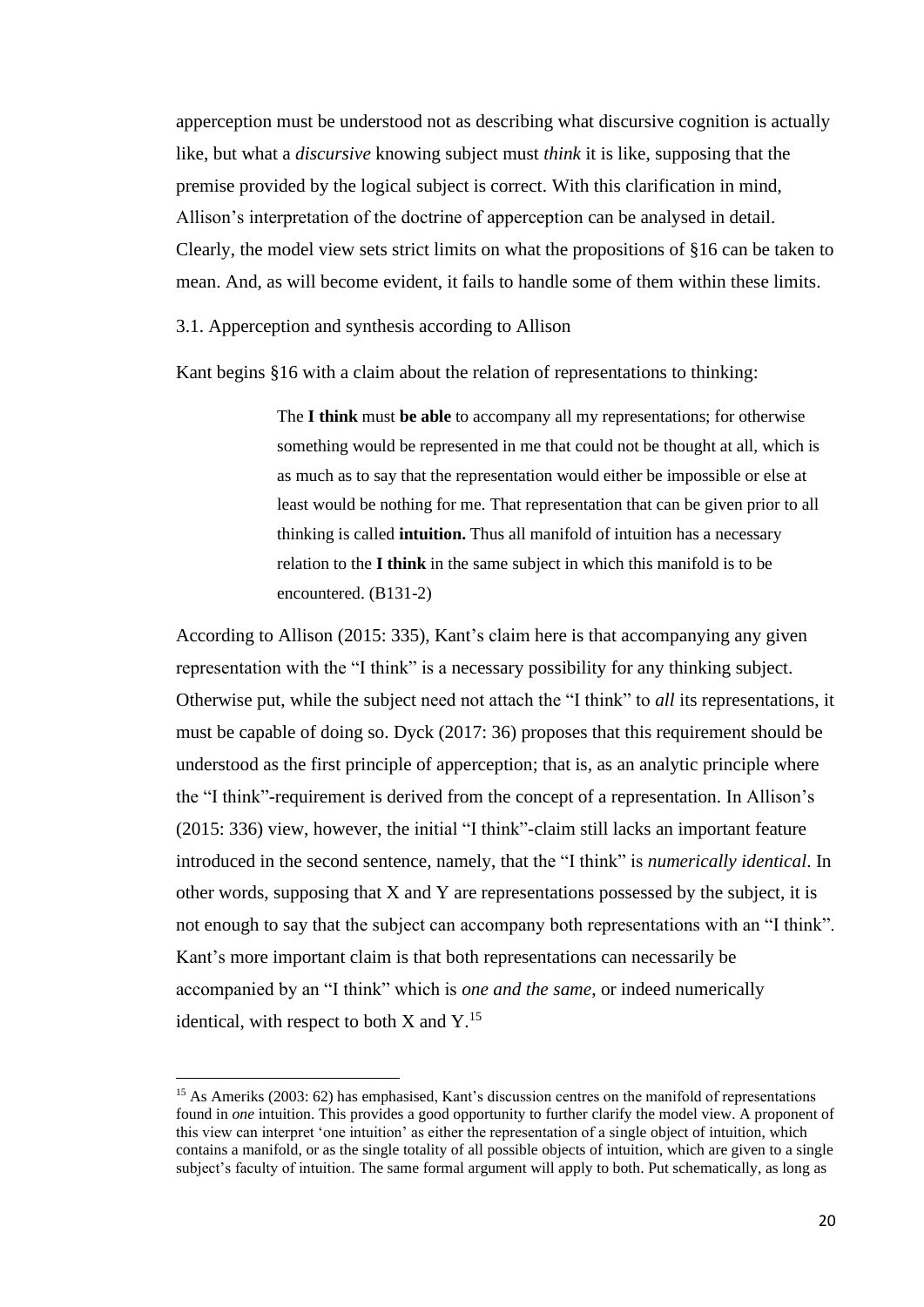But how is the numerical identity of the "I think" constituted? Following Longuenesse (2017), it is crucial to note that the "I think" says nothing about what sort of entity might be represented by the "I". She writes: "[U]sing 'I' in the 'I think' expresses the consciousness, by the subject of the activity of thinking, of the unity of the contents of her thoughts, and *thereby* of herself as the agent of that unity, whatever the metaphysical nature of that agent might be" (Longuenesse, 2017: 81). The numerical identity expressed by the "I think" is based, then, on the unity of the diverse representations that are accompanied by the "I think". For Dyck (2017: 37), this idea constitutes the second principle of apperception: "[F]or any manifold of representations that belongs to me, it must be possible to think the identity (or unity) of the subject with respect to it". This principle is, again, analytic, since the thought of a manifold of representations that belongs to a single thinking subject entails the thought of the identity of that subject. But what is crucial to note is that the identity of the subject is entailed only insofar as it is thought *in relation* to a manifold of representations. It follows that the identity of the subject, as Kant conceives of it, is such that it can only be thought in connection with a synthesis (i.e. the combination of the manifold). And any comprehensive principle of apperception would need to take this into account. Accordingly, after introducing the "I think" and its relation to the manifold of intuition, Kant goes on to discuss the consequences of his initial thesis. Allison (2015: 339) enumerates three such consequences, all of which are explicitly drawn by Kant in B133- 4: (1) "the thoroughgoing identity of the apperception of the manifold given in intuition contains a synthesis"; (2) "it [the identity of apperception] is possible only through the consciousness of this synthesis"; and (3) "the analytical unity of apperception presupposes a synthetic one". The next task is to see how well the model view can handle these claims.

The first point is promising for the model view, since it involves the idea that the identity of apperception *contains* a synthesis. This implies that the thought of a synthesis can be analytically derived from the representation of the identity of apperception. Indeed, Allison (2015: 339) takes Kant's argument to be that the thinking subject's capacity to represent itself as an identical subject, with respect to diverse representations, requires that the subject be able to combine, or to synthesize, those

whatever is thought of as a single intuition can be formalised as the conjunction of, say, representations X, Y and Z, the analytic argument can be made just the same. In this sense, the model view can be thought of as a *formal* view.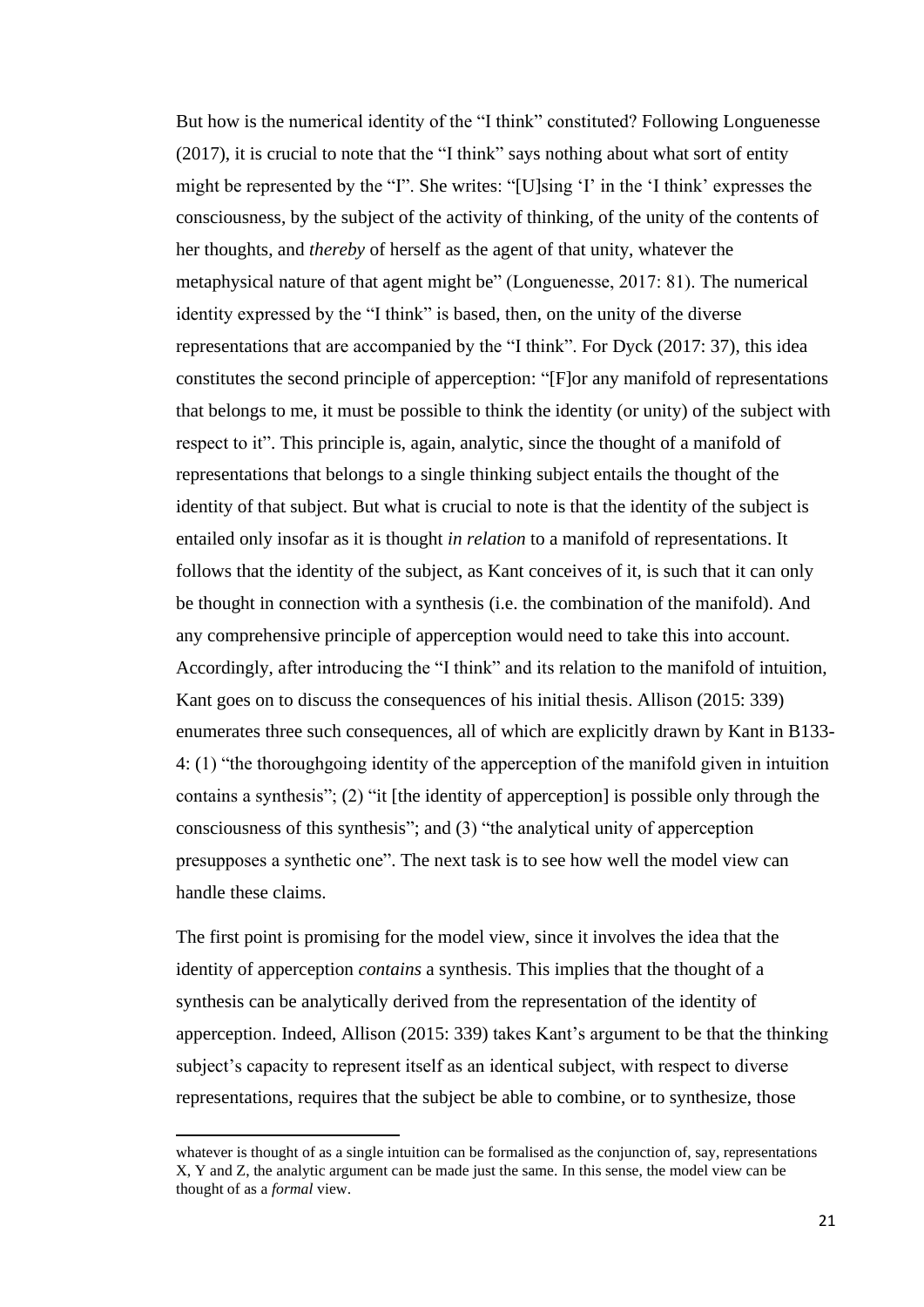representations in a single consciousness. In other words, on the right analysis, for a subject to represent itself as an identical subject *is* for that subject to engage in a synthesis of representations. This follows from the fact that the way in which the identity of the subject is conceived of by Kant is precisely as an identity *relative* to a manifold of representations. Kant himself emphasises this point, when he states that "the empirical consciousness that accompanies different representations is by itself dispersed and without relation to the identity of the subject" (B133). Kant's claim is that the subject's identity is never contained in any single given representation, and can only be conceived of as an identity relative to many representations, or better, relative to their synthesis*.*

The second consequence of the "I think"-claim is that the identity of apperception requires a consciousness of synthesis. Kant writes that the relation between representations and the identity of the subject "does not yet come about by my accompanying each representation with consciousness, but rather by my **adding** one representation to the other and being conscious of their synthesis" (B133). This requirement presents difficulties for the model view. While a synthesis might be analytically contained in the representation of the subject's identity, as Kant conceives of it, it is difficult to see what role a special consciousness of synthesis could play in an analytic model of cognition. Longuenesse (2017: 87), too, notes that Kant sometimes seems to "accept a consciousness *of myself as thinking*", which she identifies as a consciousness of the thinking subject's existence, without cognition of what that subject is *like*. This is problematic for the model view, since surely such consciousness of synthesis would not be consistent with an analytic model (i.e. could not be derived from a mere concept). Indeed, it might be more appropriate to turn to Merritt's (2011: 59) definition of the principle of apperception; that "a cognitive subject's representations belong to it *in virtue of* an a priori synthesis [my italics]". Crucially, for Merritt (2011: 63), the "I think", or what she calls "the cogito statement", "makes no claim about synthesis". This would suggest that Kant's doctrine of apperception is synthetic, since the requirement of a consciousness of synthesis would have to be attached to the "I think"-claim non-analytically.

How might a proponent of the model view try to handle the troublesome requirement of a consciousness of synthesis? First of all, as Strawson (1966: 64) points out, Kant himself does not seem to conceive of synthesis in a consistent manner. While in B133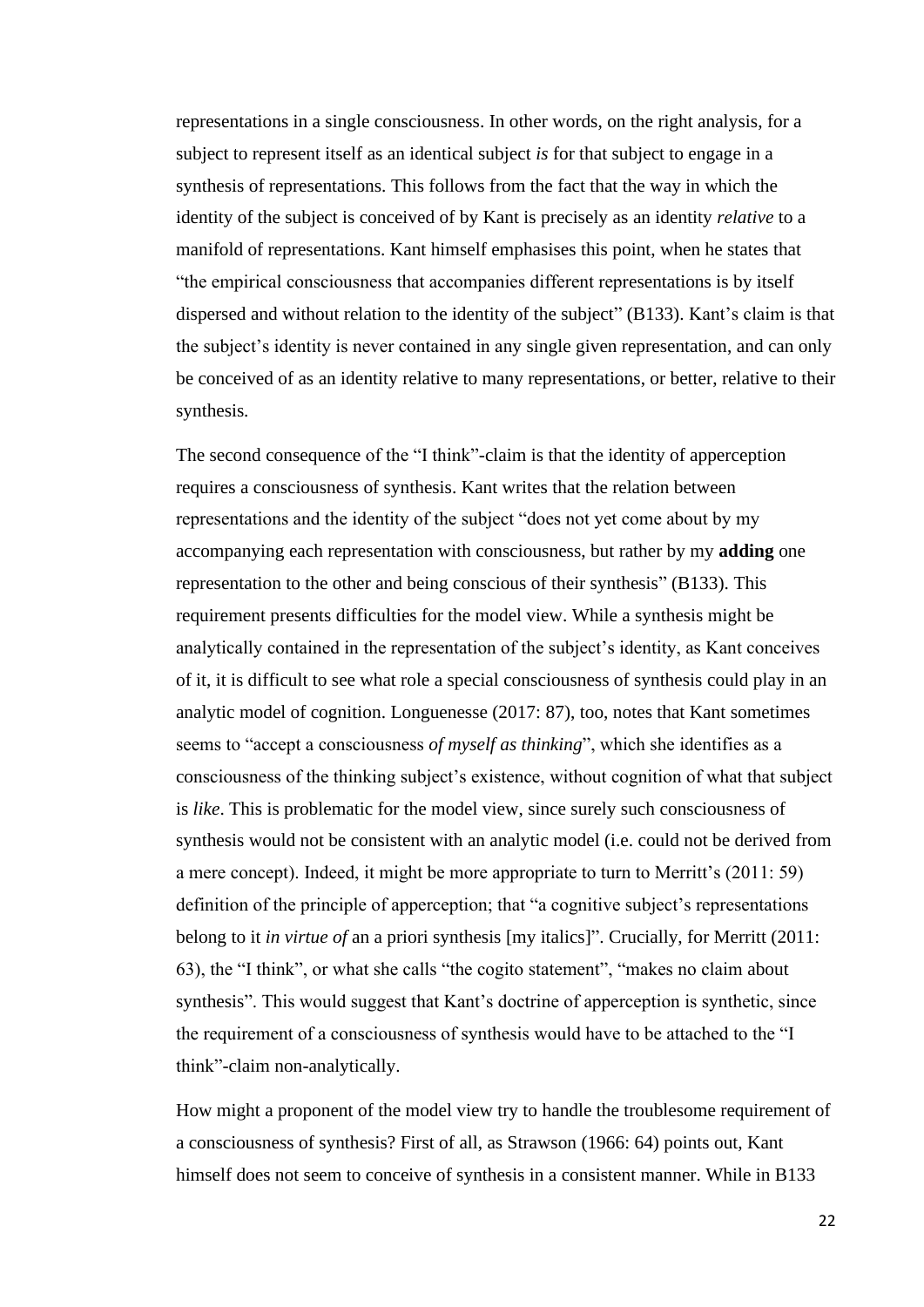Kant seems to claim that a consciousness of the *activity* of synthesis is required in order to relate different representations to the identity of the subject, in B134 he appears to have shifted his position. Consider the relevant passage:

> The thought that these representations given in intuition all together belong **to me**  means, accordingly, the same as that I unite them in a self-consciousness, or at least can unite them therein, and although that is itself not yet the consciousness of the **synthesis** of the representations, it still presupposes the possibility of the latter […]. (B134)

While in B133 Kant seems to claim that there must be a direct consciousness of synthesis, in B134 this requirement appears to have changed into a more indirect one. Now Allison (2015: 339), similarly to Strawson, begins by remarking that consciousness of synthesis can indeed be understood either as a consciousness of the *product* of synthesis or as a consciousness of synthesis as an *activity*. If it is taken as the former, no problems arise: if the identity of the "I think" is conceived of in relation to a manifold of representations, it follows that the representation of the subject's identity must involve a product of synthesis, that is, an intuition that contains a manifold. This is nothing new. If, however, consciousness of synthesis is taken instead to refer to a consciousness of an activity, problems do arise (Allison, 2015: 339-40). Should Kant then be interpreted as claiming that the subject must be capable of some special kind of introspective consciousness? Would he be guilty of requiring from the subject the awareness of an activity, the synthesis of representations, which is seemingly nonconscious by nature (Allison, 2015: 340-1; Strawson, 1966: 32)?

Allison's solution to the problem of consciousness of synthesis, interpreted specifically as the consciousness of an activity, is not satisfactory. According to him, it is enough to account for such consciousness to affirm that the subject must be capable of being conscious of the fact that its act of thinking X and Y together is one and the same act (Allison, 2015: 340). <sup>16</sup> Evidently, this solution is consistent with the model view of apperception. Supposing that the doctrine of apperception presents an analytic model of cognition, it follows that whatever requirement might be included in that doctrine, it must be explainable in analytic terms. Accordingly, consciousness of synthesis must be

<sup>16</sup> Allison (2015: 340): "Expressed schematically, the consciousness of the identity of the I that thinks *a*  with the I that thinks *b* could only consist in the consciousness of the identity of its action in thinking together *a* and *b* as its representations."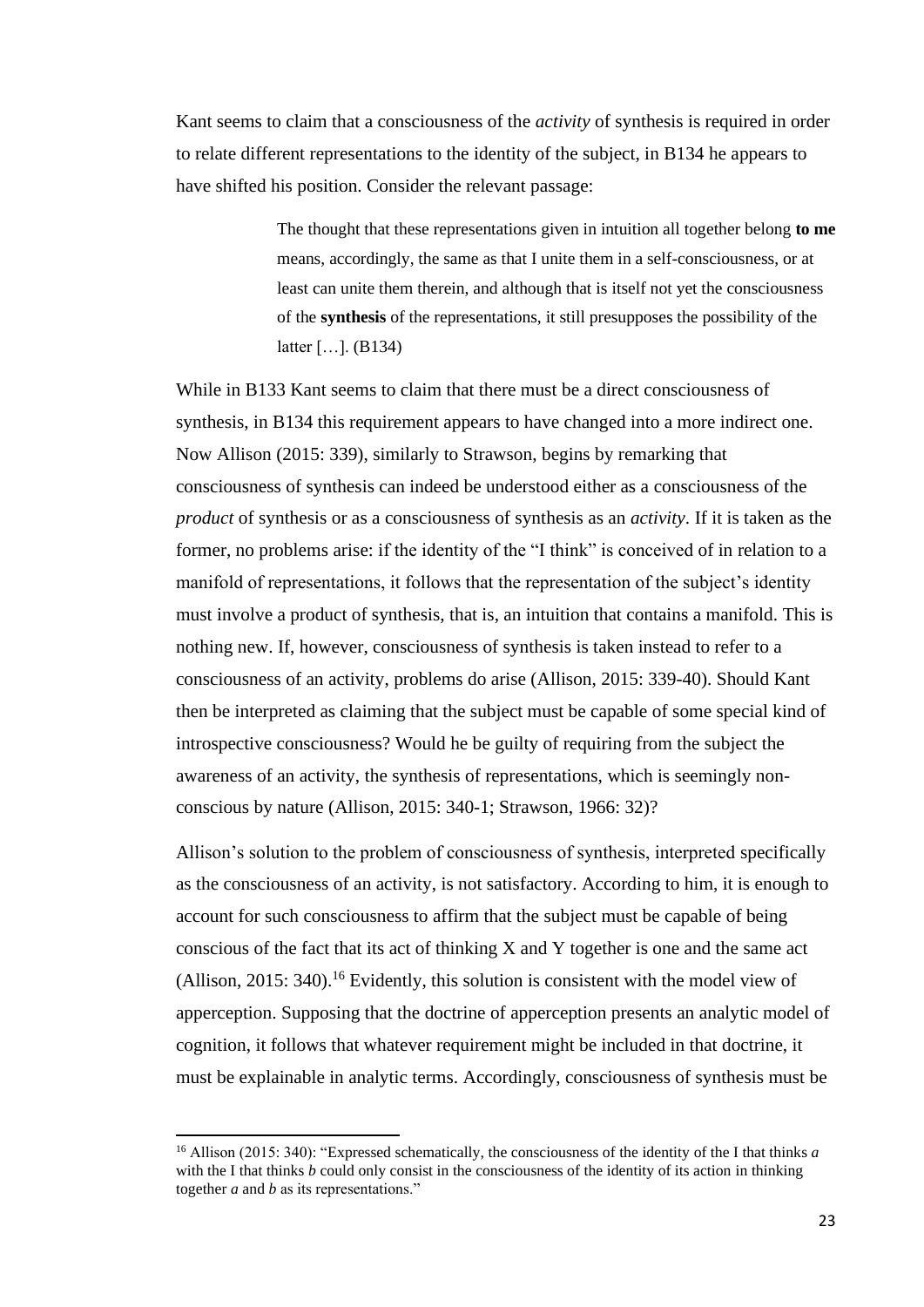such a consciousness, the concept of which is necessarily contained in a thinking subject's thought of a manifold of intuition. Precisely speaking, on this view, a thinking subject's thought of a manifold of intuition must contain the *thought* that the activity of synthesis, in which it engages, is an identical activity of synthesis. Yet it would require significant stretching of the terms 'consciousness of' and 'activity' to conceive of such consciousness as the consciousness of synthesis *qua* activity. Moreover, it would seem to require assuming the model view to be correct to engage in such stretching; and this would beg the question.

How, then, does the model view fare with the third consequence? This final consequence of Kant's initial claims is the idea that the analytical unity of apperception presupposes a synthetic one. In Kant's words:

> [I]t is only because I can combine a manifold of given representations **in one consciousness** that it is possible for me to represent the **identity of the consciousness in these representations** itself, i.e., the **analytical** unity of apperception is only possible under the presupposition of some **synthetic** one. (B133-4)

This passage suggests that Kant conceives of the analytical unity of apperception as the possibility, for the thinking subject, to represent the numerical identity of its consciousness in relation to the representations contained in a manifold of intuition. Otherwise put, the analytical unity of apperception appears to be an alternative term for the necessary possibility of accompanying representations with an identical "I think". As de Vleeschauwer (1937: 111) puts it, the analytical unity "is the fact of being able to call diverse representations mine [my translation]". But why exactly does the analytical unity of apperception presuppose a synthetic one? Looking at B133-4, the synthetic unity would seem to be the term for the subject's capacity to combine a manifold of representations in one consciousness. Accordingly, the argument seems to be that in order for the subject to be capable of representing itself, as the identical subject with respect to many representations, those representations must be combined in a single consciousness. As Allison puts it: "it is only insofar as the I unifies its representations that it can become conscious of its own identity" (Allison, 2015: 341).

All in all, the claim that the analytical unity of apperception requires a synthetic unity appears to be a reformulation of the preceding argument of §16, i.e. that the identity of the "I think" in relation to the manifold of intuition contains a synthesis and is possible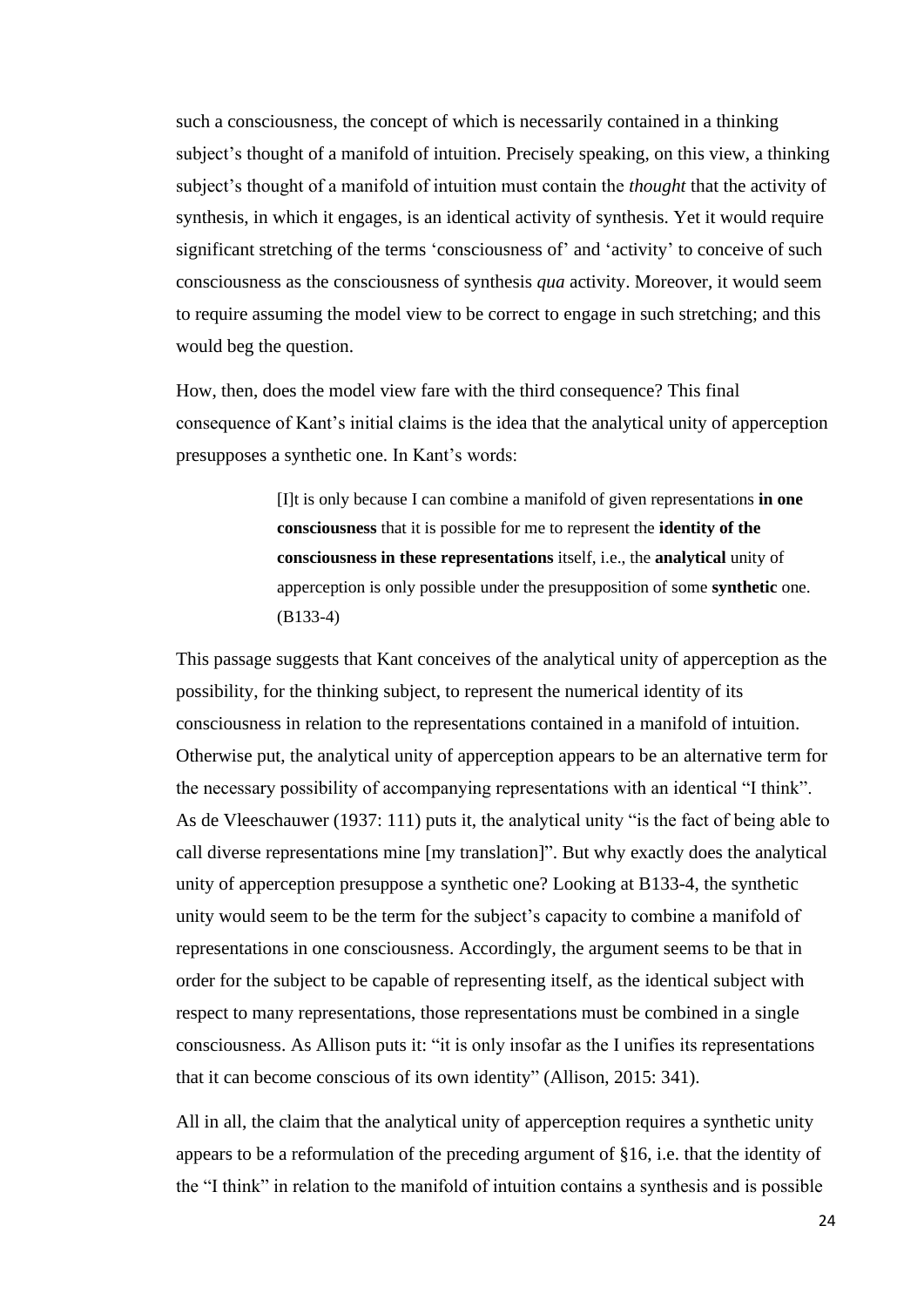only through a consciousness of synthesis, with added focus on the unity of the synthesis. Again, the model view runs into difficulties. Consider Kant's claim in B134: "Synthetic unity of the manifold of intuitions, as given *a priori*, is thus the ground of the identity of apperception itself, which precedes *a priori* all **my** determinate thinking." Kant is claiming that the fact, that all representations given to the identical subject must be combined in one consciousness, is the reason for the fact that the thinking subject *is* always one and the same in relation to all representations. Crucially, he no longer writes that the synthetic unity is a condition of the *representation*, or of the *consciousness* of the identity of apperception. Rather, he speaks of the identity of apperception *itself*, which he claims *precedes* all "**my***"* determinate thinking. In contrast, Allison is forced to interpret Kant as claiming that it is only insofar as the thinking subject combines its representations that it can *represent* its own identity. This is because the model view, due to its analyticity, can account only for the conditions of the *representation* of the identity of apperception, since this latter constitutes the content of the logical subject term of the analytic interpretation. But this approach does not seem sufficient to account for the claim in question.

## <span id="page-28-0"></span>3.2. The principle of apperception and the model view

Allison (2015: 345) formulates the principle of apperception in the following way: "[I]t must be the *same* (numerically identical) subject whose thought must accompany each of these representations, if the subject is to think of them as collectively constituting the representation of the manifold of an intuition." This principle is the same as the one paraphrased at the beginning of this chapter. Its logical subject term is the thought of a subject that thinks many representations as constituting a single representation, while its predicate term is the thought that there is an identical subject whose thought accompanies each of the representations.<sup>17</sup> Evidently, the relevant notion of 'accompaniment' is equivalent to that of synthesis and consciousness of synthesis. Moreover, the principle is analytic, since the predicate term is analytically contained in the subject term. Its conditional form is not surprising, though it makes it more difficulty to isolate its logical subject and predicate. This conditionality follows from its analyticity: the fact expressed by the predicate follows purely from a conceptual

<sup>&</sup>lt;sup>17</sup> Allison writes that the concept from which the analysis of cognition contained in the doctrine of apperception is derived is the concept of "discursive thinking" (2015: 345-6). But this concept just expresses the sort of thinking enacted by a subject that thinks a representation as containing a manifold.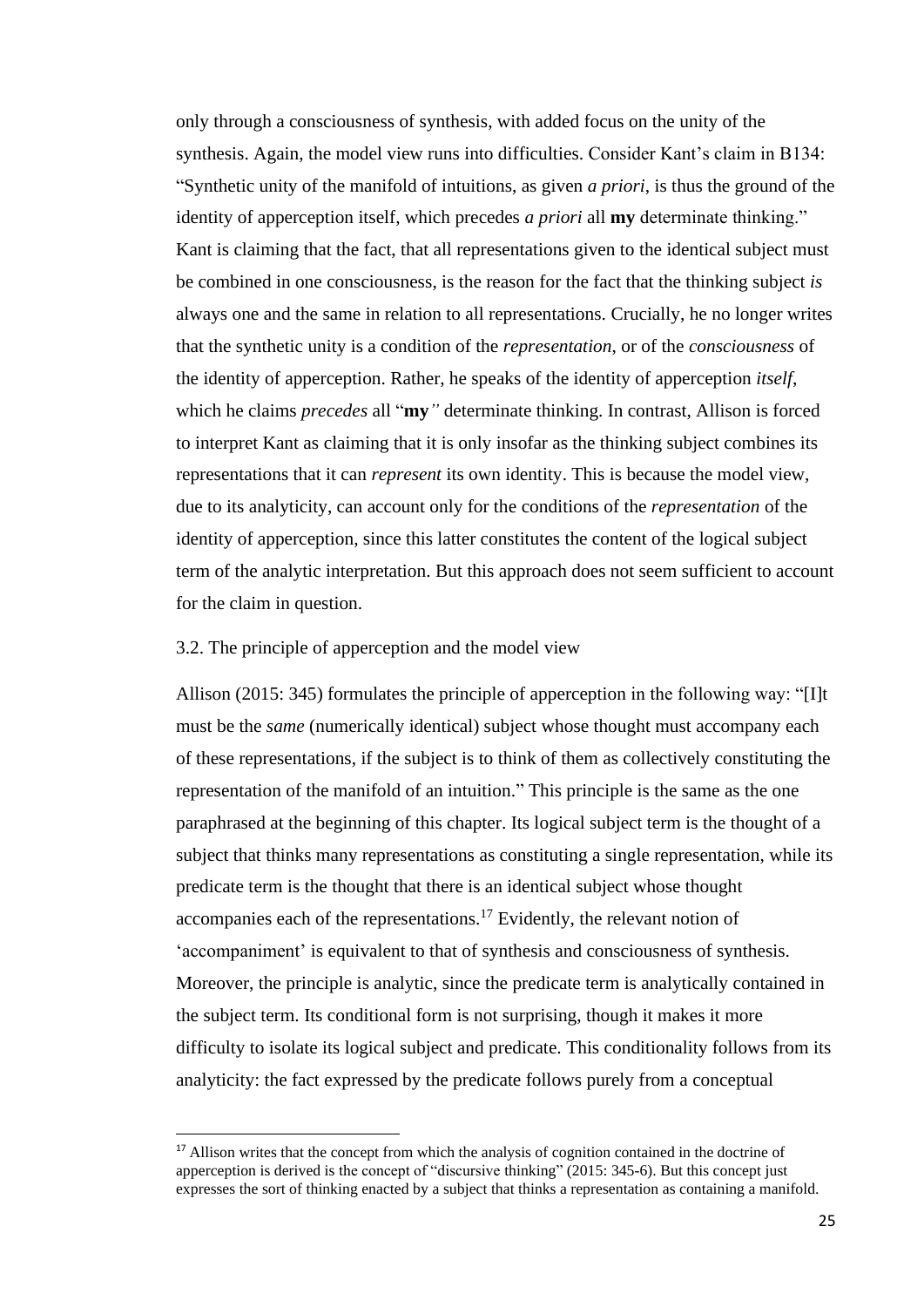analysis of the logical subject, and for this reason the actuality of the judgment depends on the actuality of the logical subject term, which, of course, is not entailed by the judgment itself. Finally, this principle constitutes the centrepiece of the model view.

There are significant advantages to holding the model view. Firstly, it allows for a neat connection between apperception and the categories. If (1) the thought of a manifold, as contained in a single representation, requires *a priori* a synthesis of those representations in one consciousness, and (2) the categories are *a priori* unities of the synthesis of diverse representations, then it may be argued that (3) the categories are necessary conditions of cognition, to the effect that they give unity to the synthesis of representations; which results, finally, in the representation of the identity of apperception in relation to the manifold. Supposing that this argument is analytic, it is possible to think of a category merely as a name for that necessary unity of the synthesis of representations, which is analytically contained in the concept of a subject that thinks a manifold as contained in a single intuition. Secondly, the model view allows the interpreter to avoid the troublesome task of explaining what an *a priori* synthesis, or consciousness of it, might look like. This is because the proponent of the model view can argue that, whatever synthesis and consciousness of synthesis are, they must be analytically contained in the concept of a subject that thinks a manifold as contained in a single representation. Thirdly, it follows from the first two points that the model view keeps intact the continuity between the unity of the categories and the unity of the thinking subject. In fact, there is no distinction between these unities on the model view, and this makes it possible to conceive of the *subject* as the agent of *a priori* synthesis.

The proponent of the model view can also reply successfully to certain criticisms that have been made against the analyticity of the doctrine of apperception. Firstly, some commentators (de Vleeschauwer, 1937: 112-3; Dyck, 2017: 40) have argued that the principle of apperception cannot be fully analytic, since to affirm it requires rejecting alternative sources of the identity of apperception, either in the form of an intuitive intellect<sup>18</sup> or of sensible intuition. If correct, so goes the argument, this would entail that the identity of apperception cannot simply be derived from the concept of a subject that thinks a manifold as contained in a single representation. As Allison (2015: 345-6)

<sup>&</sup>lt;sup>18</sup> Kant: "That understanding through whose self-consciousness the manifold of intuition would at the same time be given, an understanding through whose representation the object of this representation would at the same time exist […]." (B138-9)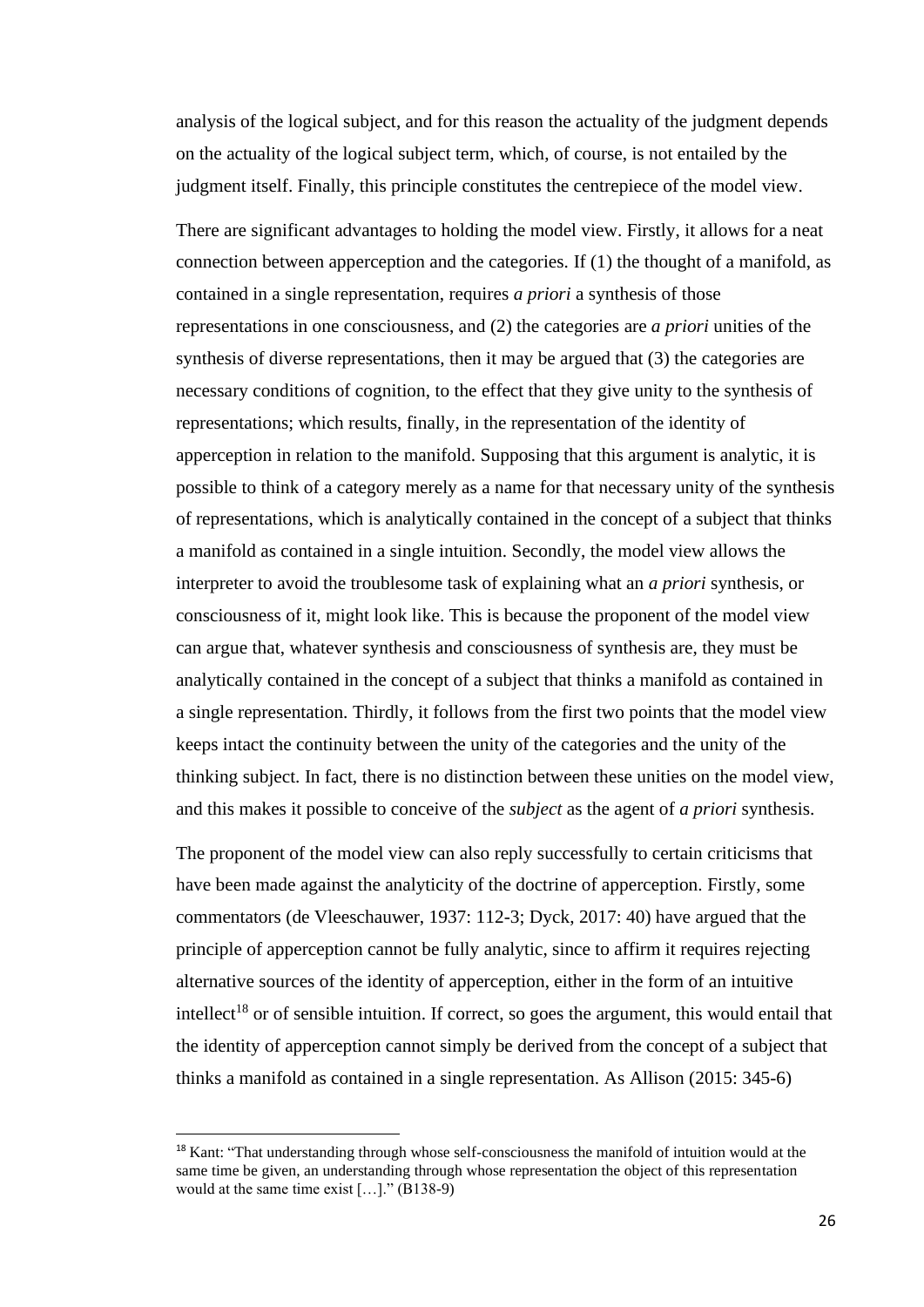points out, however, the model view is derived specifically from the concept of *discursive* thinking, that is, a type of cognition which by definition requires thinking a manifold as contained in a single representation. And an analysis of *this* concept need not involve rejecting an intuitive intellect or sensible intuition as sources of the identity of apperception. Secondly, Kant has been criticised on the grounds that if the principle of apperception is analytic, then it entails a merely conditional conclusion about the identity of apperception (Guyer, 1987: 137; Castañeda, 1990: 150). That is, if the thought that the manifold of representations is accompanied by an identical subject is analytically derived from the conception of a subject that thinks a manifold in a single representation, then the identity of apperception (and thereby the applicability of the categories) is proved only conditionally, that is, only on the assumption that the right kind of subject exists.<sup>19</sup> Yet this does not present a serious problem for the model view. As Allison (1993: 241) has noted, the proof-structure of the Deduction makes the conditionality of the analytic conclusion acceptable, since the burden of proving the actuality of the doctrine of apperception falls on the *second* part of the Deduction, where Kant connects it to the forms of sensibility.

Still, there is one serious problem with the model view. As has been demonstrated in connection to the text of §16, the model view cannot plausibly accommodate all of Kant's claims about the conditions of the identity of apperception. To be sure, this does not mean that the model view cannot offer an internally consistent way of interpreting the doctrine of apperception, or that it is not compatible with the overall argument of the Deduction. On the contrary, the model view provides a generally plausible account of the relation of the identity of the thinking subject to the manifold of intuition. But the problem is that the text of §16 cannot be interpreted as a fully analytic account without begging the question. Following the above discussion of Allison's interpretation, there are two reasons for this. Firstly, the requirement of a consciousness of synthesis *qua*  activity cannot plausibly be explained in analytic terms. Secondly, it appears that apperception, or the identity of apperception, cannot be reduced to any representation that can be dealt with analytically. So, in the next chapter, Kant's doctrine of

<sup>&</sup>lt;sup>19</sup> See also Guyer (1980: 208): "It would only be analytic to claim that consciousness of numerical identity is possible only under the conditions which make that consciousness possible – but it does not follow that those conditions include the necessity that I can ascribe *any* representation to myself."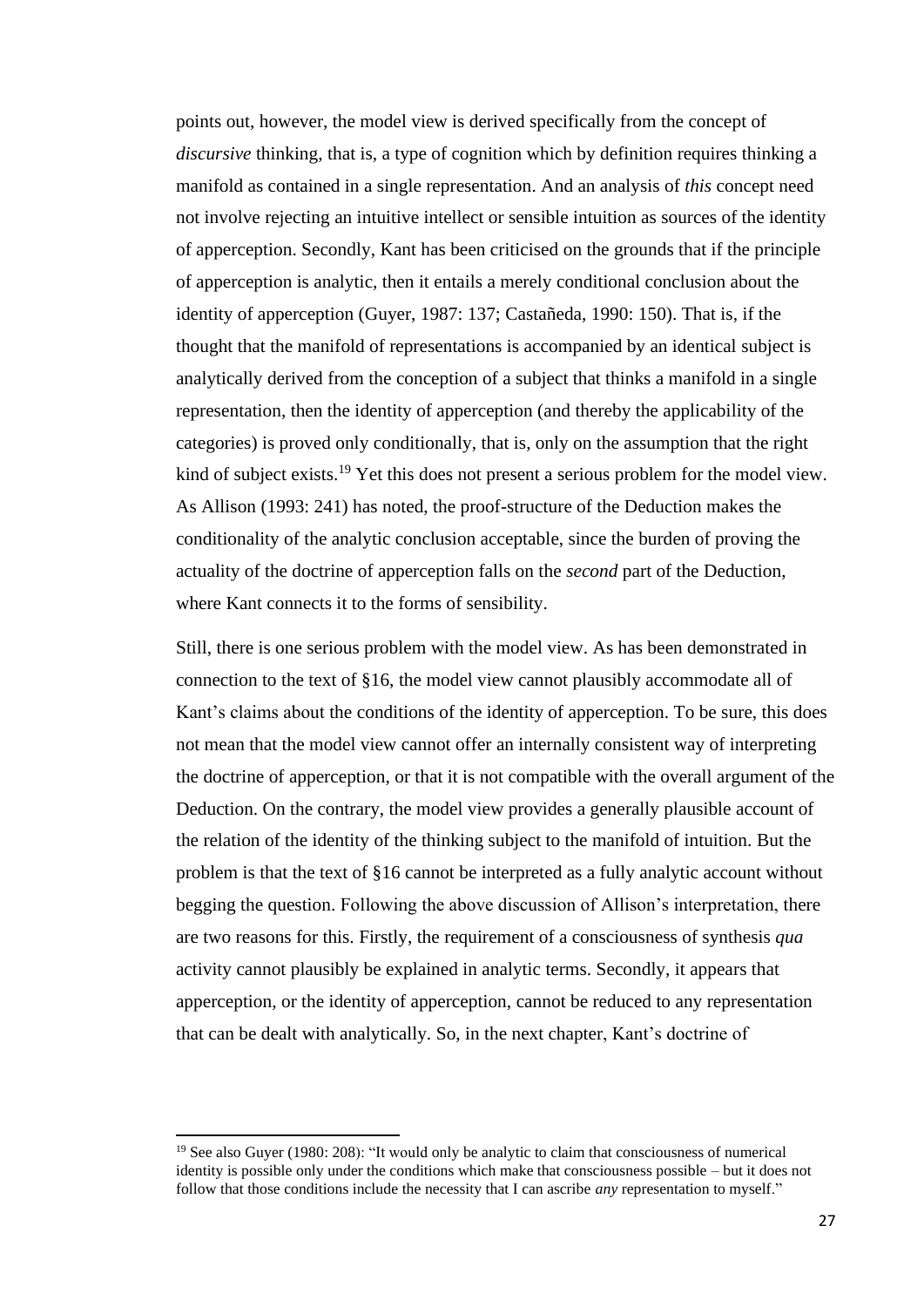apperception is approached from the viewpoint offered by the hypothesis that it is inherently ambiguous between an analytic and a synthetic account of apperception.

#### <span id="page-31-0"></span>**4. The ambiguity of the doctrine of apperception**

In this chapter, I approach the doctrine of apperception from a point of view which focuses on its ambiguous features. Previously, Düsing (1983: 411) has suggested taking the perspective that there are "dispositions, problems, and gaps" involved in an exposition of the structure of subjectivity such as the one presented by Kant. Based on the discussion of the model view in the previous chapter, there is reason to take such a point of view seriously. Admittedly, it might still seem intuitively incorrect. As a case in point, Klass (2003: 81-2) has claimed that interpreters of the doctrine of apperception should avoid drawing the conclusion that Kant's conception of apperception is inconsistent, since an interpretation should make sense of Kant's claims in the context of his whole text. Klass (2003: 82) writes: "While Kant may employ various strategies for dealing with apperception, we should try to understand these as various supports for a single project, variations on a unified theme." Now this does not seem completely correct. It is clearly reasonable to hold that one should not deny the role of the doctrine of apperception in a more general, unified project simply due to a degree of variation in Kant's arguments. But it obviously does not follow that there is no inconsistency in the doctrine of apperception. Instead, if it could be demonstrated that Kant is inconsistent somewhere in the course of §16, then it would be absurd to reply that Kant cannot be inconsistent because he has a single project.

The hypothesis that there are inconsistencies in Kant's account appears justified on the basis of the discussion of Allison's interpretation in the previous chapter. My proposal is, however, that instead of inconsistencies it would be better in the context of the doctrine apperception to speak of *ambiguities*. The term 'ambiguity' is intended to capture the following idea suggested by the previous discussion of the model view: although the doctrine of apperception can be interpreted as internally consistent, as well as consistent with Kant's theory of cognition in general, still there are various elements within that doctrine which (1) can plausibly be interpreted to imply some alternative view, and (2) may not be consistent with the rest of the Deduction or with Kant's overall project. Such ambiguities, as I understand them, will count as actual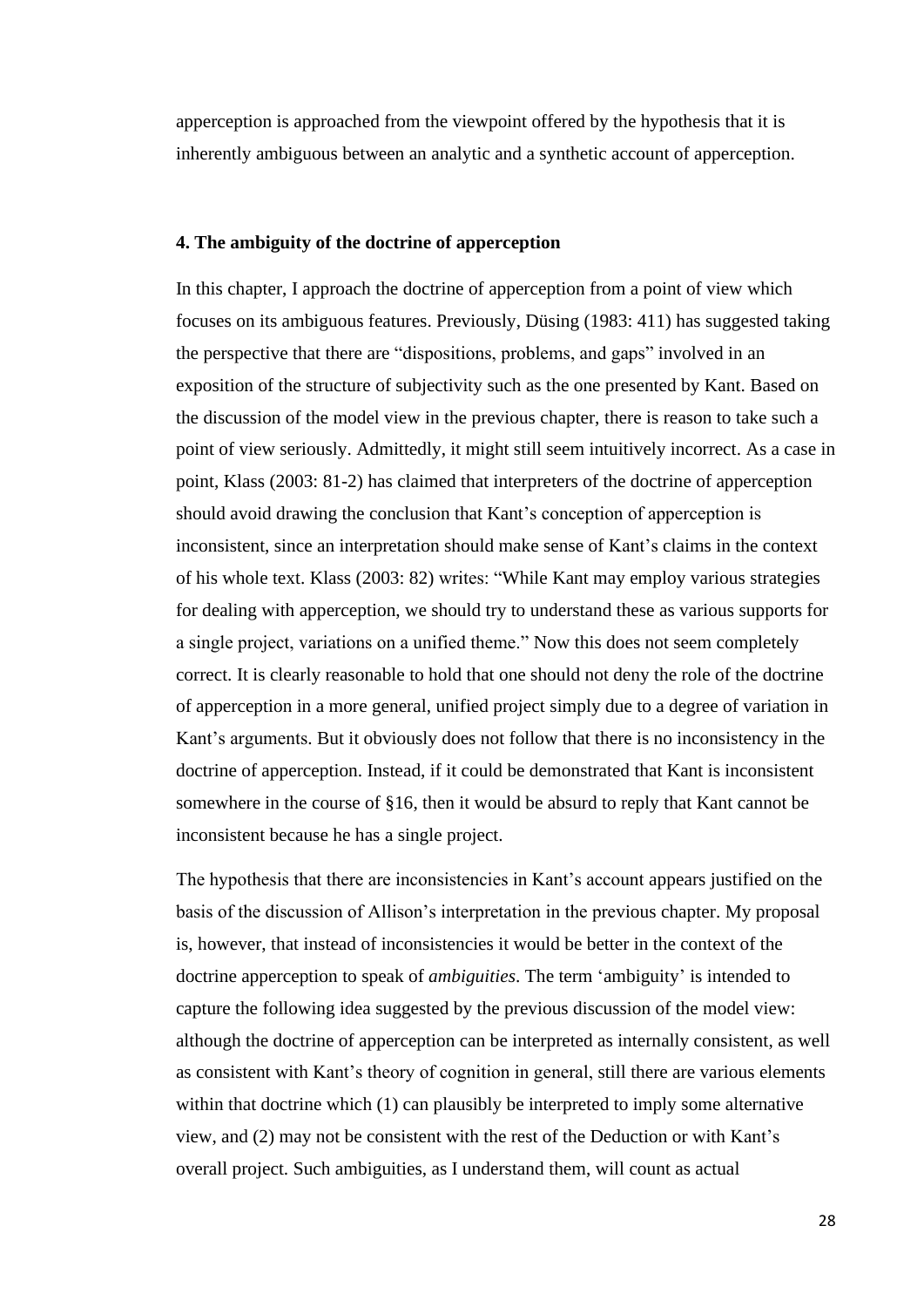inconsistencies only if their component views are regarded as parts of one and the same line of argumentation. But this is not necessary. It could well be that one can extract a consistent argument from the text, while simultaneously accepting that not all the elements present, even if significant, must be incorporated into that argument. On the present proposal, in such a case there will be an ambiguity in the text. In what follows, then, I present an analysis of the potential ambiguities of §16. I argue based on this analysis that: (1) the doctrine of apperception can be read as a consistently analytic account; (2) an implicit argument can be detected within the doctrine of apperception, such that it expresses the need to account for the origin of the identity of the thinking subject; and (3) an acknowledgement of both (1) and (2) is required for an accurate interpretation of the text of §16.

<span id="page-32-0"></span>4.1. The "I think" and original apperception

To begin, the "I think"-claim will be re-examined, this time following closely how Kant's presentation of it develops from the initial statement of the claim:

> The **I think** must **be able** to accompany all my representations; for otherwise something would be represented in me that could not be thought at all, which is as much as to say that the representation would either be impossible or else at least would be nothing for me. That representation that can be given prior to all thinking is called **intuition.** Thus all manifold of intuition has a necessary relation to the **I think** in the same subject in which this manifold is to be encountered. But this representation is an act of **spontaneity,** i.e., it cannot be regarded as belonging to sensibility. I call it the **pure apperception,** in order to distinguish it from the **empirical** one, or also the **original apperception,** since it is that self-consciousness which, because it produces the representation **I think,**  which must be able to accompany all others and which in all consciousness is one and the same, cannot be accompanied by any further representation. (B131-2)

At first sight, the role of the "I think" appears relatively clear. It does the work of showing that all the representations contained in an intuition must be combined in one consciousness. Since it is necessarily possible for the "I think" to accompany all the representations contained in an intuition, by which is meant a given complex representation, it follows that the representations contained therein must be thought of as being combined in a single consciousness. Yet, though its role in the overall argument is relatively clear, the precise status of the "I think" is much more obscure.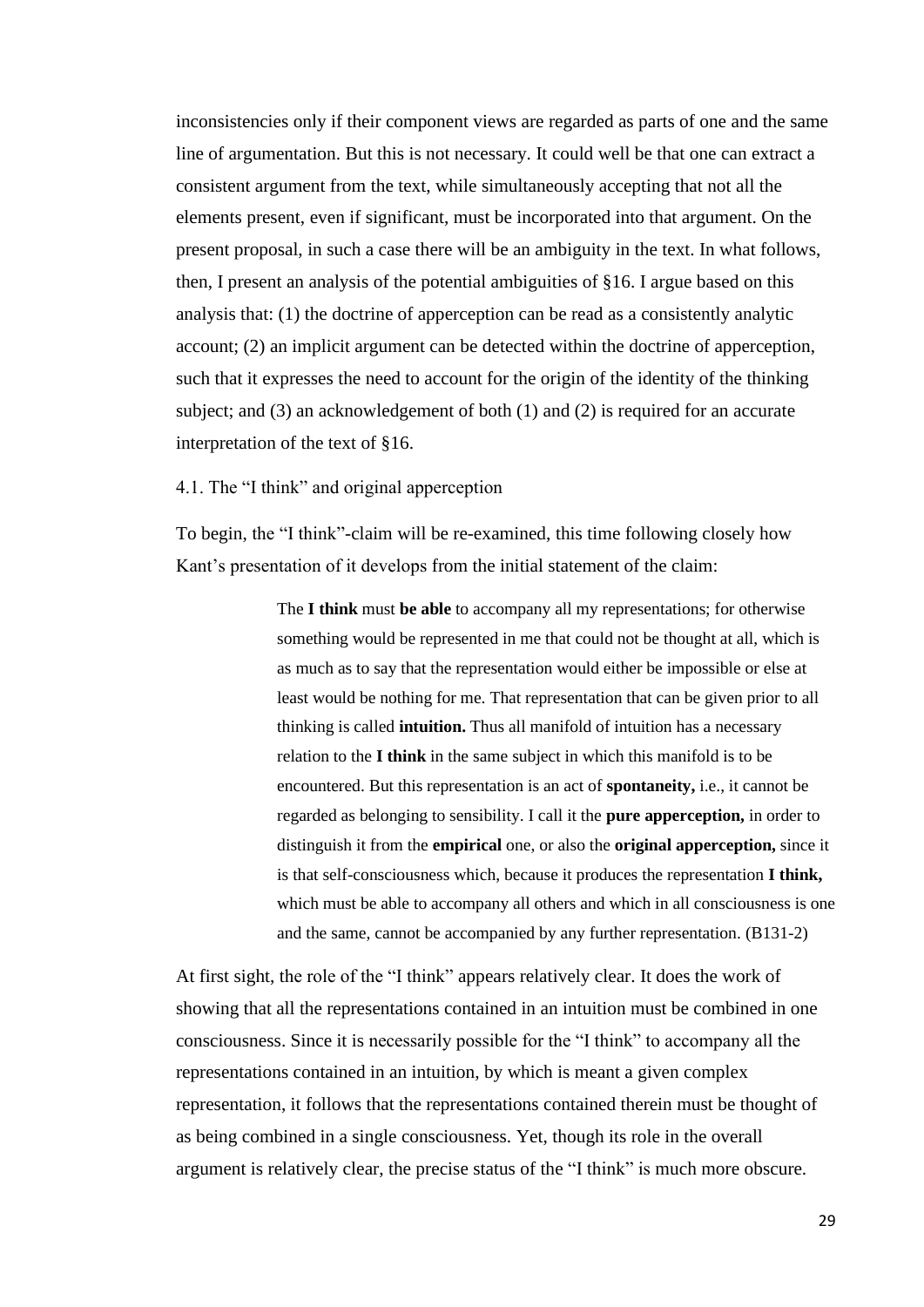First of all, Kant describes the "I think" both as an "act of **spontaneity**" as well as a representation. This description is still easy to explain. Kant is claiming that the representation "I think" is never *given* to the subject, but is instantiated in an act, where the thinking subject represents itself in relation to a complex representation. In this sense, the representation and the act are inseparable. Secondly, and much more problematically, Kant identifies the representation/act "I think" with what he calls "**original apperception**". The problem is that while Kant initially identifies the former with the latter, he subsequently proceeds to distinguish the two. On the one hand, Kant writes that he calls the representation/act by the name of original apperception, for the reason that it is "that self-consciousness which […] cannot be accompanied by any further representation". On the other hand, Kant explains in the very same sentence that the reason why the "I think" cannot be accompanied by further representations is that the "I think", or original apperception, *qua self-consciousness*, "*produces the representation I think* [my emphasis]". Simply put, Kant seems to backtrack on his initial identification by differentiating original apperception from the "I think", now designating the former as that which produces the latter, and thereby distinguishing the two. How to understand this ambiguity?

In light of the double nature of the act/representation "I think", on the one hand, and the ambiguous distinction between the "I think" and original apperception, on the other, it might appear natural to connect these two features of Kant's account. Kant could just mean that the *act* "I think" produces the *representation* "I think". But it is difficult to see how this could be the case, since Kant clearly identifies the representation with the act: the instantiation of the representation "I think" just is an act where a complex representation is thought by an identical, self-conscious subject. This identity of act and representation suggests that when Kant describes original apperception as a selfconsciousness which produces the "I think", he is describing something which produces the *representation/act*, both taken as identical. Consequently, the ambiguity remains. On the one hand, it appears that original apperception should be distinguished from the representation/act "I think", the former being that which produces the latter. On the other hand, Kant states that he calls the "I think" by the name of original apperception, thereby implying the identity of the two.

In the literature on Kant's doctrine of apperception, the presently discussed ambiguity tends to be either disregarded or treated as purely terminological. Representative of the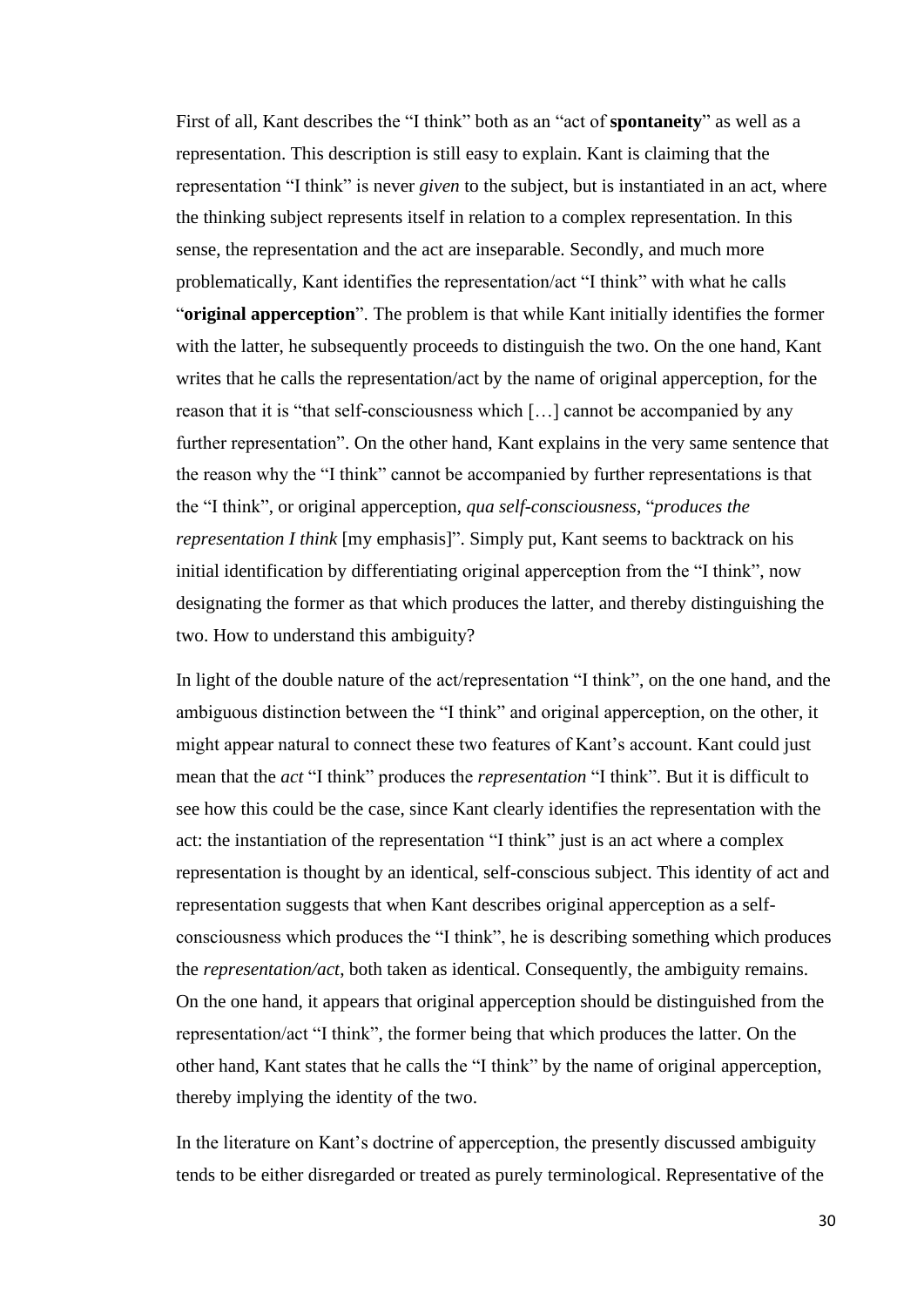first tendency, Paton (1961: 510-2), after pointing out Kant's identification of original apperception both with the "I think" as well as with the self-consciousness that produces the "I think", proceeds to simply regard the two as distinct. According to him, the productive self-consciousness should be seen as "a power rather than an act…", that is, a power which produces the representation/act "I think". Moreover, Paton (1961: 510-2) equates this "power" with the understanding. According to his proposed view, then, far from there being a genuine ambiguity, Kant is simply to be interpreted as making the point that the understanding, appearing initially in the guise of the faculty of apperception, produces the representation/act "I think". Indeed, Kant appears at first sight to confirm this in a footnote to §16, where he writes: "the synthetic unity of apperception is the highest point to which one must affix all use of the understanding, even the whole of logic and, after it, transcendental philosophy; indeed this faculty is the understanding itself" (B134n).

On a closer look, there are evident difficulties with the proposed interpretation. Firstly, Kant explicitly states that original apperception is a kind of self-consciousness; and it is difficult to see how the faculty of understanding could be reduced to a selfconsciousness or vice versa. This would appear to be the case even if all the *activities* of the understanding were to be self-conscious. Secondly, Kant appears to identify the understanding not with apperception as such but, more precisely, with its *synthetic unity*. Thirdly, and most importantly for current concerns, Kant not just distinguishes original apperception from the "I think" but also identifies them. While interpreters can reasonably be expected to take this into account, Paton fails to do so. Nevertheless, aware of at least the second of these problems, he offers an alternative interpretation, according to which Kant identifies not apperception as such but its *unity* with the understanding (Paton, 1961: 515n). This interpretation can handle the first two problems. Firstly, since it identifies not apperception as such but only its unity with the understanding, it leaves room for a self-consciousness distinct from the understanding. Secondly, the interpretation is more compatible with what Kant says in the text about the relation of apperception and the understanding. The third problem remains, however: Paton still does not offer any substantial clues for interpreting the ambiguous relation of the "I think" and original apperception.

An examination of Allison's view on the present issue goes some way towards justifying the seeming disregard for the ambiguity of the text. Allison (2015: 337), like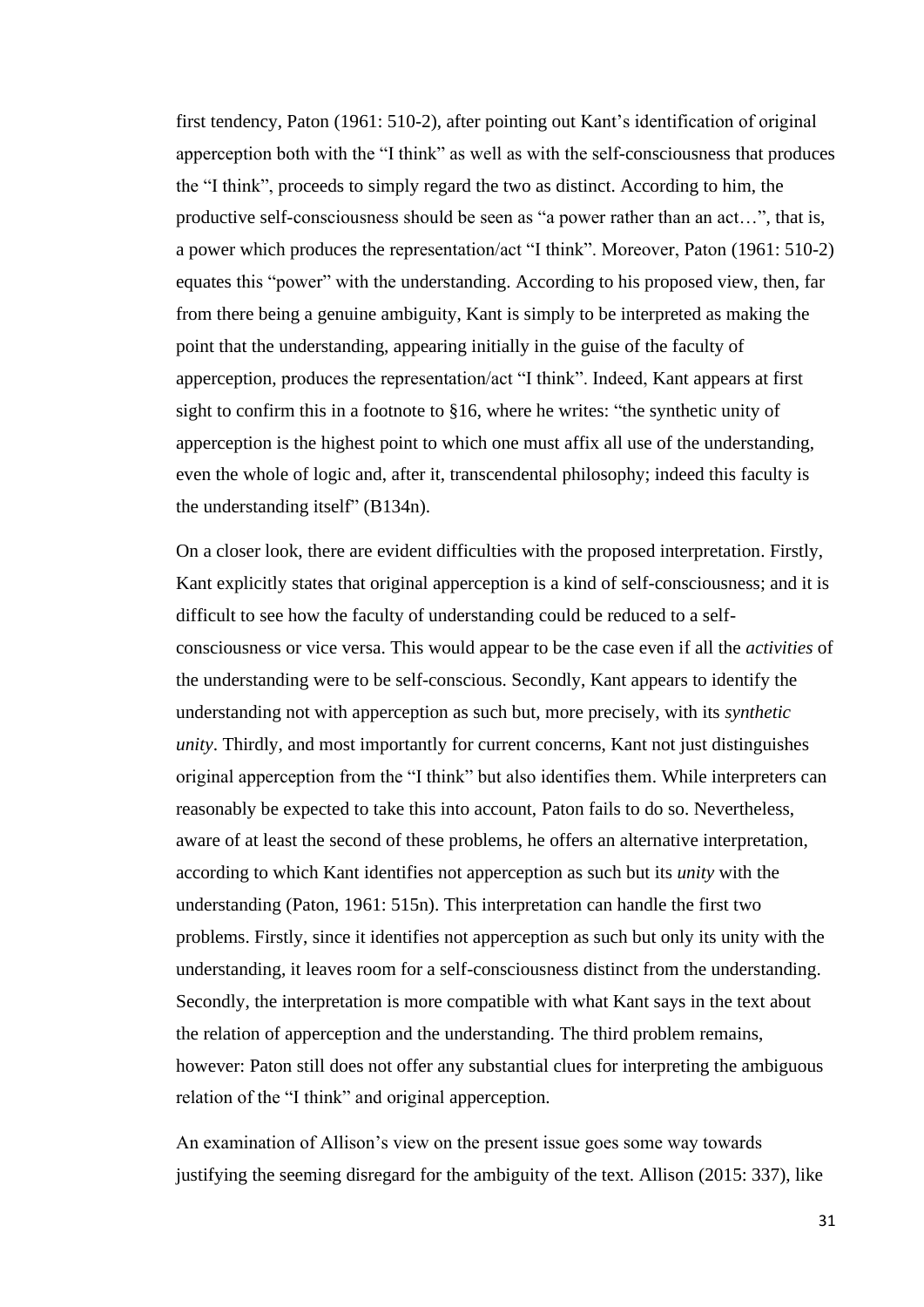Paton, makes a simple distinction between original apperception as a power or a faculty and the representation/act "I think". Furthermore, Allison claims that it is just trivially true that apperception, *qua* underlying power or faculty, is identical in all cognition, since the "I think", the representation produced by the former, is itself identical. Based on this, Allison appears to treat Kant's claim about original apperception being a productive self-consciousness distinct from the "I think" as an insignificant remark that plays no role in the actual proof of the Deduction. Now, there is reason not simply to dismiss Allison's solution as an evasion of the problem. Let it be assumed that what is required for the argument of the Deduction to take off is just an identical *representation*, from which the necessity of an *a priori* synthesis can be inferred. It would then appear reasonable to hold that it simply does not matter whether there is an underlying faculty that corresponds to the representation. Clearly, this approach follows from accepting the model view of apperception. But the obvious problem is, then, that one might not accept a straightforwardly analytic interpretation. And indeed, the discussion of Allison's views in the previous chapter suggests that such an interpretation alone is not sufficient.

Other interpretations deal with Kant's ambiguous distinction by treating his terminology as context-dependent. For instance, de Vleeschauwer (1937: 102-3), after remarking on the initial characterisation of the "I think" as original apperception, states that "looking at the text more closely, one would have to admit that the "I think" is not apperception but its product [my translation]". Now, de Vleeschauwer deals with this problem by claiming that the "I think"/apperception has two "aspects": the act and its effect. More specifically, he suggests a distinction between *two senses* of the term 'original apperception'. On this view, 'original apperception' is the term both for the "I think" as an effect, as well as for the self-consciousness *qua* act which produces the "I think", while its meaning depends on the context of its use. Similarly, Longuenesse holds that the ambiguity resides in Kant's terminology. For her, the crucial term in §16 is "the unity of apperception", which she takes to refer at times to the "I think" and at other times to a more basic consciousness *expressed by* the "I think" (Longuenesse, 2017: 104). Evidently, then, the term "unity of apperception", as used by Longuenesse, can be substituted for the term 'original apperception' as it has been discussed so far. Now, first of all, Longuenesse (2017: 103) writes that "[t]he transcendental unity of apperception is the consciousness of" the "overall unity of our mental activity". She then goes on to discuss the specifics of the beginning of §16, remarking that while, at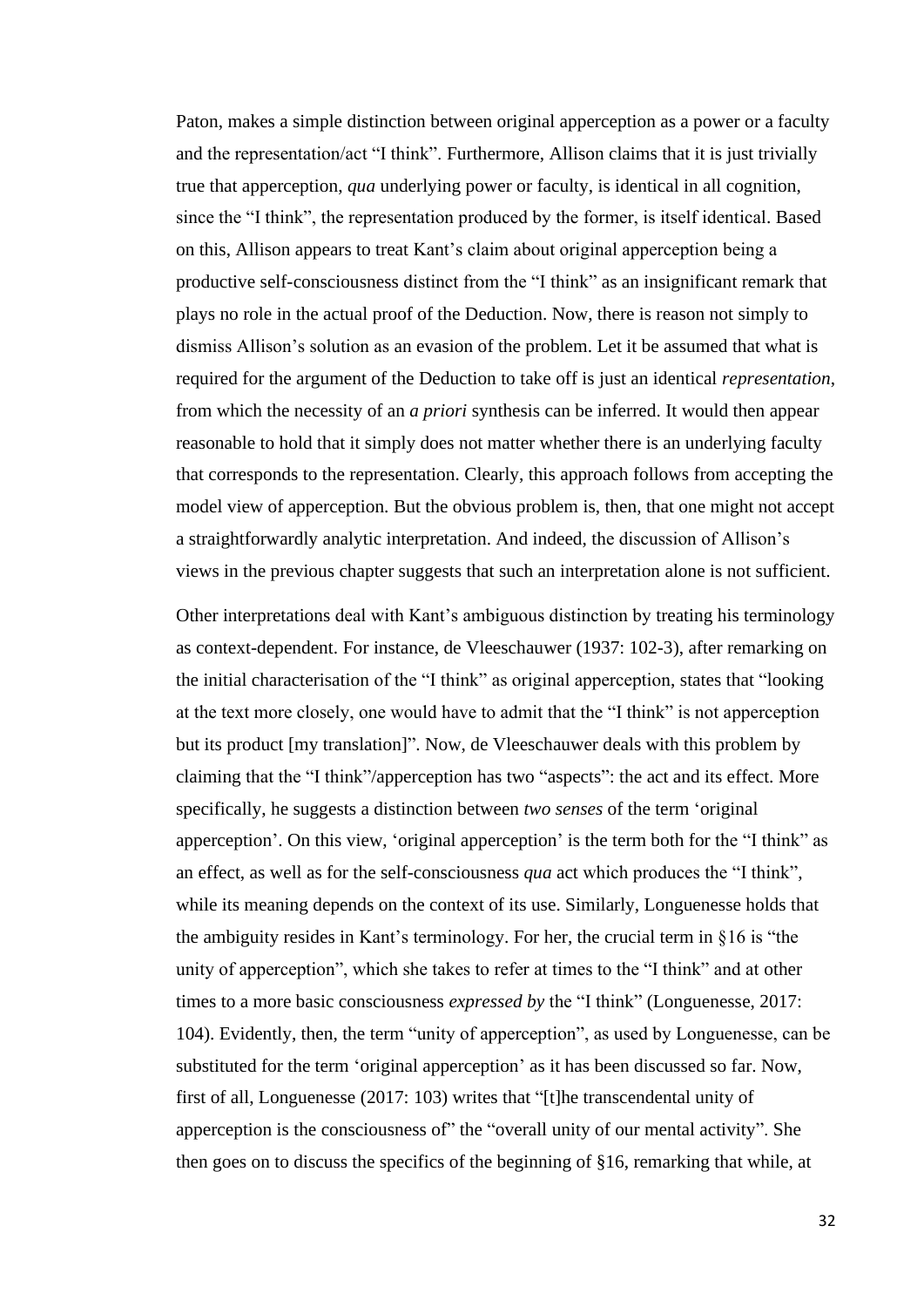first, Kant just seems to consider the transcendental unity of apperception to be equivalent to the "I think", "Kant [then] says that the former 'brings forth' the latter" (Longuenesse, 2017: 104); i.e. that original apperception produces the representation "I think". And from this Longuenesse (2017: 106) concludes that "'the **I think**' […] is sometimes identified with the unity of apperception, sometimes described as the *expression of* the unity of apperception".

de Vleeschauwer's and Longuenesse's readings demonstrate that it is far from absurd to interpret the text of §16 as ambiguous. Yet what they have in common with Paton's and Allison's interpretations is that they do not locate any ambiguity regarding the distinction between the "I think" and original apperception on the level of the *content* of Kant's theory. Both alternatives are problematic. While Paton and Allison avoid the task of explaining the ambiguity by denying (whether implicitly or explicitly) the need to explain it, they pay the price of accepting an ultimately incomplete portrayal of the text. And while de Vleeschauwer and Longuenesse acknowledge the ambiguity, they do not *explain* its presence in the text. Arguably, since they interpret the ambiguity as merely terminological, they both assume there to be no more fundamental explanation of it available. The reason, then, why both kinds of interpretations can be identified, and why they are both problematic, is that they end up assuming there to be no actual explanation of the ambiguity that could derived from the rest of §16. And this appears to result in the ambiguity's not being located on the level of the actual content of the theory. To be sure, one might reasonably claim that it is more natural to interpret the text by assuming there to be no actual ambiguity in its content; and this would be consistent with Klass' interpretative guideline discussed at the beginning of this chapter. And granted, one would be justified in objecting that not enough has been shown to plausibly suggest the contrary. In response to such potential objections, however, I go on below to analyse a further ambiguous feature of §16. My aim is to demonstrate that this second ambiguity explains the first, and that taken together the two imply a general ambiguity inherent in the very content of the doctrine of apperception.

4.2. Synthesis, consciousness of synthesis and the identity of apperception

In the course of §16, Kant appears to oscillate between the view that synthesis and consciousness of synthesis are conditions of the *representation* of the identity of apperception, on the one hand, and the view that they are conditions of the identity of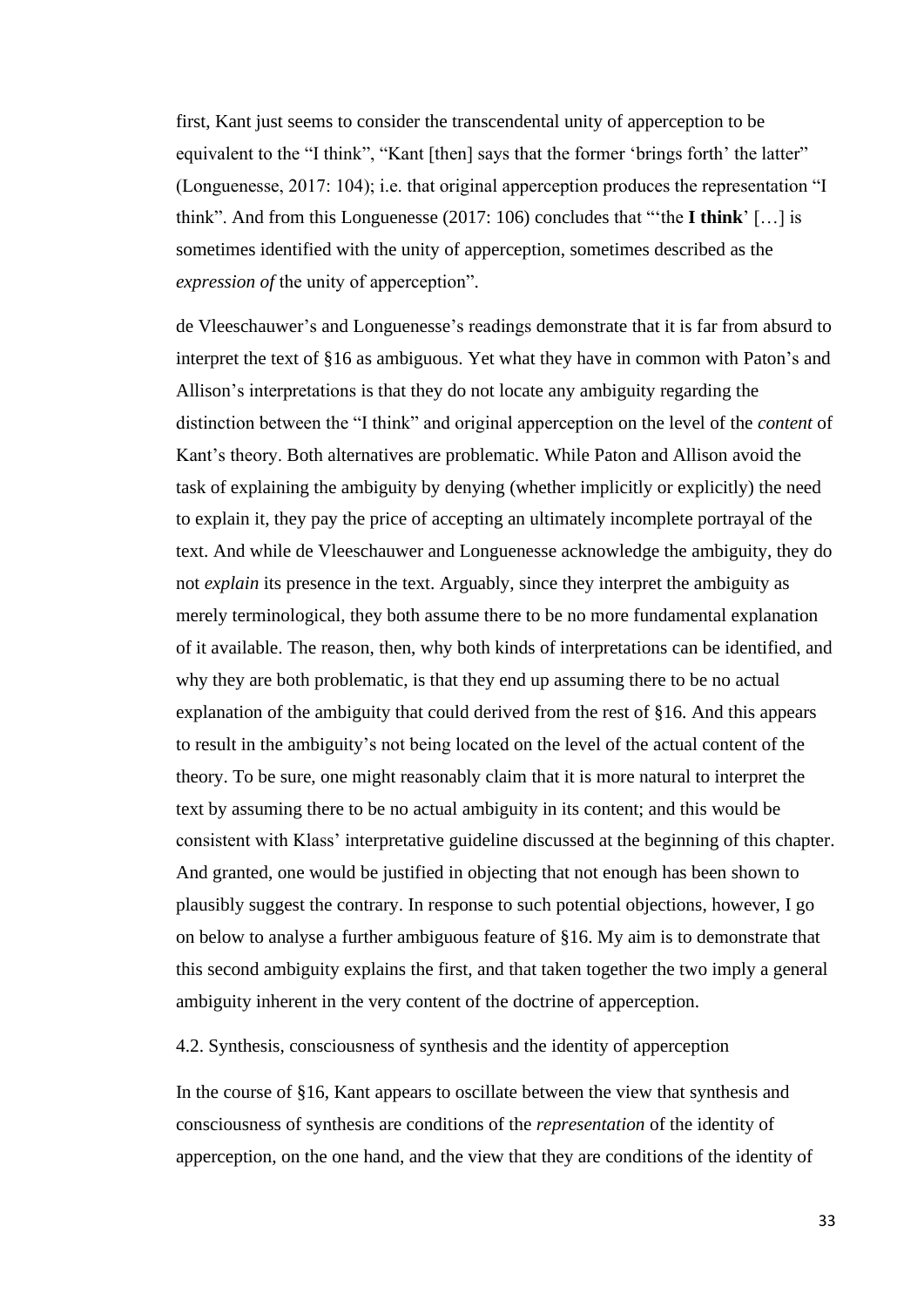apperception *itself*, on the other. Consider the following claims, the first of which supports the former interpretation, while the second suggests the latter. First, Kant writes: "[I]t is only because I can combine a manifold of given representations **in one consciousness** that it is possible for me to represent the **identity of the consciousness in these representations** itself [...]" (B133). Here, Kant appears to state quite explicitly that the combination of representations in one consciousness is required for the *representation* of the identity of apperception. Yet the next claim suggests a very different interpretation: "Synthetic unity of the manifold of intuitions, as given *a priori*, is […] the ground of the identity of apperception itself, which precedes *a priori* all **my**  determinate thinking" (B134). This time, Kant seems to be claiming something more than in the previous passage, namely, that the combination of representations in one consciousness is required not just for the consciousness or representation of the identity of apperception, but for that identity *itself* to exist. Moreover, Kant states that this identity *precedes* all thinking which can be ascribed to the thinking subject. In other words, Kant now seems to claim that the identity of apperception must be generated by the combination of representations in one consciousness *prior* to the possibility of thought, insofar as this thought can be considered to belong to a subject; i.e. prior to there actually being a necessary possibility of accompanying representations with an "I think".

Finally, besides the two previous claims, which seem to entail different views, consider a third, where it is difficult to choose between the two options: "Now this principle of the necessary unity of apperception is, to be sure, itself identical, thus an analytical proposition, yet it declares as necessary a synthesis of the manifold given in an intuition, without which that thoroughgoing identity of self-consciousness could not be thought" (B135). Here, the ambiguity is encapsulated by Kant's use of "yet". Let it be assumed, first of all, that by the principle of the necessary unity of apperception Kant means the analytic claim that a manifold must be combined in one consciousness in order for the subject to be able to represent itself as the identical subject of that manifold. On the one hand, then, Kant can just be interpreted as noting that it is *surprising* that an analytic claim can say something about a synthesis; though in that case the surprise would simply be due to the terminology of the analytic – synthetic distinction. But on the other hand, Kant can also be interpreted as claiming that *even though* one possesses the analytic principle in question, *still* one needs to presuppose the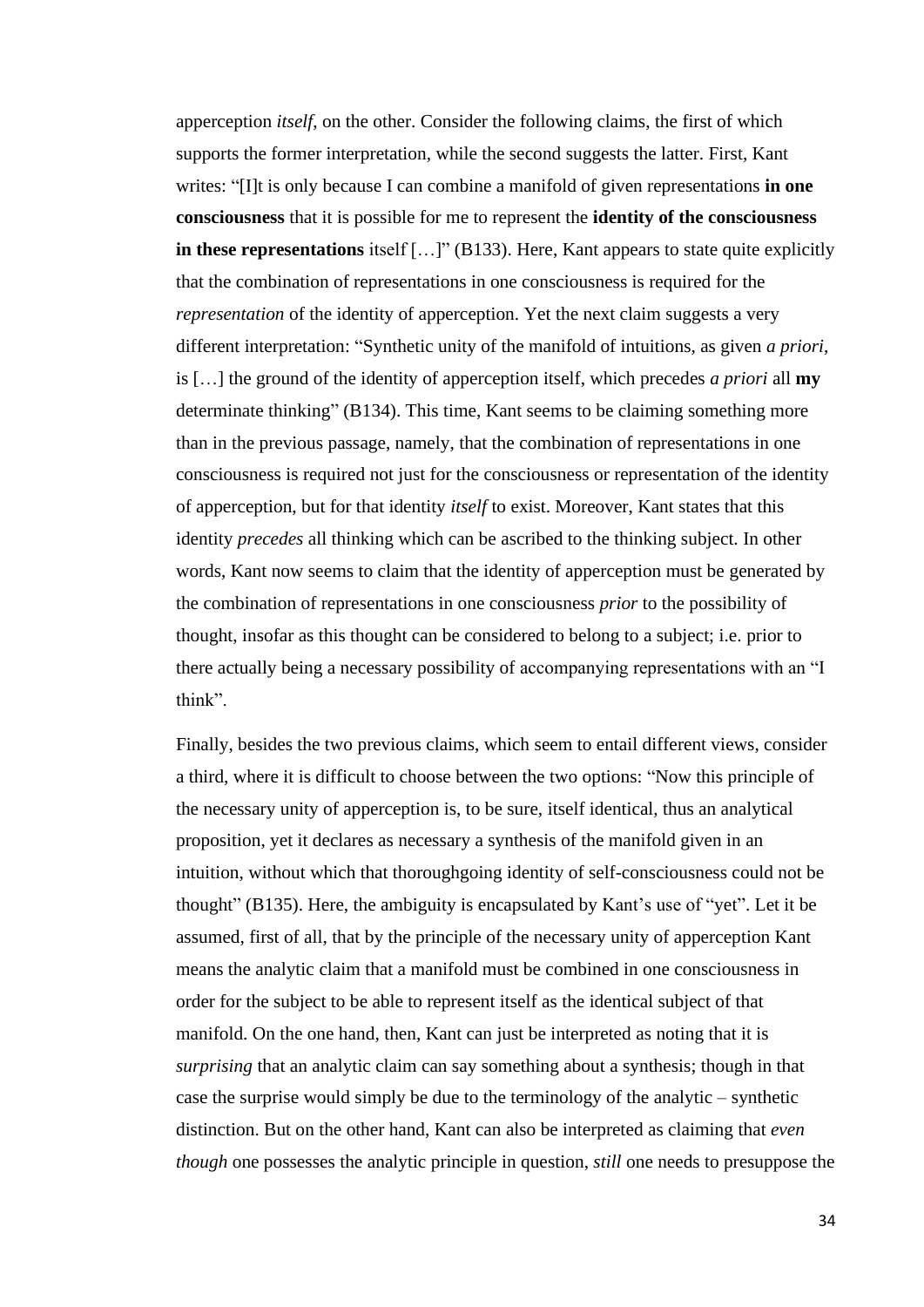existence of a synthesis that makes possible the identity itself, which can *then* be represented in the form of an analytic principle. On the first reading, synthesis would be a condition of the representation of the "thoroughgoing identity of self-consciousness", i.e. of the representation of the identity of apperception. In contrast, on the second reading, synthesis would be the necessary condition of the identity of apperception itself, an identity merely *expressed* by the relevant analytic principle; and the representation of the identity would presuppose the formation of the identity itself.

The presently discussed ambiguity is significant, because the choice between the two alternatives determines how the unity of consciousness is to be conceived of in relation to synthesis, and consequently, how the thinking subject must be conceived of in relation to the manifold of representations. Assuming, first, that synthesis and consciousness of synthesis are conditions merely of the representation of the identity of apperception, the 'continuity of unity' view seems to follow. On this view, the synthesis which makes possible the representation of the identity of apperception must itself be an *a priori* unified synthesis, since otherwise it could not make possible the unified representation of the identity of apperception. The same subject, which is *represented* as identical through the "I think", *functions* as identical with respect to the synthesis of representations. As Düsing (1984: 412) has put it, "the synthesis itself is possible [for Kant] only by the unity of consciousness, which guarantees the performance and the unity of the synthesis of representations". Similarly, Klass (2003: 89-90) takes Kant's argument to be that if the representation of the unity of consciousness relative to a manifold requires a synthesis, then that unity of consciousness must itself be somehow present in the synthesis, in order to ensure that it is established in relation to all the representations involved. Evidently, Klass is thinking of the unity of consciousness represented by the "I think" as essentially the same as the unity that functions in the synthesis of representations. On this view, then, the conclusion is that the unity of the thinking subject is both a condition of synthesis as well as that unity which gets represented as a result of synthesis.

In contrast to the first view, if synthesis and consciousness of synthesis are taken as conditions of the identity of apperception *itself*, then the status of the thinking subject with respect to the activity of synthesis becomes much more difficult to account for. The problem can be understood by examining Kitcher's recent reading of Kant's doctrine of apperception, which is based on an interpretation of Kant's claim, in B134,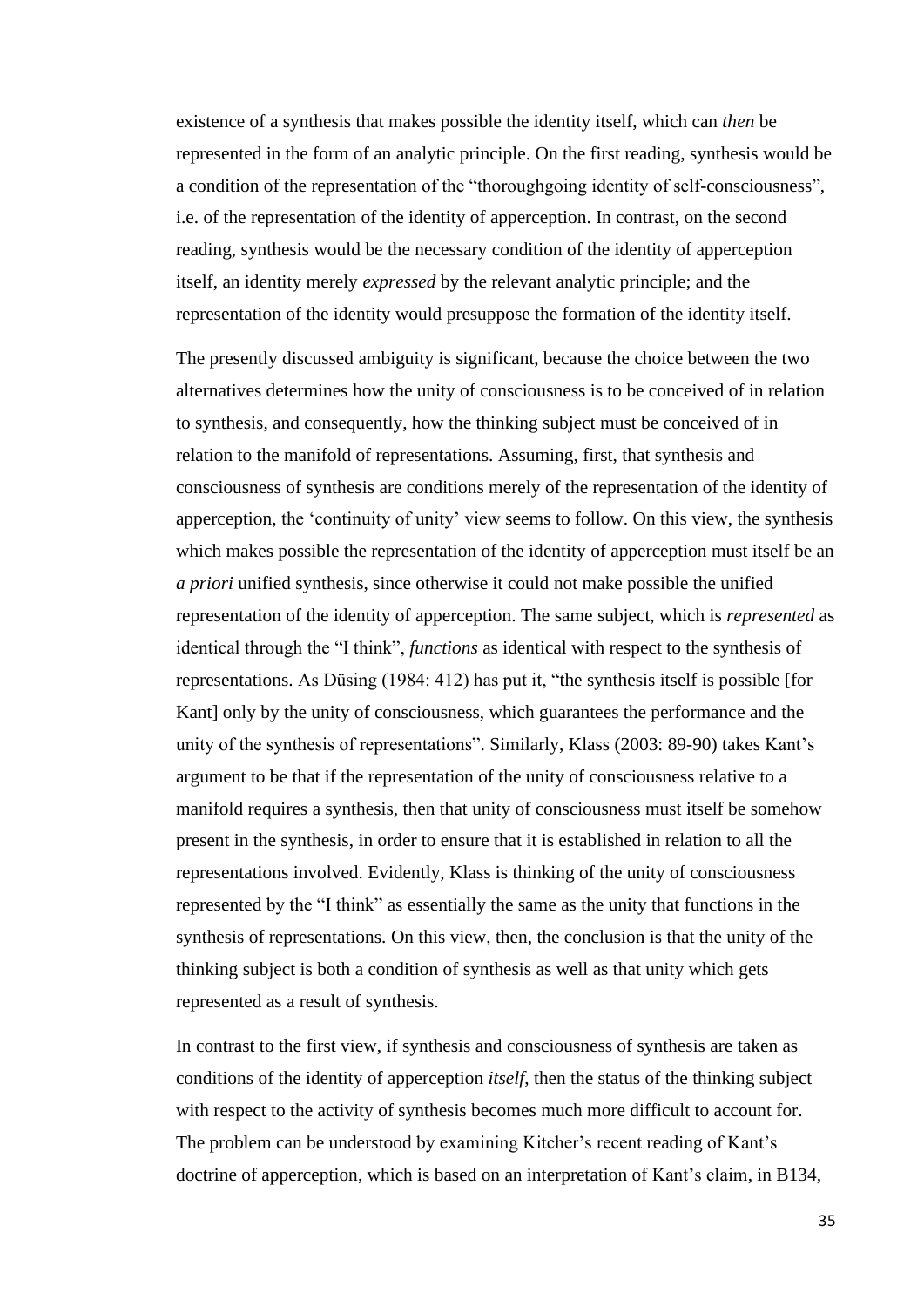that the synthetic unity of intuitions is the "ground" of the identity of apperception. First of all, Kitcher (2017: 605) interprets Kant as claiming that without the synthetic unity the identity of apperception would not exist. Now, on the one hand, she emphasises that Kant appears to identify the synthetic unity of apperception with the understanding (Kitcher, 2017: 603). On the other hand, she draws from B134 the conclusion that the faculty of apperception is such that it *must produce its own unity* (Kitcher, 2017: 605-  $6$ .<sup>20</sup> In other words, it appears based on B134 that the identity of apperception must be produced by a synthetic unity which is itself a function of apperception. These conclusions drawn by Kitcher make for the premises of a further argument, namely, the following: if the synthetic unity of apperception (1) is the understanding, and (2) must produce the unity of understanding, then (3) the understanding cannot always be unified. Now, since the categories are supposed to function as *a priori* unities of the synthesis of intuitions, it seems blatantly contradictory to claim that the understanding, the faculty of the categories, should not be unified. And to be sure, the contradiction could be avoided by assuming that the synthetic unity is a condition merely of the *representation* of the identity of apperception. But this is not what Kant says in B134. Instead, following the text, it would seem that the unity of consciousness, supposedly based on the unity of the categories/the understanding, cannot be a condition of synthesis, since that unity itself is produced only *through* the synthetic unity imparted to the manifold by synthesis.

The conclusion suggested by the above is expressed by Düsing (1983: 414), when he points out that there is no real discussion in the doctrine of apperception of how the unity of consciousness, represented by the "I think", can be identified with that unity which is involved in the synthesis that produces the "I think". Moreover, if there is no such explanation, there seems to be no justification for assuming that the synthesis and consciousness of synthesis, which are conditions of the "I think", must themselves belong among the determinations of the thinking subject represented by the "I think". Otherwise put, the problem is that if the unity of the subject's consciousness comes to be represented only through accompanying a manifold of intuition by the "I think", then there is no justification for assuming that the unity of the subject plays any part in

<sup>&</sup>lt;sup>20</sup> Kitcher (2017: 605-6): "We are now in a position to see that there is a metaphysical thesis that is implied by Kant's theory of the faculty of apperception: for this faculty to make its necessary contribution to cognition, it must produce and recognize as such a set of mental states standing in relations of necessary connection, relations that make them states of a single self-identical I-think. More briefly, the faculty of apperception must produce the unity of apperception and so an 'I-think'."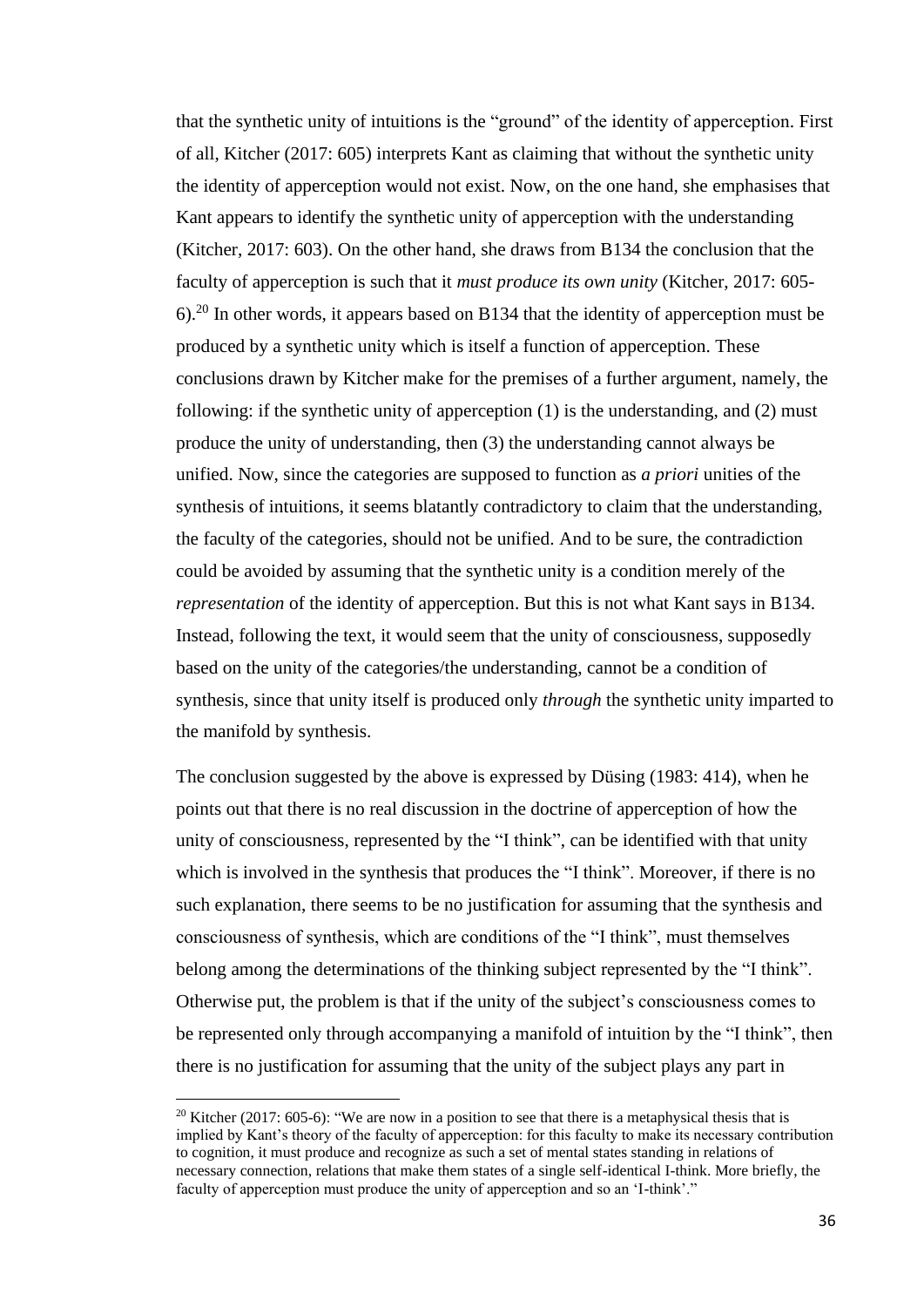whatever the conditions are for its representation. But now, if one keeps in mind the above argument, i.e. the one based on Kitcher's interpretation, then it may be argued that such concerns are *internal to Kant's own thought*. That is, if Kant can be understood as implying, at least at times, that the identity of apperception *itself*, as opposed to its mere *representation*, must be produced by synthesis and consciousness of synthesis, then it follows that Kant's own doctrine implies a synthetic conception, which points beyond the unity of the thinking subject analysed by the model view. Supposing that this is correct, it follows that the simple continuity between the unity of the categories and the unity of the thinking subject is broken. For what then needs to be explained is precisely how there can be an identity of apperception, i.e. the basis for the unity of the subject, in the first place, and this cannot be done by assuming that there is an *a priori* unity of consciousness in the form of the understanding or of the categories, since that would involve assuming that there is an identity of apperception; and that would be circular.

The significance of the present issue can be highlighted further by looking at what Kant says about the thinking subject in the Paralogisms of Pure Reason (B):

> That the I of apperception, consequently in every thought, is **a single thing** that cannot be resolved into a plurality of subjects, and hence a logically simple subject, lies already in the concept of thinking, and is consequently an analytic proposition; but that does not signify that the thinking I is a simple **substance,**  which would be a synthetic proposition. (B407-8)

Here, Kant claims that the unity of the thinking subject in relation to the manifold of intuition is analytically contained in the concept of thought. Whenever the subject has a thought, therefore, the subject is necessarily identical in relation to the diverse representations combined in that thought. Kant argues that this does not entail that there exists a simple, self-subsistent thing that corresponds to the identity of the subject. Still, as has been shown, Kant seems to argue that the identity of apperception must itself be produced by synthesis and consciousness of synthesis. Assuming that this is correct, it follows that even though the principle, that the manifold contained in a single thought must belong to one and the same thinking subject, is analytic, still there is a synthesis, which is the condition of there being an identical thinking subject to which the analytic principle can apply. And there is no justification for assuming that the synthesis should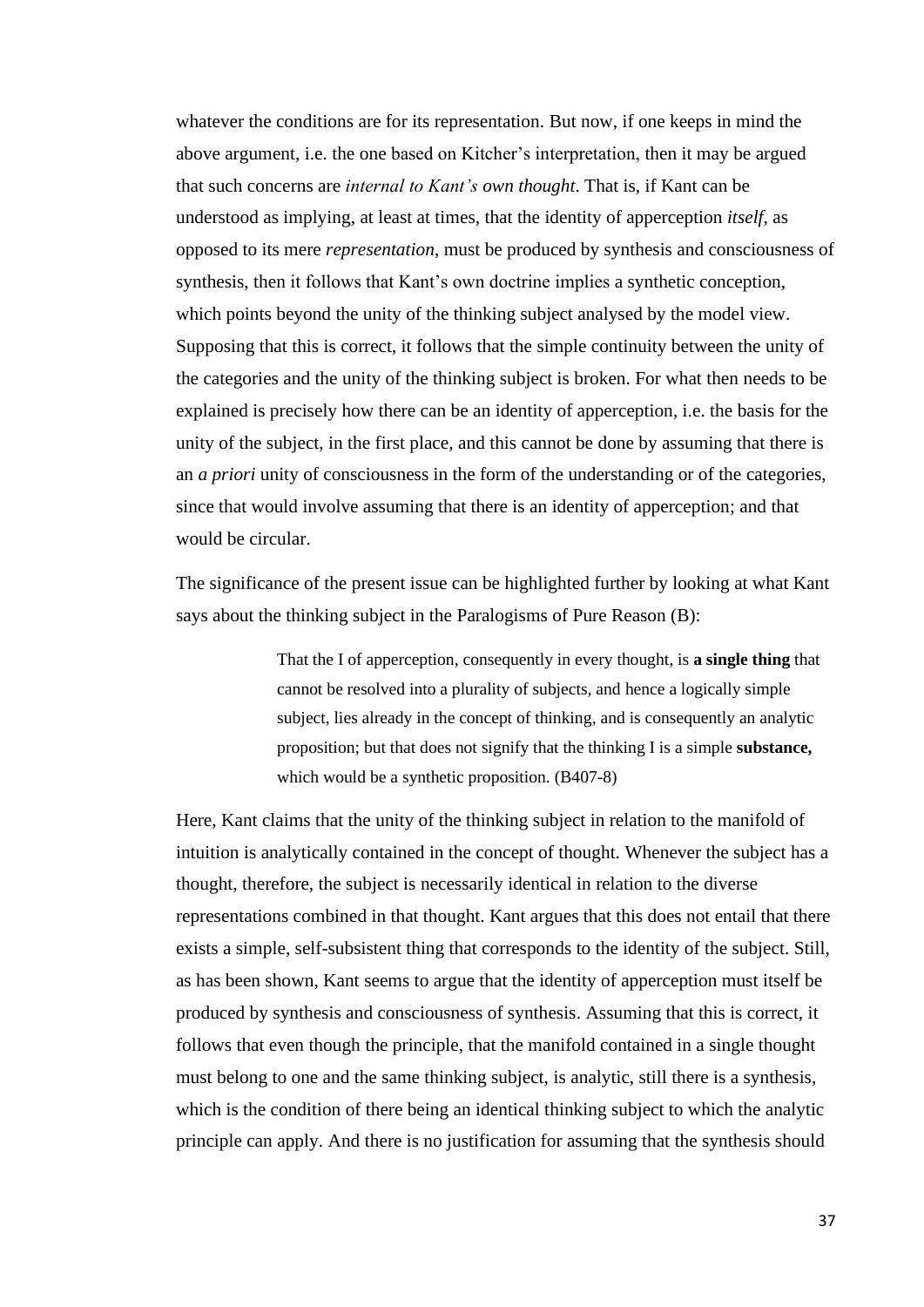belong as an internal function to the identical thinking subject, since there is no way to represent the latter's identity independently of that synthesis.

To be sure, in the literature there is a tendency to assume that the process which produces the representation of the identity of apperception must itself be a determination of the identical subject represented by that representation. Nevertheless, the analysis offered above can be used to show that the crucial problem remains implicitly operative in the literature too. Consider Bird's (1962) interpretation, which combines two claims, the conjunction of which highlights the relevant tension. Bird claims both (1) that the unity of apperception constitutes an identical "personality" (1962: 136), and (2) that "categorial synthesis", i.e. synthesis governed by the categories, results in a distinction of "myself and other things" (1962: 138-9). Now, since Bird (1962: 137-8) thinks that the unity of apperception ultimately derives from the unity of the categories, his claims entail the view that while synthesis, as governed by the categories, makes possible the distinction of subject and object, nevertheless the identity of the subject is already presupposed in that synthesis. But how can this view be justified? What proves that the identity of the subject already functions in synthesis, if only that synthesis brings about the distinction of subject and object in the first place?

More recently, Longuenesse (2017: 86-93) has offered a sophisticated account of the different modes of consciousness at work in the Deduction, where she distinguishes between different kinds of consciousness of thinking. One is the "I think", which, Kant states, "expresses the act of determining my existence"  $(B157n)^{21}$  So, the "I think" determines for the thinking subject that the thinking subject exists. Another consciousness of thinking is a consciousness of the activity of thinking. Longuenesse (2017: 86-7) characterises this second consciousness as (1) "the mere consciousness of the act of thinking"; and (2) "a consciousness *of myself as thinking*". The first thing to note is that this consciousness can be identified with the consciousness of synthesis presented in §16. Secondly, one should recall that consciousness of synthesis is a condition of the representation of the identity of apperception in relation to a manifold. Thanks to the detailed nature of Longuenesse's analysis, then, it can be very clearly

<sup>&</sup>lt;sup>21</sup> As Longuenesse notes, the proposition "I think" is grounded on an empirical representation. For Longuenesse (2017: 89-90), there are two ways to interpret this: either (1) the "I think" essentially involves an awareness of what it is like for a thinking subject to think, or (2) the "I think" can arise only in relation to an empirical representation provided by sensation. She holds that the first option is more plausible. In contrast, Banham (2011: 111) takes Kant's point to be that some empirical representation must supply the content in relation to which the "I think" is generated.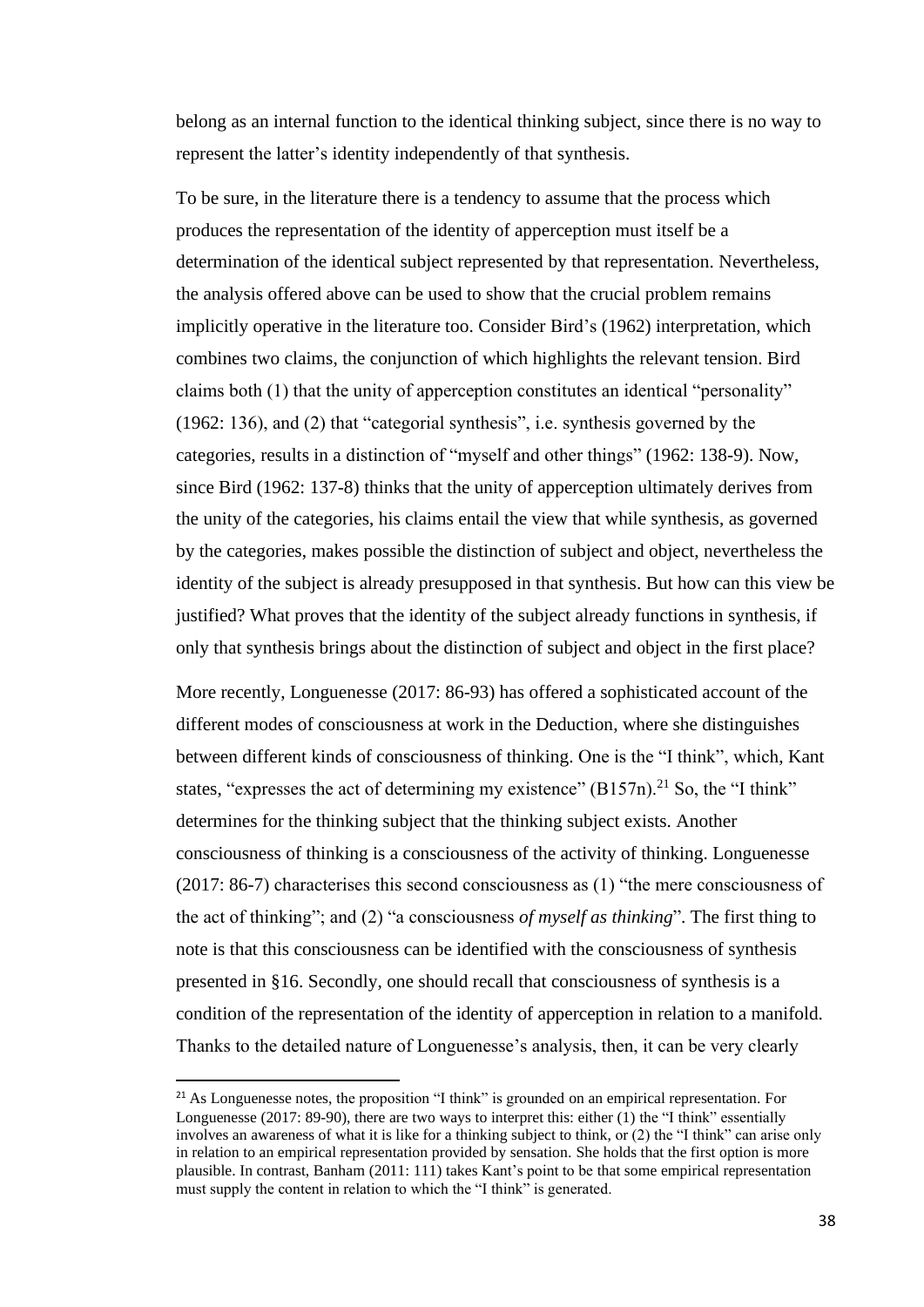seen where the problem resides. First, the "I think" is what determines that the subject exists. Second, the "I think" requires a consciousness of synthesis. Third, consciousness of synthesis is not just "the mere consciousness of the act of thinking, but also "a consciousness *of myself as thinking*". But if the "I think" is what determines that the subject exists, how can the consciousness of synthesis, a necessary condition of the determination of the existence of the subject, already itself be justifiably thought to include that determination? Finally, having become aware of this problem, one should turn to look at the ambiguity inherent in the doctrine of apperception.

#### 4.3. The general ambiguity of §16

The first thing to note is that the distinction between the "I think" and original apperception correlates with the distinction between the conditions of the representation of the identity of apperception, on the one hand, and the conditions of the identity of apperception itself, on the other. It is easy to see why this correspondence remains unnoticed in the interpretations analysed in section 4.1. The reason is the following: if the distinction between the "I think" and original apperception is assumed to be unexplainable, then there is no apparent reason to consider the possibility that Kant distinguishes between the conditions of the mere representation of the identity of apperception and the conditions of the identity of apperception itself. Consider, for instance, de Vleeschauwer's interpretation of Kant's claim that the analytical unity of consciousness requires a synthetic unity of consciousness. de Vleeschauwer (1937: 109) writes that, for Kant, for there to be an identical consciousness contained in all representations (i.e. for the analytical unity of consciousness to exist), a consciousness of the *identity* of the act of synthesis, which unifies those representations, is required. Now, similarly to the model view, this interpretation does not imply any need for distinguishing between the representation of the identity of apperception and the identity of apperception itself. And this is hardly surprising, considering how the views which affirm the context-dependence of Kant's terminology end up treating the distinction between the "I think" and original apperception as unexplainable.

As has been demonstrated, however, there is reason to think that Kant implies, at least at times, that synthesis and consciousness of synthesis are conditions of the identity of apperception itself. Moreover, assuming that this is correct, it would make sense for Kant to draw a corresponding, *non-trivial* distinction between the representation "I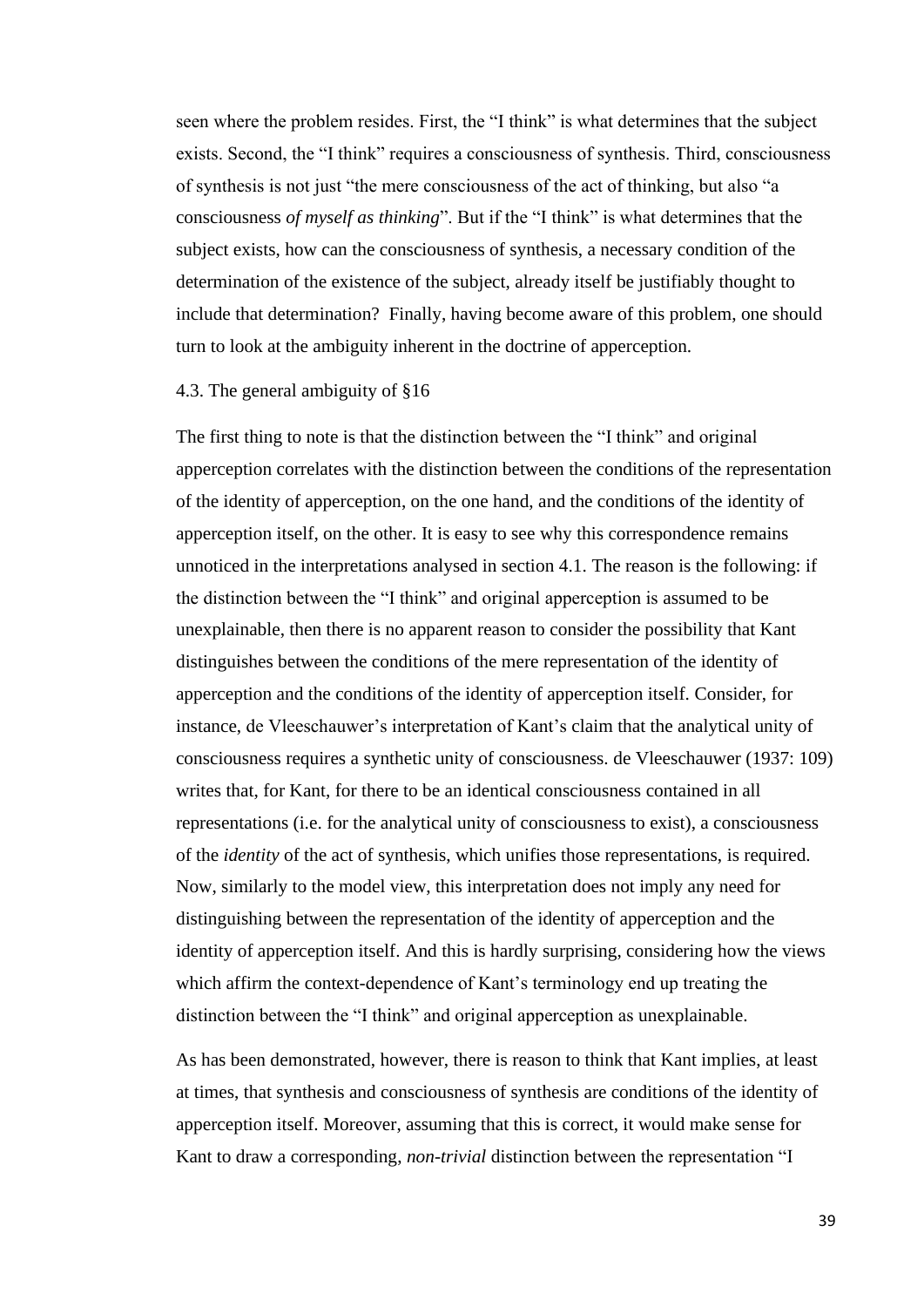think" and original apperception. Now, if synthesis and consciousness of synthesis are understood as conditions specifically of the identity of apperception itself, it follows that these conditions cannot be analytically derived from the mere representation of the identity of apperception. Consequently, there arises a need to account for the identity of apperception as separate from its representation, and therefore, a distinction between the "I think" and original apperception would seem to be required. On this view, then, the distinction between synthesis and consciousness of synthesis, as conditions (1) of the representation of the identity of apperception, and (2) of the identity of apperception itself, explains the initial distinction between the "I think" and original apperception. But it still needs to be explained what the *ambiguity* of these distinctions means. Why does Kant formulate his claims in such an apparently inconsistent, or at the very least perplexing way? The present discussion suggests the following explanation. In §16, Kant intends to present an analytic model of cognition by laying out his doctrine of apperception. Yet, he betrays a simultaneous acknowledgement of the fact that there is no real justification, outside that analytic model, for taking the conditions of the representation of the identity of apperception to constitute determinations of an identical subject. But precisely the analytic model cannot explain the existence of the identity of apperception itself, that is, the identity which it is supposed to model. For this reason, on the present proposal, §16 contains indications of a synthetic account, to the effect that the identity of apperception *itself* must be produced through synthesis and consciousness of synthesis. Finally, on this proposal, the representation of the identity of apperception (i.e. the "I think") is produced through the production of the identity of apperception itself (i.e. original apperception).

The fundamental ambiguity is essentially one which concerns the question of whether the doctrine of apperception is analytic or synthetic. While the relevant analytic argument can be made on the basis of the representation of the identity of apperception, there must, it seems, be an additional account that explains how there can be an identity of apperception in the first place; and such an account would have to be synthetic. On this view, then, the ambiguity of the distinction between the "I think" and original apperception would point to the coexistence of distinct analytic and synthetic dimensions of the doctrine of apperception. Moreover, the respective accounts can be formulated on the basis of the ambiguity regarding the status of synthesis and consciousness of synthesis as conditions of the identity of apperception. And finally, if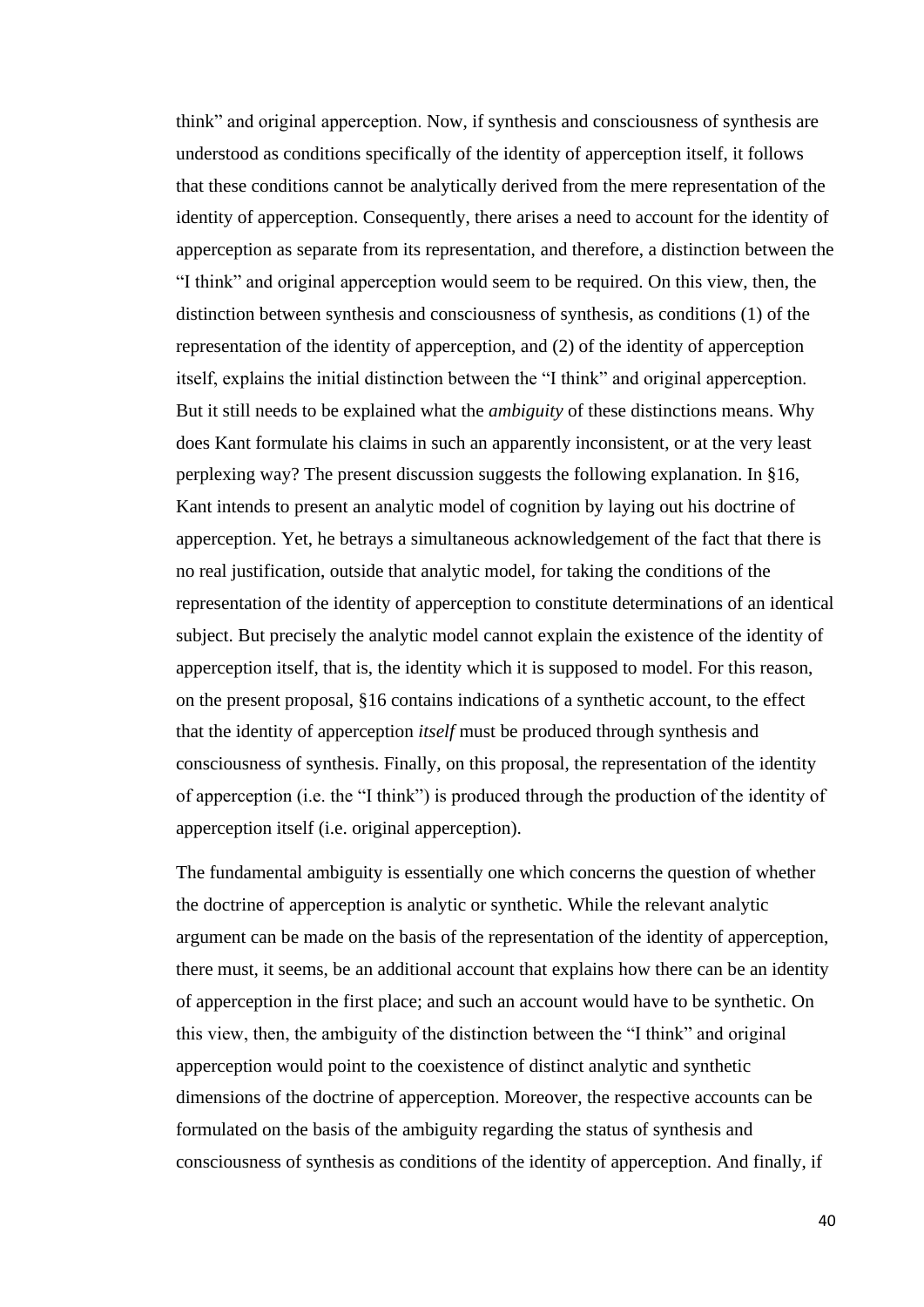this interpretation is correct, the results are:  $(1)$  it is possible to read §16 as a consistently analytic account, both internally and in relation to Kant's overall project; (2) there is nevertheless an underlying synthetic argument in §16; and (3) both accounts must be acknowledged in order to give a complete interpretation of the text. In the following chapter, Hegel's interpretation of the doctrine of apperception is discussed. It is argued there that Hegel's interpretation hooks onto the ambiguities examined in this chapter, and serves to elucidate what has been tentatively called the synthetic account of apperception.

# **5. Hegel's interpretation of the doctrine of apperception**

In this chapter, my aim is to provide an account of the synthetic dimension of the doctrine of apperception, on the basis of Hegel's reading of Kant in *Faith & Knowledge*. The structure of the chapter is the following. First, I examine Hegel's interpretation of synthetic *a priori* judgments. This is an important step, since Hegel emphasises the importance of the problem of synthetic *a priori* judgments for Kant, and considers the latter's conception of the synthetic unity of apperception to solve this problem. Second, I examine Hegel's interpretation of the doctrine of apperception itself. I argue that Hegel's thesis of the identity of subject and object is to be interpreted as designating the impossibility of distinguishing between subject and object, when it comes to the synthesis and consciousness of synthesis that are required for the identity of apperception. Finally, I discuss the implications of Hegel's interpretation to transcendental idealism, as well as the limits of his interpretation.

### 5.1. Hegel on synthetic *a priori* judgments

According to Hegel (1977: 71-2), Kant's conception of the synthetic unity of apperception provides the solution to the problem of synthetic *a priori* judgments. In order to properly understand Hegel's approach to Kant's doctrine of apperception, then, it is necessary to begin by examining his interpretation of synthetic *a priori* judgments. There, Hegel introduces his conception of the *absolute identity* of the logical subject and predicate of a synthetic *a priori* judgment:

> How are synthetic judgments *a priori* possible? This problem expresses nothing else but the Idea that subject and predicate of the synthetic judgment are identical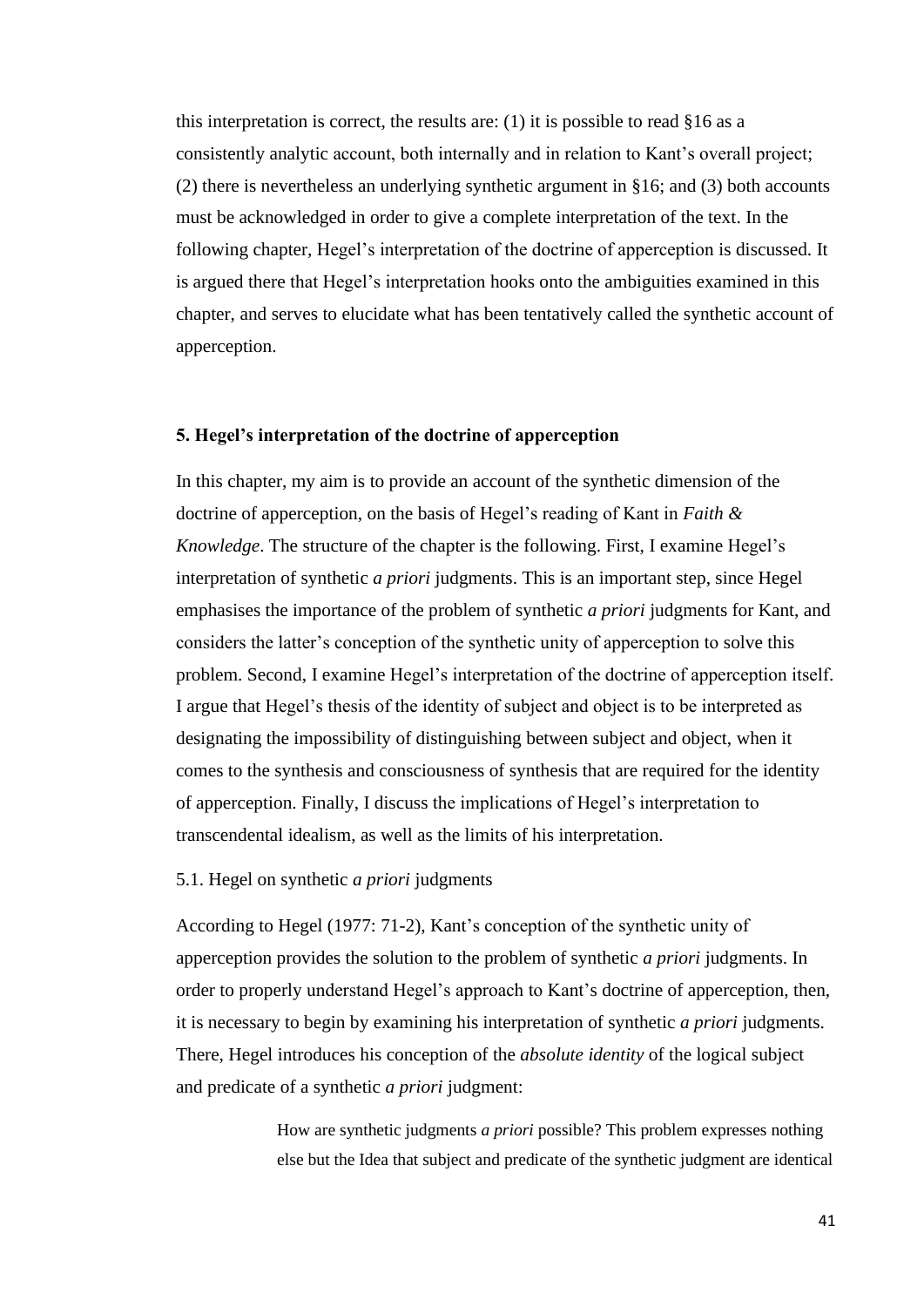in the *a priori* way. That is to say, these heterogeneous elements, the subject which is the particular and in the form of being, and the predicate which is the universal and in the form of thought, are at the same time absolutely identical. (Hegel, 1977: 69)

First of all, recall that Kant takes synthetic *a priori* judgments to be necessary and universal judgments, which also contribute to the amplification of knowledge. These judgments involve *a priori* concepts, that is, concepts which have universal and necessary applicability to objects, and which cannot for that reason be derived from experience. But Hegel obviously wants to claim more. Suppose that by the predicates of synthetic *a priori* judgments Hegel means *a priori* concepts, and that by their logical subjects he means whatever concepts of objects those predicates are applied to. This suggests that in some sense Hegel thinks there to be no distinction between those *a priori* concepts and the objects to which they are applied by way of synthetic *a priori*  judgments. The difficulty resides, of course, in determining what exactly this means, and that is no straightforward task. For instance, as Sedgwick (2012: 111) points out, the notion of absolute identity cannot be taken to imply that intuitions can be reduced to concepts, or that receptivity is a mode of spontaneity, since Hegel agrees with Kant that intuitions and concepts are both necessary for knowledge. How, then, should the term 'absolute identity' be understood? Here, it is instructive to begin by determining what Hegel is *not* saying, and this can be done by defending him against unwarranted criticism.

According to Guyer (1993), there are two basic problems with Hegel's account of synthetic *a priori* judgments. Firstly, Guyer argues that the subject and predicate of synthetic judgments cannot be thought of as identical, since "synthetic judgments are precisely those in which the predicate *adds* information to that conveyed by the concept of the subject, and therefore cannot be known to be true by means of merely logical principles about identity" (1993: 180). As Guyer notes, only *analytic* judgments are based on the logical identity of the subject and the predicate. Secondly, Guyer (1993: 180-1) criticises Hegel's identification of the logical subject of synthetic *a priori*  judgments with "being", and that of the predicate with "thought". After all, the logical subject is a universal concept just like the predicate. Consequently, to get the subject concept to even refer to a particular object, one must apply the indexical "this" in the right spatiotemporal context, where an object correlative to the subject concept can be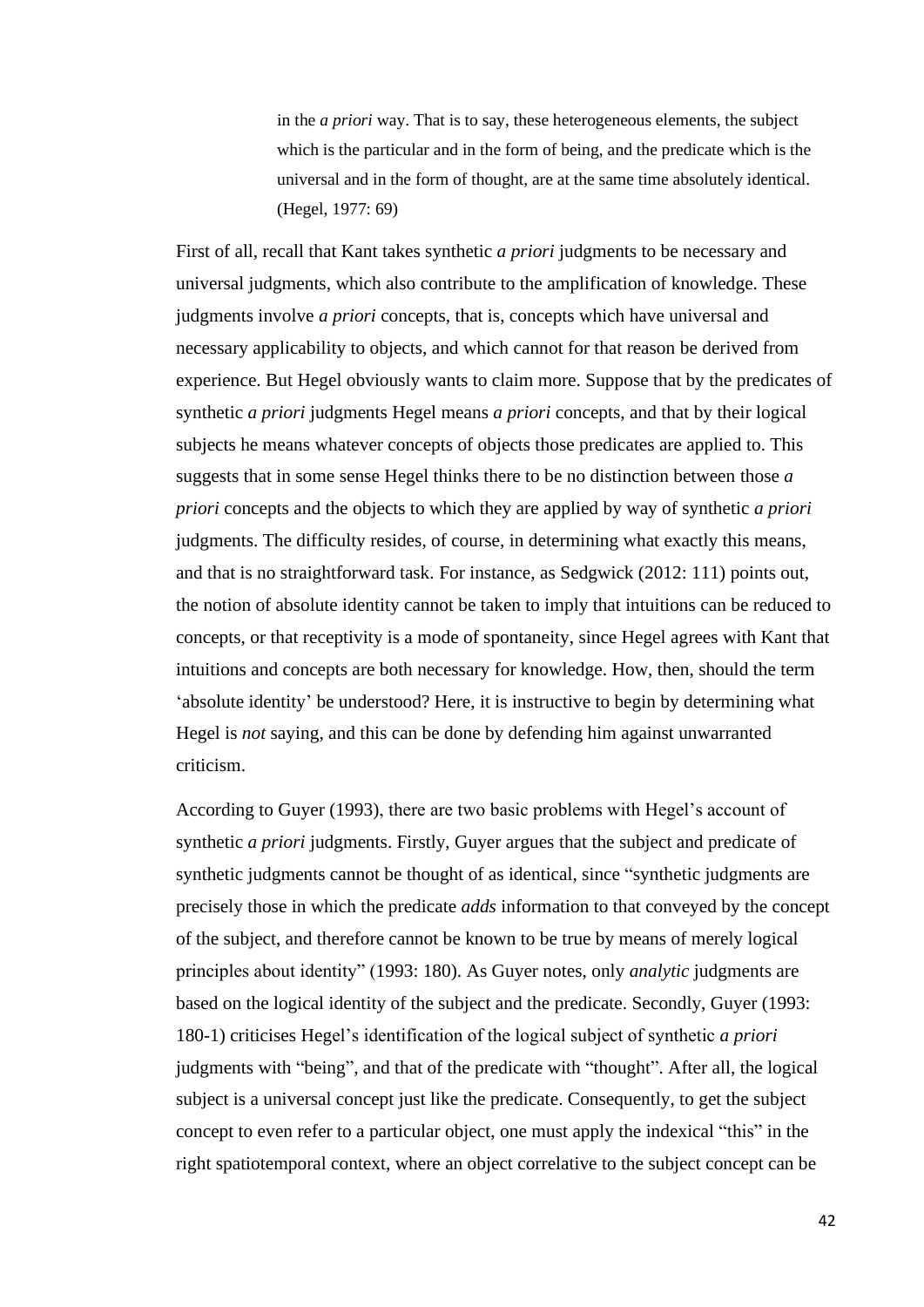found. Finally, even if it were assumed that intuitions could somehow enter judgments, an intuition could refer to *being* no more than concepts do. In Kant's epistemology, intuitions are themselves *representations* of objects, and must therefore be seen as belonging on the side of thought rather than of being.

Guyer's critique of Hegel's conception of synthetic *a priori* judgments does not stand up to scrutiny. Firstly, there is no reason to think that the identity claimed by Hegel to exist between the subject and predicate of a synthetic *a priori* judgment should consist of the logical identity of the subject and the predicate. This has been noted by Pippin (1989: 81), who remarks that "the context of Hegel's discussion makes it clear that he does not think synthetic a priori judgments are *analytic* identities". Indeed, it would require an absurdly uncharitable interpretation to conclude from what Hegel says that he makes an elementary mistake in confusing the relation of the subject and predicate of synthetic *a priori* judgments with the sort of logical identity expressed by analytic judgments. On the contrary, Hegel's very use of the term *absolute* to characterise the identity would indicate that he wants to refer to something different from the logical identity of concepts. Secondly, it can be demonstrated that Hegel's distinction concerning the 'forms' of the logical subject and predicate is compatible with Kant's theory of judgment. Recall Allison's analysis that judgments involve two acts of predication: (1) a real predication where a concept is applied to an intuition, and (2) a logical predication, where a further determining concept is predicated of the concept originally applied in the act of real predication. Now, Hegel's characterisations of the logical subject as being "in the form of being", and of the logical predicate as being "in the form of thought", appear perfectly symmetrical with the relevant acts of predication. The logical subject is "in the form of being", since it is predicated of an intuition, i.e. an immediate representation of an object, and the logical predicate is "in the form of thought" because it is predicated of a concept. Simply put, the "form" of a concept can be neatly taken to refer in each case to one of the two possible ways in which a concept can function as a predicate. In this way, Hegel can be interpreted as adhering to Kant's theory of judgment despite the initial obscurity of his chosen terminology.

Still, there remains the question of what exactly Hegel means by the absolute identity of subject and predicate in synthetic *a priori* judgments. It is useful first to consider cases of predication where the subject and the predicate are *non-identical* in an intuitive, nonlogical sense. Firstly, they are non-identical at least in all cases of logical predication.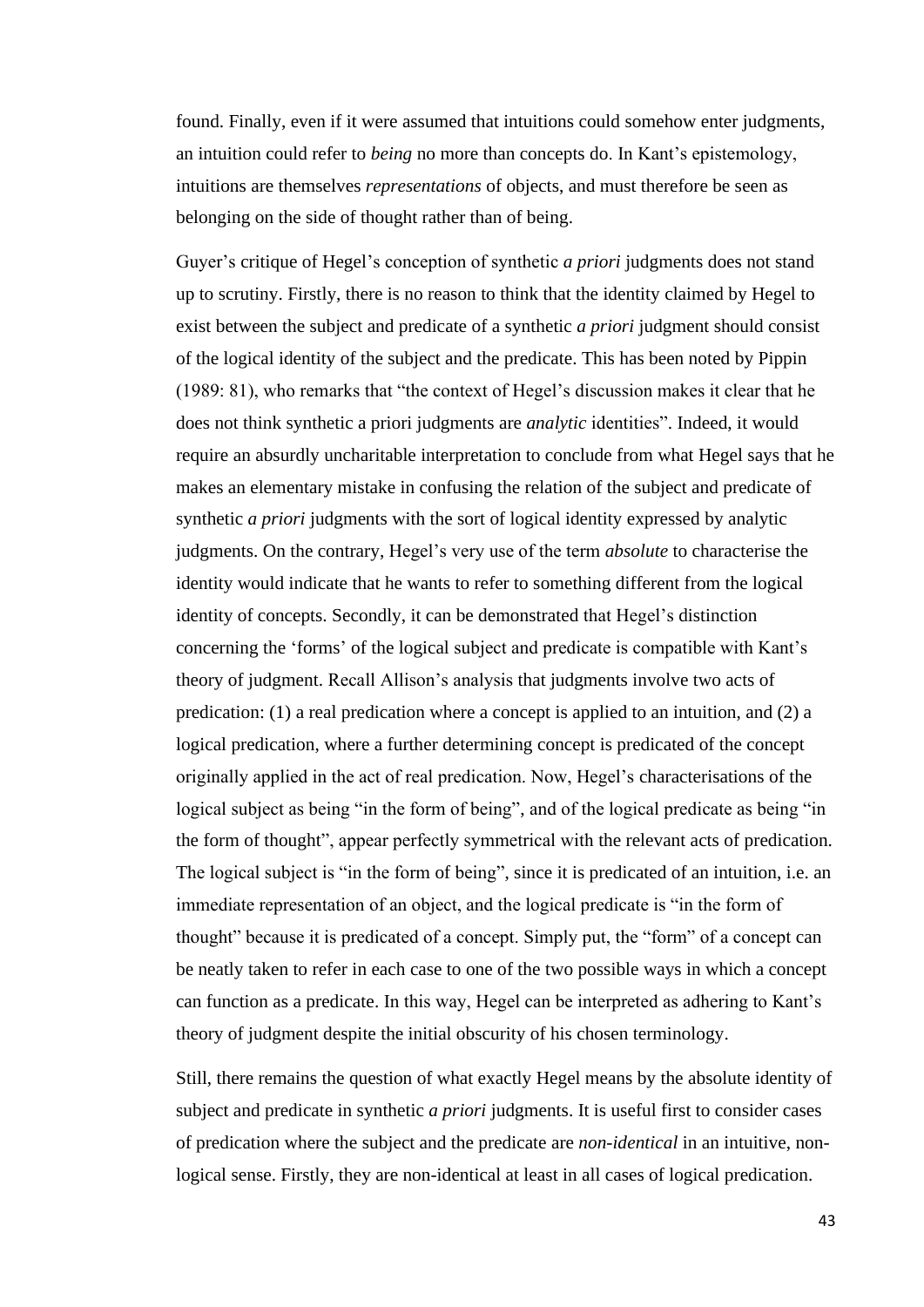When a judgment is formulated in its final, logical form, the logical subject is clearly distinguishable from the predicate. This applies to both empirical and synthetic *a priori*  judgments. Secondly, the subject and the predicate are intuitively non-identical in those cases of real predication that correspond to empirical judgments. In such predications, the intuition, which plays a role formally identical to a logical subject, being that *of which* something is predicated, is clearly distinct from the concept that is predicated of it. There is one kind of predication, however, where the distinction of subject and predicate seems difficult to maintain. This is the real predication that corresponds to a synthetic *a priori* judgment. Since the predication is *a priori*, the model of experience is not available for distinguishing between the intuition supposed to play the role of a logical subject, on the one hand, and the concept predicated of that intuition by the knowing subject, on the other. This suggests that the impossibility of distinguishing between the two is due to the impossibility of distinguishing *that who predicates* from *that of which something is predicated*. In a logical predication, *ex hypothesi*, the logical subject can be distinguished from the predicate on the basis of the fact that the predicate represents the knowing subject's act of predication targeted at an object, whereas the logical subject represents the object or the set of objects which is the target of that act. Analogously, in an empirical real predication, the intuition can be distinguished from the concept on the basis of the fact that the concept represents the knowing subject's act of predication targeted at an object, whereas the intuition represents the object which is the target of that act.

When it comes to synthetic *a priori* real predication, however, there seems to be no available model for conceiving of the epistemic structure of subject and object, as the structure of *that who predicates* and *that of which something is predicated*. And this suggests the following interpretation of Hegel's conception of absolute identity: the logical subject and predicate of a synthetic *a priori* judgment are "absolutely identical", because their existence as the distinct concepts of that synthetic *a priori* judgment presupposes an act of predication in which there is no way to distinguish that who predicates from that of which something is predicated. But now, it should be kept in mind that the relevant act of real predication is also an act of *a priori* synthesis. Supposing that the present reading is correct, then, it follows that there are two important features of absolute identity. The first is the negative feature discussed above, i.e. that the absolute identity of the logical subject and predicate requires that the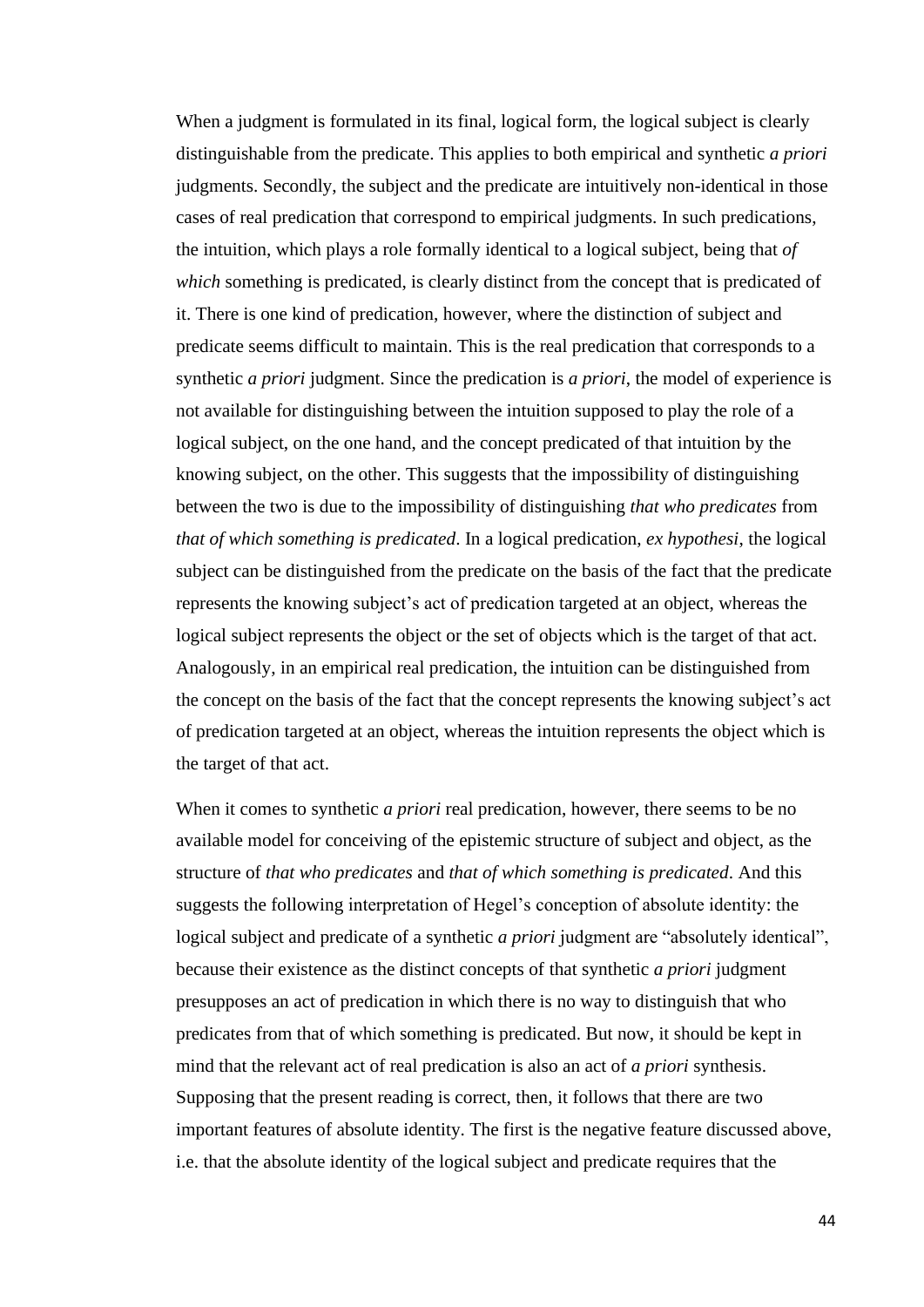knowing subject and the object cannot be distinguished, when it comes to accounting for the connection of said logical subject and predicate.<sup>22</sup> The second feature is positive, and corresponds to the activity of *a priori* synthesis, which makes up the real predication *a priori*. That is, *a priori* synthesis is the positive nature of that state, where it is the case that the knowing subject and the object cannot be distinguished from each other. Finally, the combination of these two features points to the idea expressed by Hegel, that the doctrine of apperception might solve the problem of synthetic *a priori*  judgments. In a word, the doctrine of apperception might be discovered to offer an account of the *a priori* synthesis where subject and object cannot be distinguished from each other, and to thereby show how there can be judgments, the logical subject and predicate of which are absolutely identical.

# 5.2. Preliminaries for interpreting Hegel on apperception

Before actually interpreting Hegel's interpretation, some preliminary discussion of his approach to the doctrine of apperception is in order. It was noted previously that, according to Hegel, the synthetic unity of apperception provides a solution to the problem of pure reason (1977: 71-2). Now, Hegel holds this view because he takes the synthetic unity of apperception to involve an "original, absolute identity of the heterogeneous" (1977: 72). What does this mean? Again, Hegel's position is best approached by defending him against criticism that does not stand up to scrutiny. In Guyer's (1993: 182) view, Hegel considers the doctrine of apperception to imply a *metaphysical* position called *neutral monism*. Guyer (1993: 182) characterises the socalled neutral monist position in the following way: "Self or thought and object or being are not ultimately different but represented as different by abstractions that it is the end of philosophy to overcome, thereby restoring the original recognition of unity implicit in apperception itself." Guyer takes Hegel to have identified apperception with an ontologically meaningful "recognition of unity", from which the notions of subject and object are somehow derived. He then dismisses this as an implausible interpretation of the doctrine of apperception, since there is no hint of such "recognition" in Kant. On the

 $^{22}$  Following the nomenclature of Kant's theory of judgment, the thesis that subject and object are identical would be best understood, not as the *affirmative* judgment that 'subject and object are identical', but as the *infinite* judgment that 'subject and object are non-distinct'. That is, the thesis expresses the proposition that *whatever subject and object are, they are at least not distinguishable*, when it comes to the activity of *a priori* synthesis. For Kant's distinction between affirmative and infinite judgments, see: "On the logical function of the understanding in judgments" (A71-2/B97).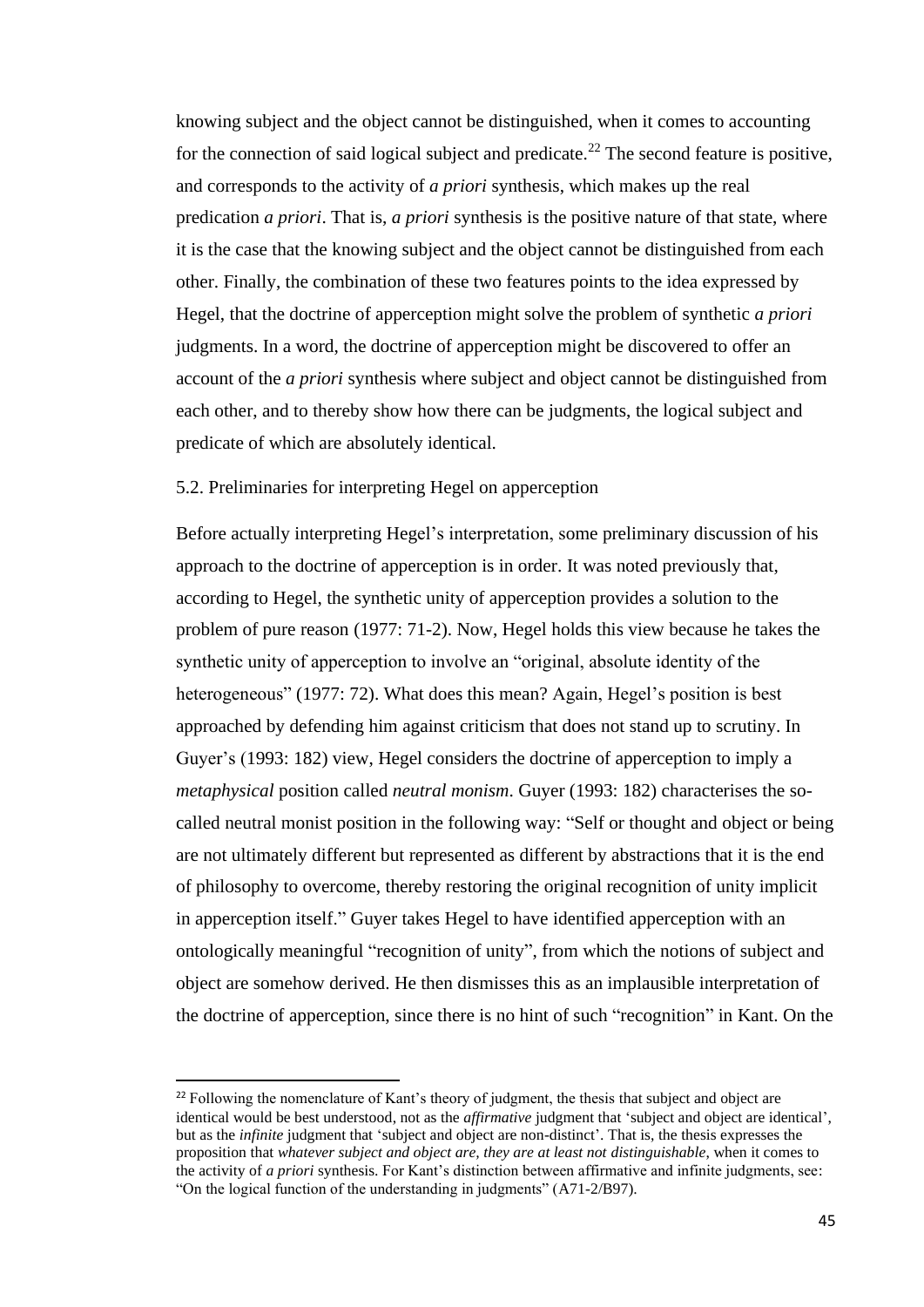contrary, it appears that the synthetic unity of apperception is restricted to the realm of the subject's thought. So, if Guyer is right about Hegel's interpretation, then he is surely justified in rejecting it as an interpretation of Kant's doctrine. No monist conception of ontology is present in the Deduction, and if Hegel were to claim the opposite, he would be guilty of advancing an absurd interpretation.

As demonstrated above in 5.1, however, it is much more plausible to think that Hegel does not use the terms "being" and "thought" in any ontologically weighty sense. Instead, he seems to intend these terms to express an important aspect of Kant's theory of judgment in its application to synthetic *a priori* judgments. Instead of referring to different kinds of ontological entities, "being" and "thought" designate the two different acts of predication involved in making judgments that apply to objects. Moreover, it has been argued above that the *absolute* identity of the logical subject and predicate does not refer to their logical identity, but to the indistinguishability in real predication of that who predicates from that of which something is predicated. It appears most natural, then, to interpret Hegel's view, that the synthetic unity of apperception implies some kind of original identity, as a development of the relevant interpretation of synthetic *a priori* judgments. Given this interpretation, it would seem that Hegel takes Kant's account of the synthetic unity of apperception to offer a positive conception of the synthesis presupposed by the possibility of synthetic *a priori* judgments, that is, the synthesis where subject and object cannot be distinguished from each other; and this would not require ontological assumptions about the relation of the self and the world.

Next, one should look at Hegel's fundamental premise for interpreting the Transcendental Deduction:

> The whole transcendental deduction […] in general cannot be understood without distinguishing what Kant calls the faculty of the original synthetic unity of apperception from the Ego which does the representing and is the subject – the Ego which, as Kant says, merely accompanies all representations. (Hegel, 1977: 72-3)

Hegel has been contested on this point by Schulting (2017), who holds that the distinction claimed by the former to be fundamental to understanding the Deduction has no textual basis. Schulting, interpreting Hegel's distinction between the "Ego" and the synthetic unity as a distinction between the "I think" and a more basic original synthetic unity, criticises him for assuming there to be such a distinction. In Schulting's words,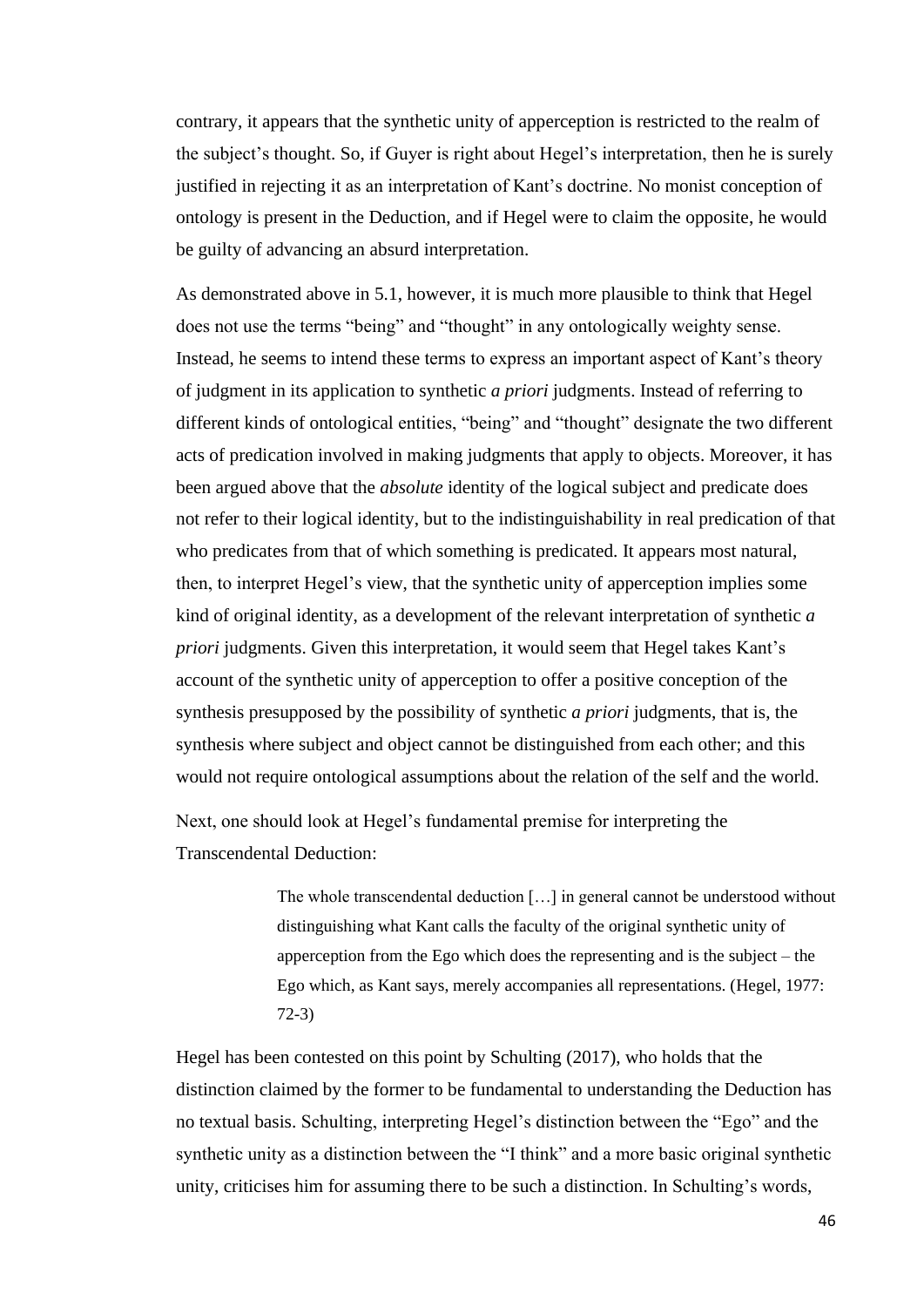"the accompanying 'I' of the 'I think' of self-consciousness *is* the non-derivative original 'I' of the identity of self-consciousness, which is grounded in an original act of a priori synthesis" (2017: 359). For Schulting (2017: 360), then, the "I think" and the synthetic unity of apperception just are coextensive, in the sense that when there is an "I think" that accompanies a manifold of intuition, there is an *a priori* synthesis, and vice versa. In defence of Hegel, however, Kant *does* appear to make the right sort of distinction when he distinguishes between the "I think" and original apperception. To be sure, the distinction is ambiguous. But this is just what Hegel seems to be pointing out. After all, Schulting (2017: 358) himself notes that in Hegel's view, "while Kant introduces the speculative idea [i.e. the notion of original identity], in the form of the original-synthetic unity of apperception, he does not adhere to it, for he reallocates this speculative principle to the *mere* understanding". Should not, then, Hegel's distinction of the Ego and the synthetic unity be taken in connection with his acknowledgment of Kant's inconsistency or ambiguity? The suggestion is that Hegel's distinction of the Ego and the synthetic unity should not be understood as a simple distinction between the two, but as expressing the fact that there are differing theoretical strands at play in Kant's doctrine of apperception. Namely, the Ego might do the required work on an account where the "speculative principle" has been reallocated to the "*mere*  understanding". But, on Hegel's view, one should not accept that the unity of the understanding is all that the synthetic unity of apperception is about.

Two conclusions can be drawn from the above. The first is that there is no need to interpret Hegel's conception of an original identity in metaphysical or ontological terms. This follows from the relation he stipulates between the problem of synthetic *a priori* judgments and the doctrine of apperception. The second conclusion is that the fundamental premise of Hegel's interpretation has a textual basis. With these points in mind, it is possible to move to a preliminary discussion of Hegel's conception of the identity of subject and object. First, consider the following passage:

> The true synthetic unity or rational identity is just that identity which is the connecting of the manifold with the empty identity, the Ego. It is from this connection, as original synthesis that the Ego as thinking subject, and the manifold as body and world first detach themselves. (Hegel, 1977: 71)

This passage seems to confirm that the "true synthetic unity" or "rational identity" referred to by Hegel is an identity of subject and object. But given (1) Hegel's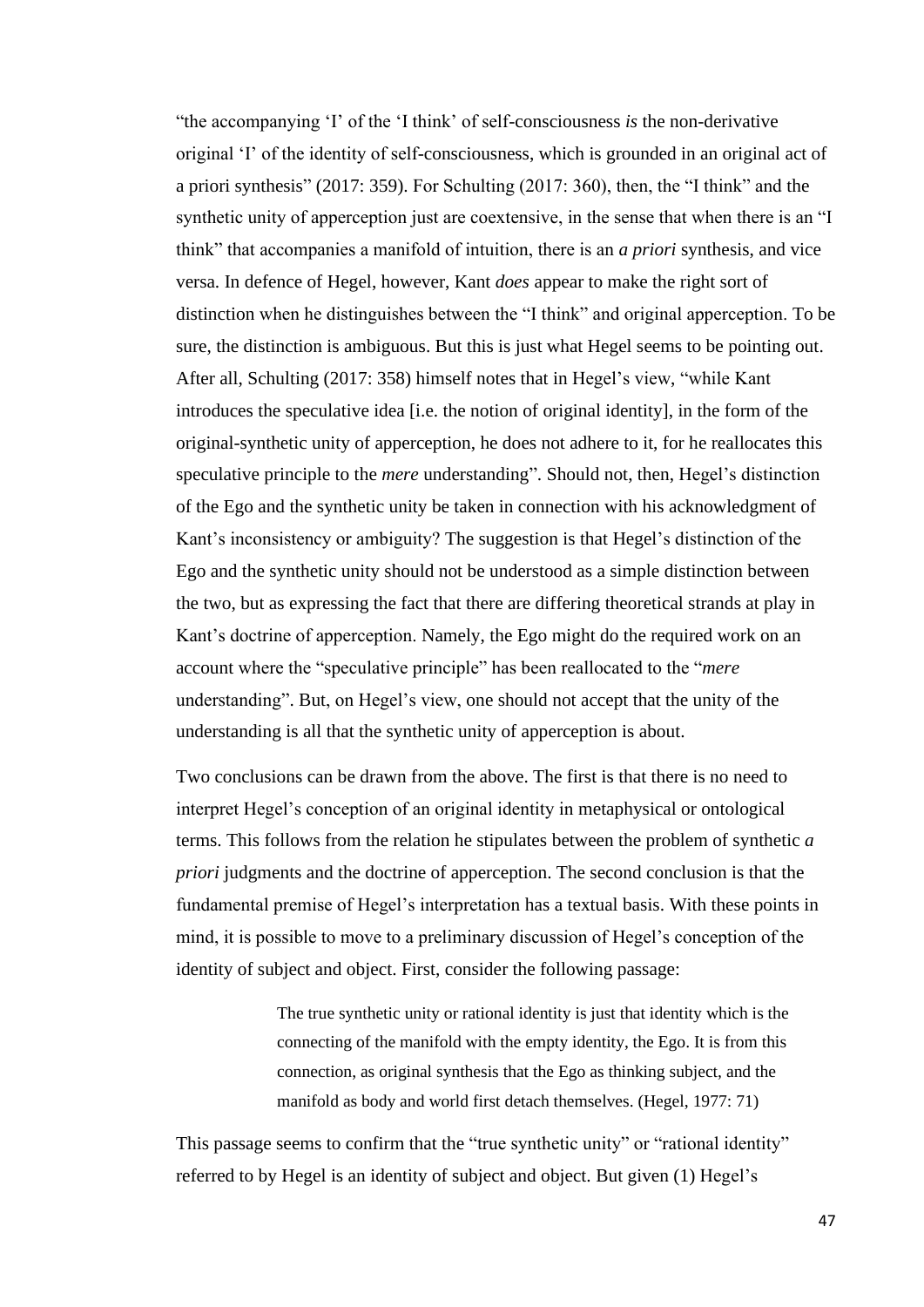interpretation of synthetic *a priori* judgments, and (2) the relation he stipulates between those judgments and apperception, it would be misguided to interpret Hegel as claiming that the synthetic unity of apperception entails some sort of ontological monism. Moreover, this conclusion is supported by the fact that, as many commentators (Sedgwick, 2012: 98; Pippin, 1989: 77; Schulting, 2017: 358) have pointed out, Hegel considers Kant to have genuinely introduced some new 'speculative' idea; and surely Hegel does not consider *Kant* to even implicitly be an ontological monist. Accordingly, interpreting Hegel's conception of the identity of subject and object would best be seen as the task of locating some claim or argument *internal to the Deduction itself*, which might explain why Hegel considers himself to have found such an identity in Kant's thought. Furthermore, when understood in this way, the task of interpreting the identity of subject and object should at least initially preclude the ascription of any assumptions to Hegel such that would be unacceptable to Kant.

Admittedly, there is a genuine difficulty in the suggested approach. The problem is, as Sedgwick (2012: 108) has pointed out, that in a sense the very idea of a transcendental deduction follows from an affirmation of the *non-identity* of subject and object. To see this, it is enough to consider the task of giving a proof of the application of *a priori*  concepts to objects that are *given* to the subject. To assert the necessity of such a proof, as Kant does, strongly implies a conception of the object as fundamentally external to the subject. Even Hegel thinks that "Kant raises 'non-identity' to an 'absolute principle'" (Sedgwick, 2012: 108). But does this, then, not make Hegel's own position incoherent? Is it really plausible to interpret Kant's arguments to imply a view with which he himself is apparently in fundamental disagreement with? There are two visible solutions to the present problem. One would be to argue that although Hegel does not think that Kant's doctrine as such implies the idea of an identity of subject and object, he considers Kant's views to provide an impetus for developing such a position. Indeed, this view is held by Sedgwick (2012: 124-5), who claims that "[w]e misrepresent Hegel's critique [...] if we suppose that it is directed at inconsistencies he discovers internal to Kant's system", and that a "genuine" idealism would require, for Hegel, a wholly "*new account of conceptual form*". In a similar vein, Pippin (1989: 77) claims that "the only possible explanation" of why Hegel "feels entitled" to make the claim that Kant's own doctrine implies a commitment to a speculative idealist position is that Hegel is already trying to answer "the post-Kantian problem of trying to account for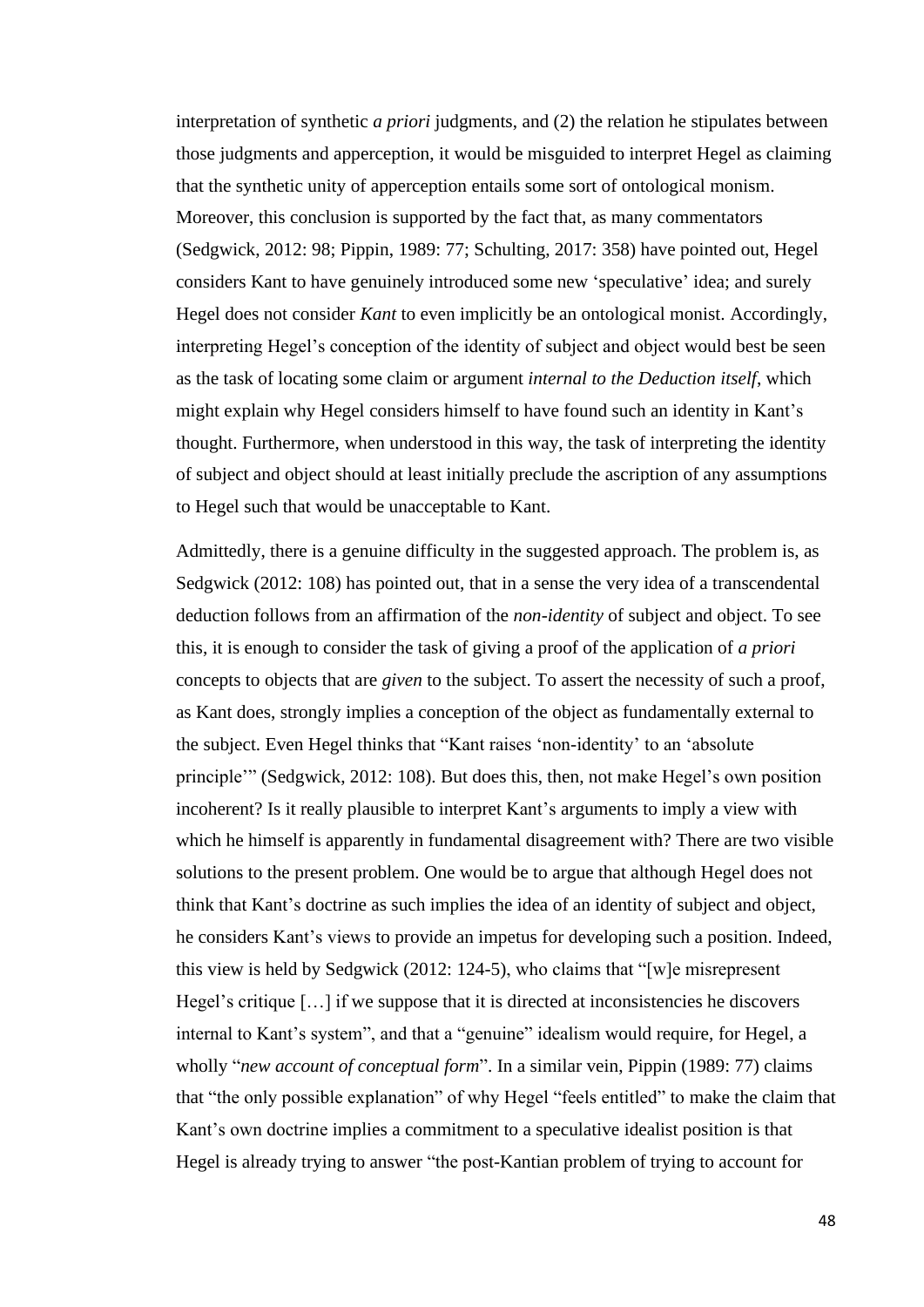[...] the spontaneous self-relating involved in all experience". On Pippin's view, then, it is not the Transcendental Deduction as such which contains implications towards some new philosophical position, but the combination of the Deduction and the context in which Hegel approaches it which does.

The alternative solution would be to argue, based on the analysis of the ambiguity of §16 offered in chapter 4, that while Kant *does* imply the identity of subject and object, he does so in an ambiguous way. The adequacy of this solution turns on whether Hegel's interpretation can be shown to capture the synthetic account of apperception implied by some of Kant's claims in §16. Accordingly, Hegel's interpretation would be correct to the extent that it can be thought to bring out this (more or less implicit) synthetic account. But first, two interpretations of Hegel compatible with the first solution (Pippin's and Sedgwick's) are examined. According to Sedgwick (2012: 111), the leading idea behind Hegel's notion of absolute identity is that "in abstraction from each other, concepts and intuitions, spontaneity and receptivity, are (somehow) nothing at all". On views which share this premise, the identity of subject and object will tend to be understood as a development of the discursivity thesis, which states, precisely, that cognition requires both concepts and intuitions. Such views are discussed next.

#### 5.3. The identity of subject and object as a development of the discursivity thesis

Pippin (1989: 20-21) claims that the correct way to approach the Transcendental Deduction is to start from a "logical" approach, as advocated by Allison, and then to supplement this approach by an account of *how* the representing of objects must happen, in order for the necessary possibility of accompanying all representations with an "I think" to exist. Since for Allison the conditions of apperception must be inferred analytically, they cannot be understood as conditions of how the necessary possibility of accompanying representations with an "I think" can exist. Rather, they must be considered merely as clarifying, within the analytic model, how that possibility must be thought. But what exactly does Pippin mean by showing how the analytical unity of apperception can exist? Here, Pippin's analysis makes use of the theory of judgment. If the subject judges that "S is P", then the subject must be able to become aware of the fact that it thereby judges something to be such and such. In judging, then, not only does the subject judge something to be such and such, that is, not only does the subject form a logical judgment about an object, but that merely logical judgment is itself a reflection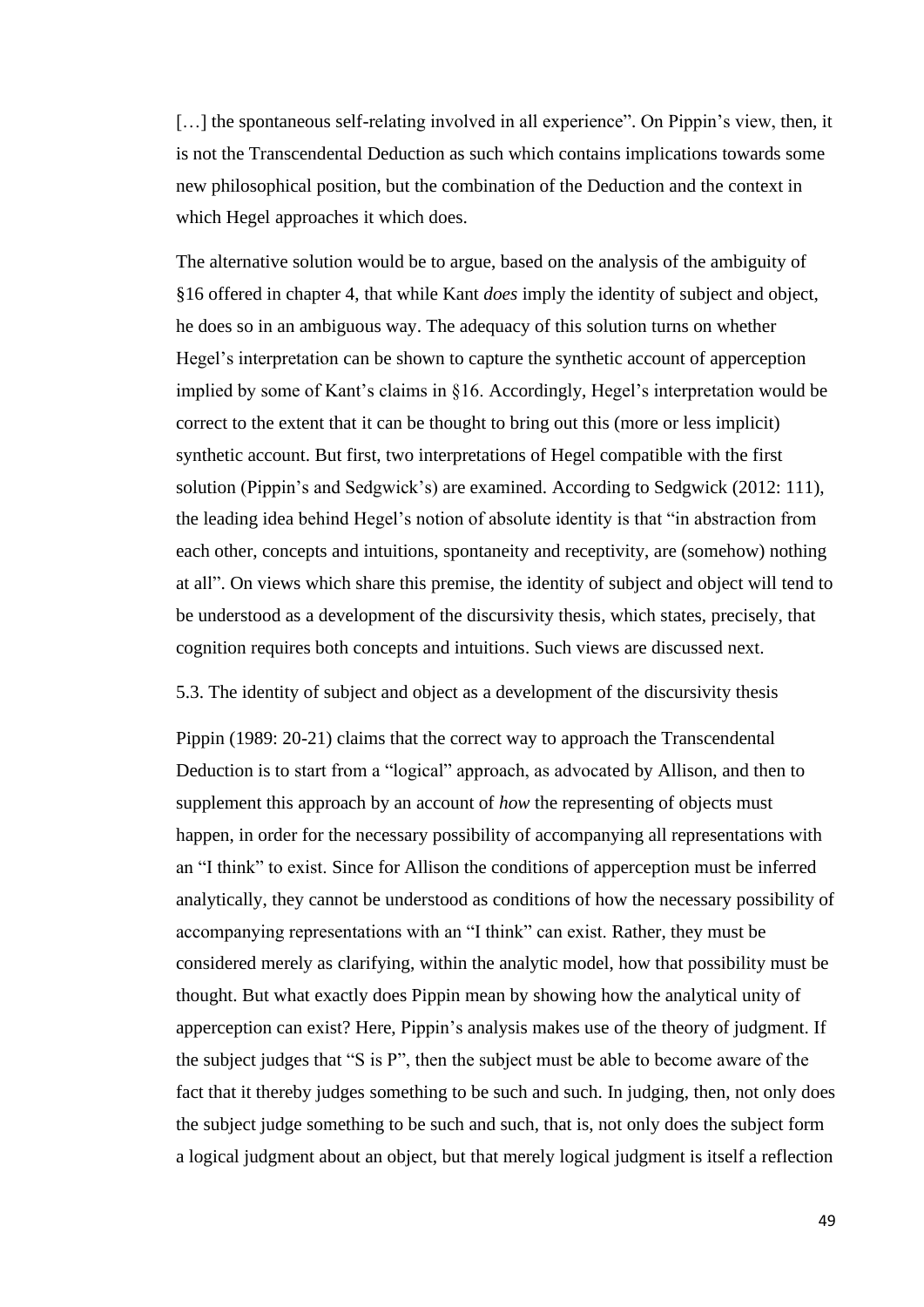of what the subject has *already* judged the object to be like. In Pippin's (1989: 21) words, the judgment is "implicitly reflexive". Accordingly, to accompany an intuition with the "I think" is not just to attach the latter to the former, but also to express the fact that the "I's" consciousness of the intuition already presupposes a process of conceptual determination.

What, then, does Pippin's account have to do with the identity of subject and object? Consider the way in which he attempts to define Hegel's position:

> [I]n any particular case of 'my taking *this* to be *P*', or in a general claim about 'my taking this necessarily to be *P*', we must admit that there is no way in which the intuited particular, or formally characterised domain of particulars, can play a cognitively significant role except as already minimally conceptualized particulars. (Pippin, 1989: 85)

Arguably, Pippin offers here an argument for why the discursivity thesis entails an identity of subject and object of sorts. First, suppose that Kant is correct in claiming that "Thoughts without content are empty, intuitions without concepts are blind" (A51/B75). It seems to follow that applying a concept to an object, or a set of objects, cannot just be a matter of applying a concept to an intuition or a set of intuitions, since those *intuitions themselves* must already be conceptually determined in order to even count as intuitions, such that concepts can then be applied to them in judgments (otherwise they would be blind).<sup>23</sup> Furthermore, it follows that there is an identity of subject and object, because what appears initially as the object, i.e. the intuition, is actually something that has already been determined by the subject, i.e. the concept.<sup>24</sup> The issue with this argument is, however, that it moves from the discursivity thesis to a conception of the identity of

<sup>&</sup>lt;sup>23</sup> Westphal (1996) has presented a view opposite to that advocated by Pippin. For him, the identity of subject and object results, instead of the subjective or conceptual side, from what can be called the side of the object. On this view, the Hegelian argument is that since intuitions are thinkable under concepts, those intuitions must in themselves be organised in such a way that they are thus thinkable. Accordingly, Westphal (1996: 32-3) takes there to be a strong realist tendency in Hegel's thought.

<sup>&</sup>lt;sup>24</sup> The view presently discussed appears close to the one implied by Kant in the course of his discussion of the distinction between *judgments of experience* and *judgments of perception* in the *Prolegomena*. Now, while judgments of experience are judgments that possess objective validity, judgments of perception are merely subjectively valid (Kant, 1997: 50). Kant (1997:52) suggests, however, that judgments of perception can be made into judgments of experience: "If I want it [a judgment of perception, here: 'the air is elastic'] to be called a judgment of experience, I then require that this connection [of the two concepts] be subject to a condition that makes it universally valid." Kant (1997: 53) argues, then, that this shift is possible because the perceptions involved in the judgment of perception are, in reality, already subsumed under a pure concept. A judgment of perception is therefore not made into a judgment of experience on the basis of a mere attribution of necessity to that judgment, but on the basis of uncovering the necessity that is already a condition of the *perception*.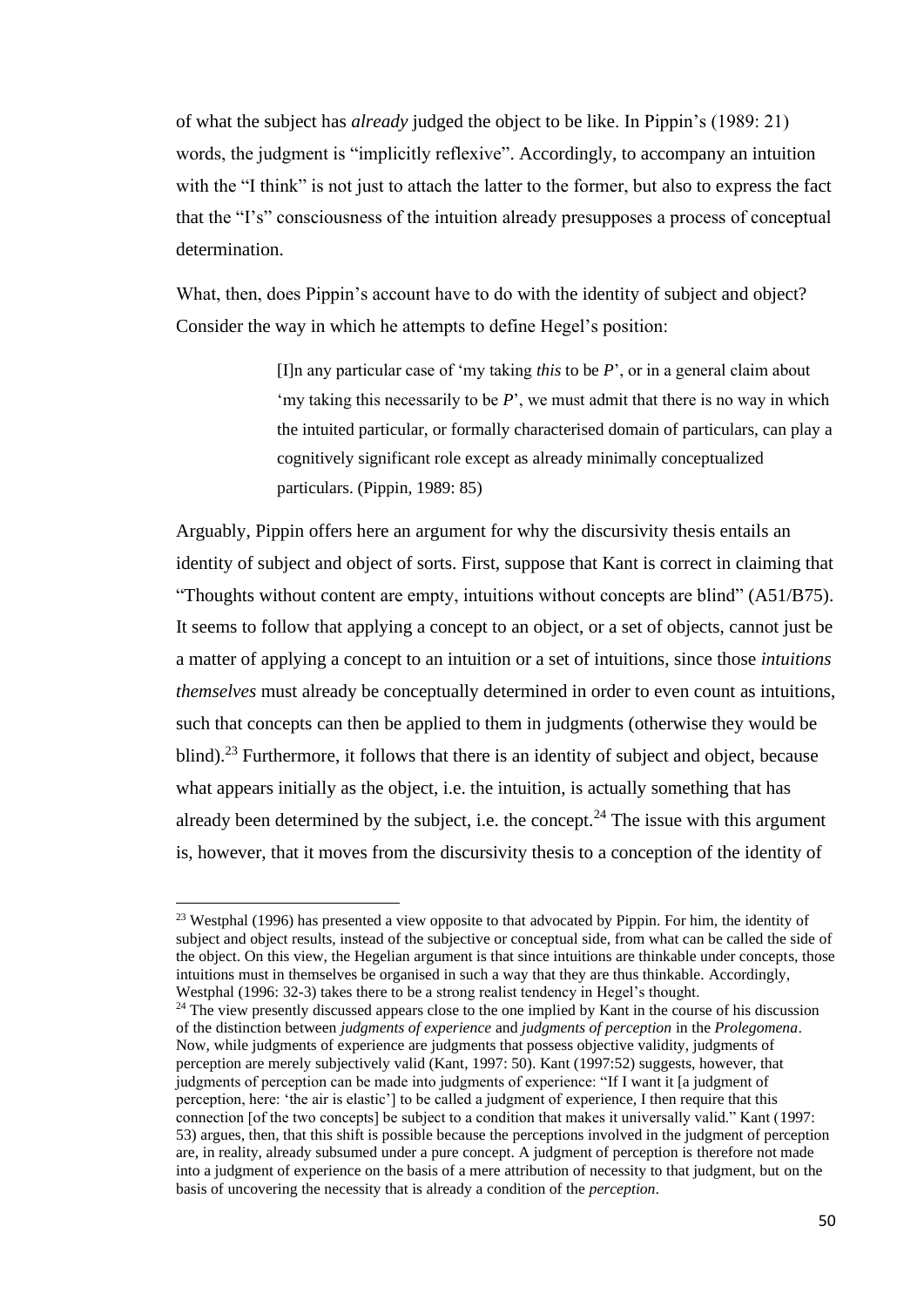subject and object without reference to the topic of apperception. Given the above discussion in 5.2, this move is difficult to accept in the context of interpreting Hegel's interpretation of Kant.

Sedgwick offers an interpretation which is more promising in this last respect. To be sure, she holds that Hegel's interpretation of Kant must be understood in terms of giving a new account of the "interdependence of concepts and intuitions" (Sedgwick, 2012: 119). Specifically, she holds that while Hegel accepts in its strictly Kantian form the condition that intuitions require concepts, i.e. they play a part in cognition only insofar as they are related to concepts, Hegel thinks that a new conception of the way in which concepts require intuitions is needed (Sedgwick, 2012: 120). But here the doctrine of apperception plays a crucial role. According to Sedgwick (2012: 121), Hegel emphasises that instead of merely *concepts* being empty without intuitions, as Kant claims, it is the "*I"* of the "I think" that is fundamentally empty. Or otherwise put, the "I" itself contains no cognitive content. For this reason, a separate faculty of the original synthetic unity of apperception is required in order to both bring actual intuitions about as well as to connect the empty "I" to objects. On this view, then, the synthetic unity of apperception constitutes an identity of subject and object insofar as its function is to first bring about the representations of the "I" and of the object.

What are the implications of Sedgwick's reading? As she points out, Hegel is fully aware of the fact that Kant ultimately identifies the synthetic unity of apperception with the understanding (Sedgwick, 2012: 122-3). From this, Sedgwick draws the conclusion that Hegel's interpretation does not involve the claim that Kant's doctrine is inconsistent. Instead, on her view, the claim that the doctrine of apperception implies an identity of subject and object is merely a sign of Hegel's own philosophical development. Furthermore, even though Sedgwick gives a significant role to the synthetic unity of apperception in her interpretation of Hegel's reading of Kant, she nevertheless conceives of that role merely as a development of the discursivity thesis. But the worry is that such a view could fail to appreciate any specific argument, internal to the doctrine of apperception, which might explain Hegel's thesis of the identity of subject and object. After all, the demand for such an argument would seem to be warranted given the connection Hegel affirms between the problem of synthetic *a priori*  judgments and apperception. In the next section, this worry is addressed by providing an alternative interpretation of the identity of subject and object.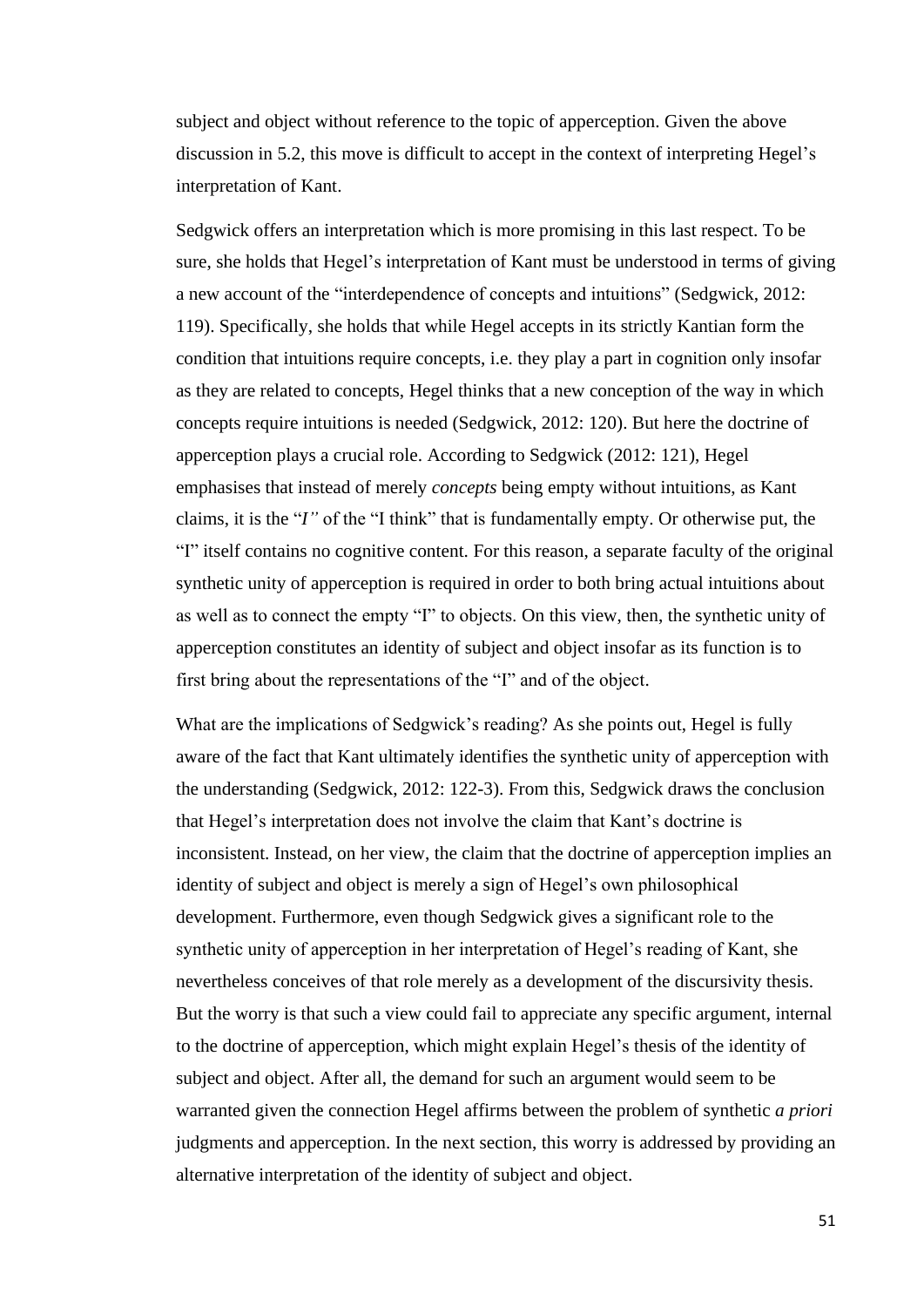5.4. The identity of subject and object in the doctrine of apperception

What the interpretations of Hegel that draw mainly from Kant's discursivity thesis miss is the specific conception of synthetic unity which Hegel uses in his interpretation of Kant. Consider the following passage:

> [T]he expression "synthetic unity" might make the identity look as if it presupposes the antithesis and need the manifold of the antithesis as something independent and existing for itself […] This original unity of apperception is called synthetic precisely because of its two-sidedness, the opposites being absolutely one in it. The absolute synthesis is absolute insofar as it is not an aggregate of manifolds which are first picked up, and then the synthesis supervenes upon them afterwards. (Hegel, 1977: 71)

First of all, reflecting on this passage, it seems clear that by the term "synthetic unity" Hegel does not intend to refer primarily to the unity of consciousness in relation to the manifold of intuition, or to the unity of the manifold insofar as it is combined in one consciousness. Rather, Hegel is claiming that the unity of apperception is called synthetic "because of its two-sidedness, the opposites being absolutely one in it". To understand what for Hegel constitutes "two-sidedness", or the unity of "opposites", it should be emphasised that he characterises the absolute and original identity as an "identity of subjective and objective" (1977: 71). Given this characterisation, it seems to follow that the components of the synthetic unity are not diverse intuitions combined in a single consciousness. Rather, the components are the pair of subject and object. And this makes it possible to conceive of the synthetic unity as a unity of "the opposites", as Hegel describes it.

Secondly, the relation of subject and object, which Hegel takes to constitute the synthetic unity, should be understood in the specific sense in which it is present in the doctrine of apperception. There, subject and object function as reciprocal conditions of each other's representations. On the one hand, the subject can be represented only through thinking an object, i.e. a manifold of intuition. On the other hand, the object can be represented only insofar as the manifold of intuition is unified by the subject in thought. <sup>25</sup> Despite this reciprocal relation, however, subject and object are always represented as distinct. But suppose for the moment that the subject represented by the

<sup>25</sup> Compare Kant's definition of an object in the first part of the Deduction, §17: "An **object** […] is that in the concept of which the manifold of a given intuition is **united.**" (B137)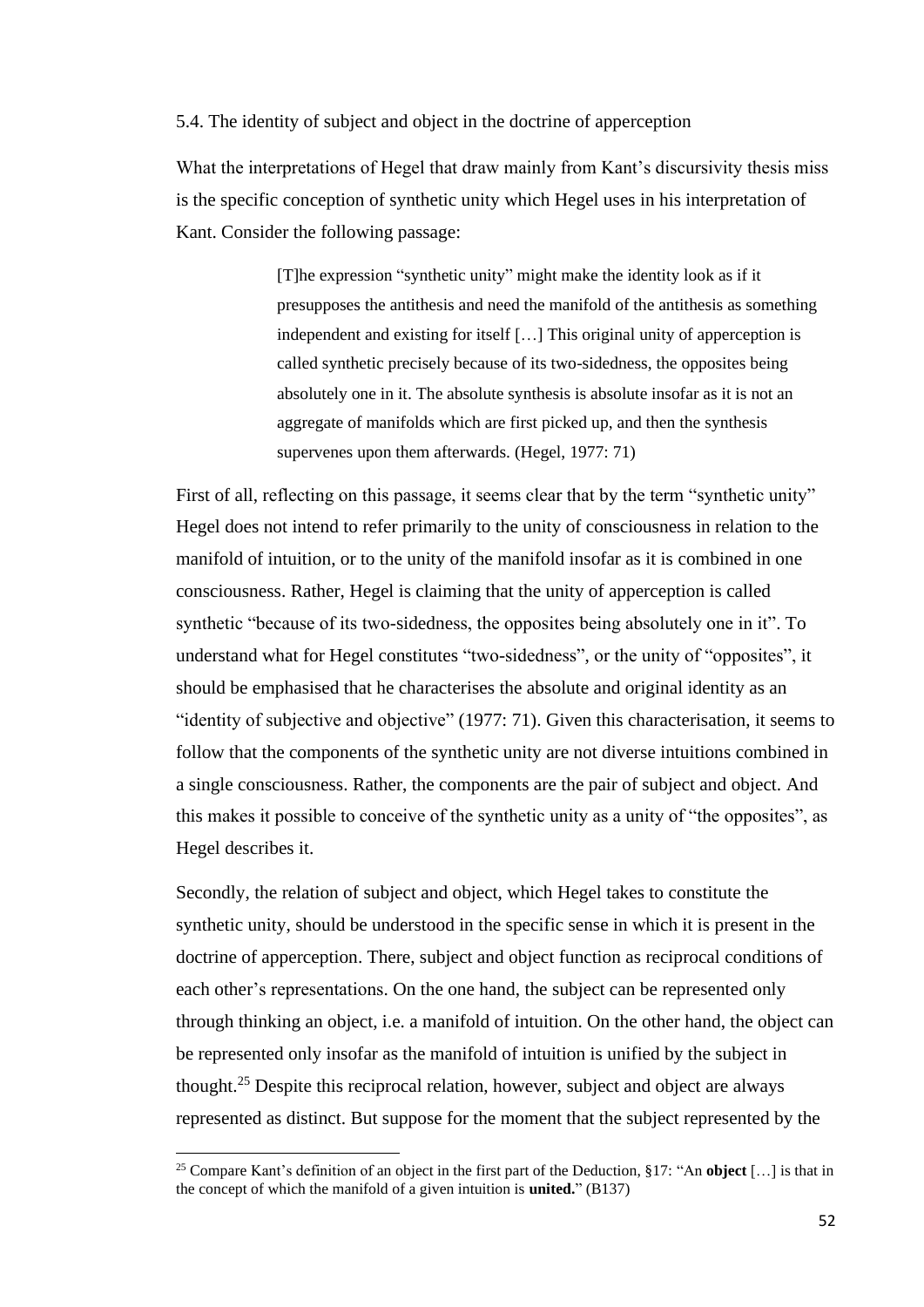"I think" and the object represented by the manifold are in reality identical, despite their being represented as distinct. It follows that one can conceive of their identity as a combination, *from the point of view from which they are conceived of as distinct*. This may appear paradoxical, since the so-called combination is stipulated to be the original state of the two distinct terms. Yet, from the viewpoint of the thinking subject, for whom the manifold of intuition is (already) distinct from itself, there is a sense in which the original identity can be conceived of as a combination with what is not its own self, i.e. the object. Or otherwise put, one can conceive of that original identity as a "synthetic unity". The upshot of this analysis is expressed in the following suggestion. Namely, any answer to the question of whether or not Hegel's interpretation of the doctrine of apperception applies to the text of §16 should be based on an answer to the more fundamental question: does *Kant's* conception of a synthetic unity (a unity of consciousness in relation to the synthesis of a manifold of intuition) involve *Hegel's* specific conception of a synthetic unity (the original unity of subject and object)? The task of answering these questions will be undertaken below, with the help of the analysis of the ambiguities of the doctrine of apperception offered in chapter 4.

First, take Hegel's distinction between the empty Ego and the original-synthetic unity of apperception. As has been noted, this distinction seems to correspond with that made by Kant between the representation/act "I think", on the one hand, and original apperception, which brings about the former, on the other. Again, Hegel thinks that Kant, after discovering the synthetic unity of apperception, "turned the true *a priori*  back into a pure unity, i.e., one that is not originally synthetic" (1977: 73). Here, the relevant idea is that while Kant stipulates an original apperception that produces the "I think", he nevertheless ultimately takes the unity of the categories, as expressed by the "I think", to constitute the relevant premise for the argument of the Deduction. What Hegel terms a *turning back* from the "true *a priori*" can be understood, then, as Kant's pragmatic acceptance of the model view of apperception. It follows that the unity of the *representation* of the identity of apperception cannot be identified with a synthetic unity in Hegel's sense of the term. What *can* be identified with such a synthetic unity, however, is original apperception, i.e. that consciousness which produces the "I think". Below, it will be demonstrated based on the second ambiguity of §16 how this can be done.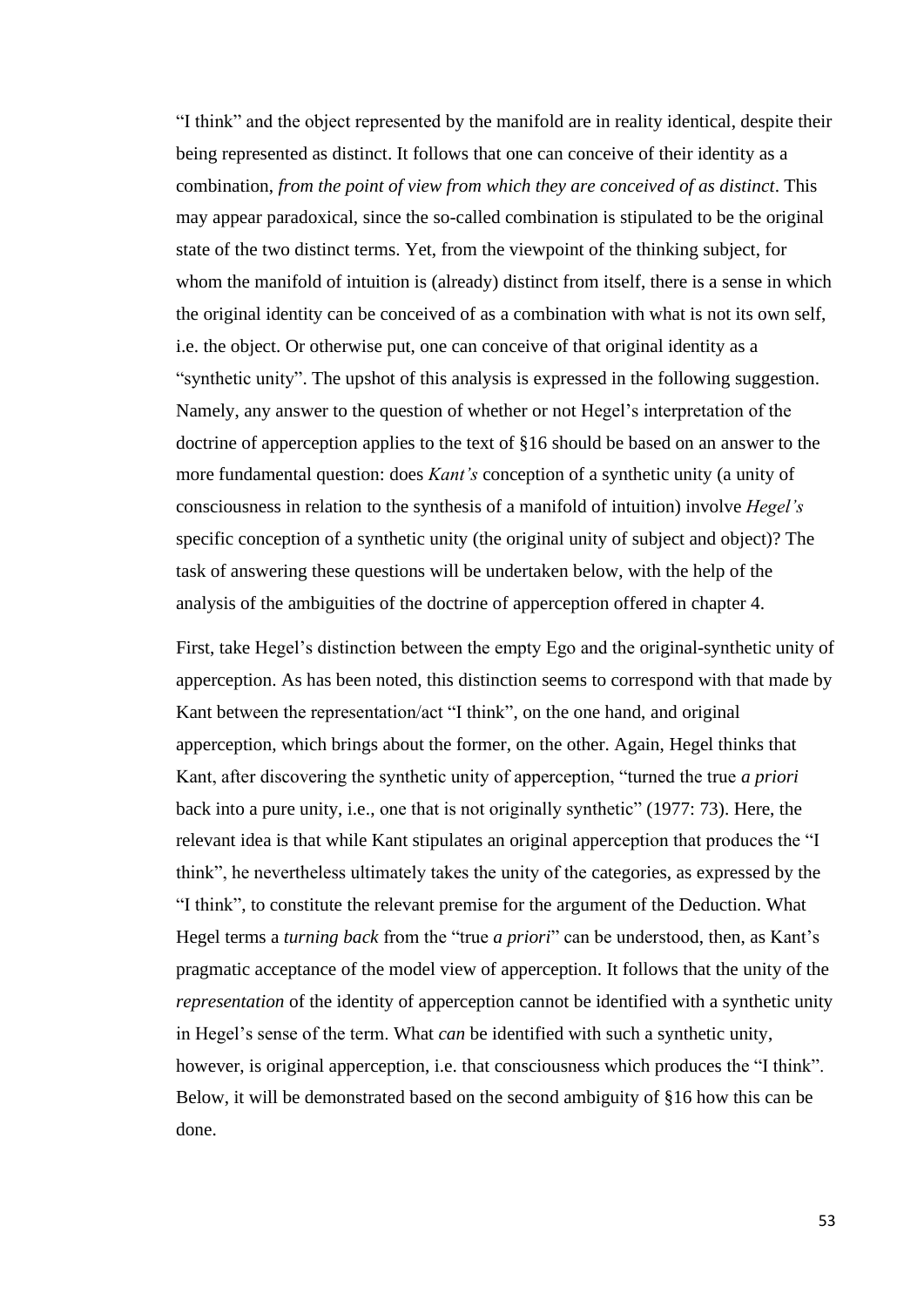But first, it is necessary for the sake of clarity to deal with a potential objection. One might respond to the Hegelian view by pointing out that there is no reason why the unity of consciousness expressed by the "I think" could not be synthetic. In fact, for Kant, this is precisely the case, since the synthetic unity of apperception points to a unity of consciousness insofar as a manifold of intuition is combined in a single consciousness, expressed by the "I think" in its relation to the manifold of intuition. Moreover, according to Sedgwick (2012: 123), Hegel is perfectly aware of this fact. Yet this objection would ignore the distinction between the two meanings of the term "synthetic unity", one of which is exclusively Hegel's. While Hegel might be aware that there is nothing to prevent the understanding to be a faculty of synthetic unity in the *Kantian* sense, it certainly cannot be a synthetic unity in *Hegel's* sense*.* This is because the unity of the categories is the same as the unity of the thinking subject, represented by the "I think" in its relation to the manifold of intuition, and therefore presupposes the distinction of subject and object. And this seems precisely to be the reason why Hegel thinks Kant ultimately abandoned his insight into a 'real' synthetic unity.

The second of the previously analysed ambiguities of §16 is that Kant appears to conceive of synthesis and consciousness of synthesis as conditions of both the *representation* of the identity of apperception as well as the identity of apperception *itself*. It was argued in chapter 4 that this ambiguity points to a serious difficulty of which Kant seems to be aware. Namely, if the conditions of the identity of apperception are taken merely as conditions of its *representation*, it seems to follow that there is no justification for holding the subject to be the agent of the activity of synthesis. Of course, one could evade this problem by assuming that the model view is correct. But the latter cannot be fully supported by the text. Consequently, it seems that an account of the origin of the identity of apperception itself is required, which would imply that the conditions of that identity must precede any possibility of the distinction of subject and object. Now, this line of criticism seems perfectly to fit Hegel's conception of synthetic unity as the identity of subject and object. On the basis of the discussion in section 5.1, the identity of subject and object is best understood as their indistinguishability in *a priori* synthesis. Accordingly, if synthesis and consciousness of synthesis are conditions of the identity of apperception itself, then they take place within such a synthetic unity, that is, within a framework where subject and object cannot be distinguished from each other. To see how this sort of view might be implied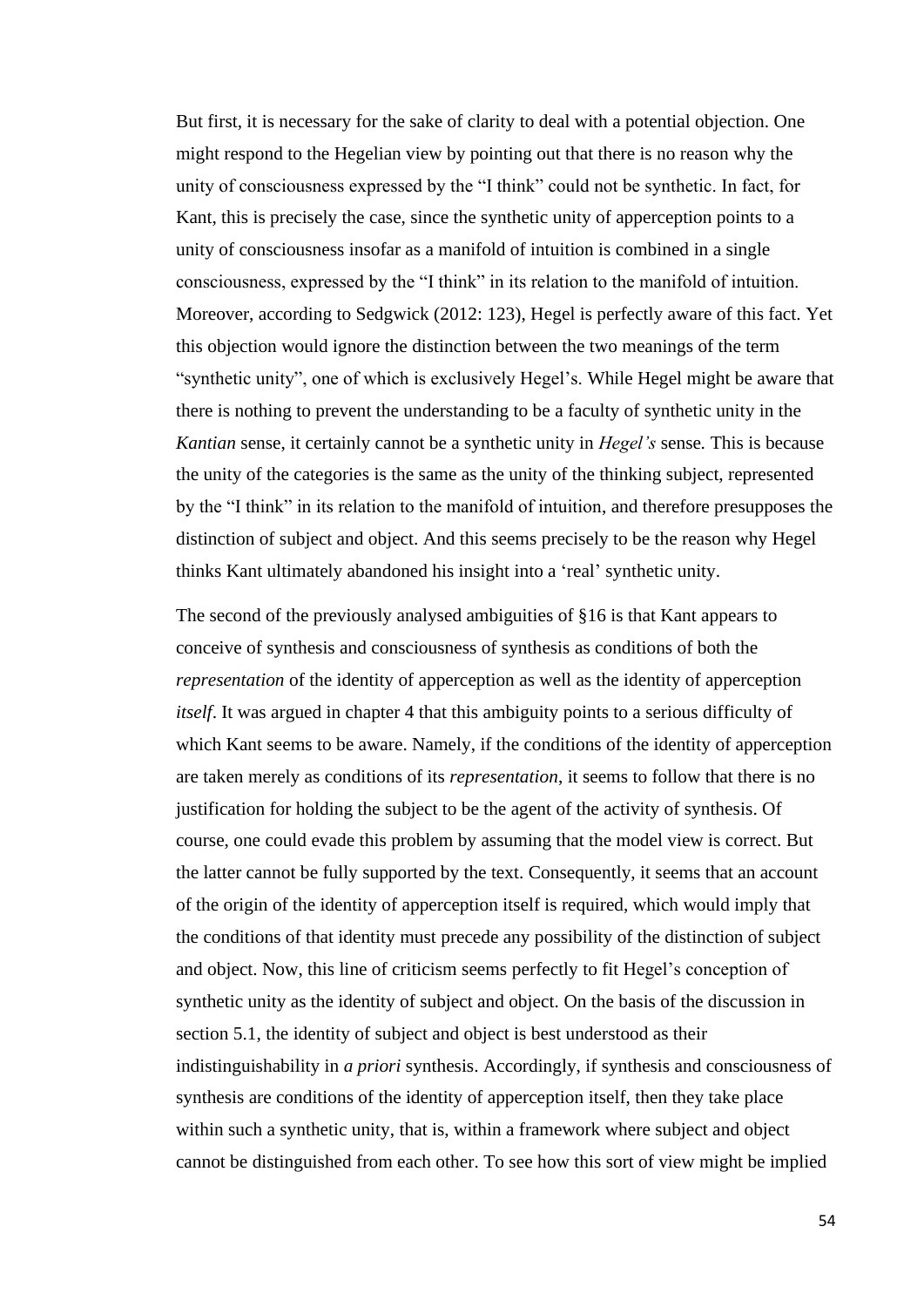in §16, consider again the familiar argument by Kant regarding the conditions of the identity of apperception:

> Namely, this thoroughgoing identity of the apperception of a manifold given in intuition contains a synthesis of the representations, and is possible only through the consciousness of this synthesis. For the empirical consciousness that accompanies different representations is by itself dispersed and without relation to the identity of the subject. The latter relation therefore does not yet come about by my accompanying each representation with consciousness, but rather by my **adding** one representation to the other and being conscious of their synthesis. (B133)

How does one get from here to a synthetic unity in Hegel's sense? To achieve this, I propose the following thought experiment. Suppose, first, that there is consciousness C of representation R. For instance, there is consciousness of the representation of a triangle, R. Intuitively, such consciousness constitutes a *single* consciousness of R. Consider, however, an alternative case, where there is first consciousness C of representation R1, then consciousness by that same consciousness C of representation R2, and finally of R3. For instance, instead of there being consciousness simply of a triangle, there is consciousness of the three lines of a triangle, formed in the shape of a single triangle, but each being separate representations (R1, R2 and R3). Consciousness now appears as a single consciousness in a totally different sense: it is now an *identical*  consciousness in relation to a manifold of representations. Now, Kant's move is to argue that only this latter version of the relation of consciousness to representations involves an actual unity of consciousness. Since empirical consciousness contains no representation of the unity of consciousness, such unity can be represented only when a manifold is combined in a single consciousness. Strictly speaking, therefore, it is wrong to claim that the simple consciousness C of representation R is a unified consciousness, or even a single consciousness in any meaningful sense. On the contrary, it is precisely an instance of a non-unified, scattered consciousness; a mere moment in the reception of given representations. Only when representations are combined can their common consciousness be a single consciousness in the true sense. Finally, then, C can be a single or unified consciousness of R, *if* R is really for C the combination of R1, R2 and R3.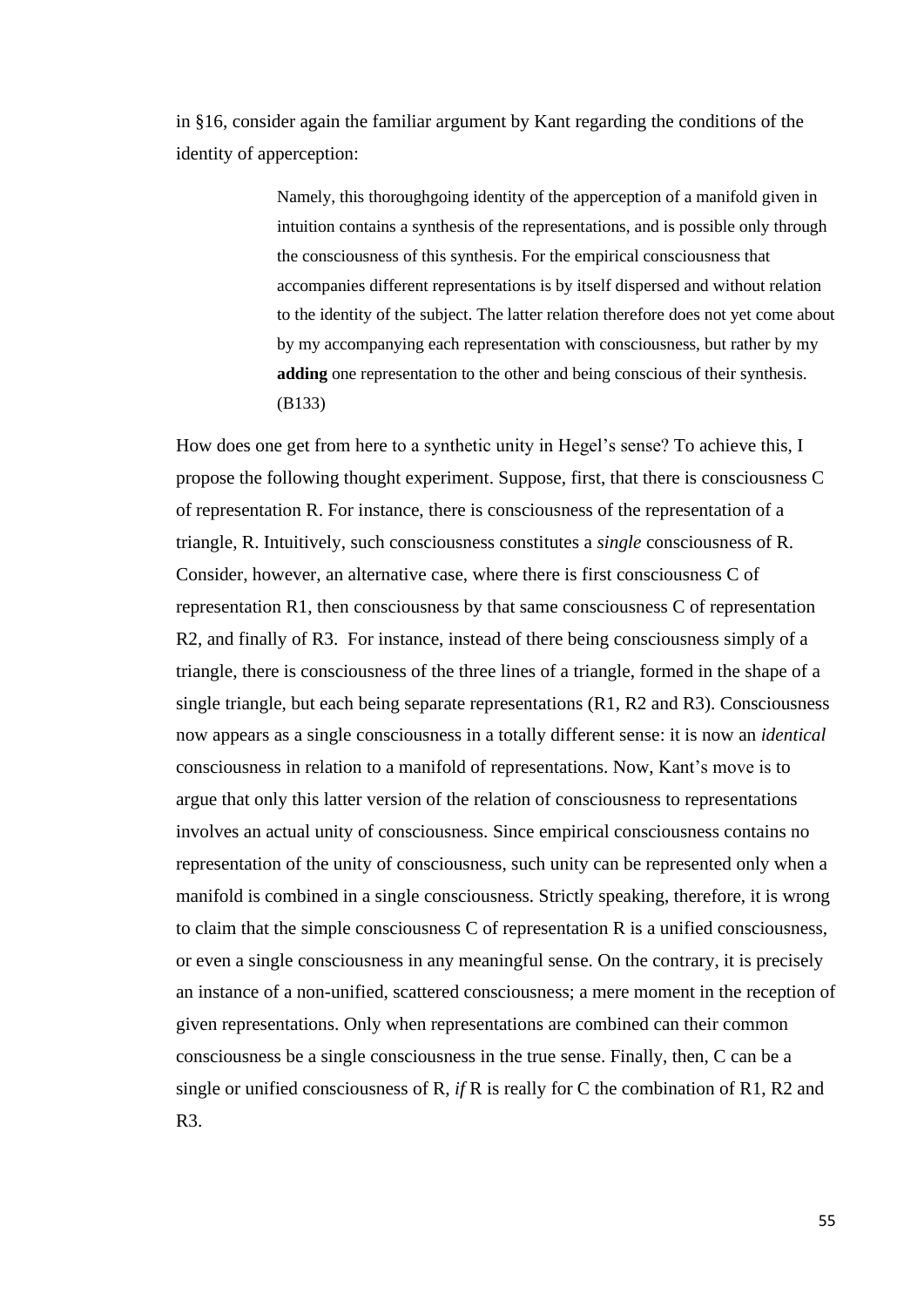But that is not all. The above still leaves open the possibility that what results from the combination of R1-3 for C is merely the *representation* of the unity of consciousness. On this view, which I call the 'explicitly Kantian' view, consciousness of synthesis is taken to produce the unified representation of the unity of consciousness, and the unity of this representation, in relation to a manifold, is then taken to prove that there *is* an a priori unity of consciousness, which is a condition of the unity of the synthesis that produces the representation. But the problem with this view is that the existence of the unity of consciousness C never gets *explained*. Rather, it is simply assumed on account of the unity of its representation. In contrast, the Hegelian (and 'implicitly Kantian') view is that for consciousness C to be an identical consciousness of R1, R2 and R3, the unity of C must *itself* be generated through consciousness of the activity of synthesis. That is, in order to actually explain the identity of C, it must be maintained that its identity exists *through* the combining of R1, R2 and R3.<sup>26</sup> And this is possible only if C starts off in the form of the consciousness of their synthesis, since for R to be the combination of R1, R2 and R3 for C, C must have been conscious of their combining. One might try to imagine this as a gradual process: C's consciousness of R1 does not yet make C an identical consciousness; its consciousness of the combining of R1 and R2 starts to generate its identity; its consciousness of the combining of R1 and R2 with R3 strengthens this identity. Furthermore, assuming that there were to be more representations involved, this generation would go on.

The identity of C gets to be such an identity, then, only insofar as C is such a consciousness which gets to take itself as an identical consciousness, through being conscious of the combination of R1, R2 and R3. And the realisation of this fact provides an actual explanation for the identity of C. Moreover, this activity takes place within an identity of subject and object. That is, subject and object cannot be distinguished in the activity of synthesis and consciousness of it, since that activity is what brings about the

<sup>&</sup>lt;sup>26</sup> This argument can be connected to a pre-Kantian historical debate about whether self-consciousness comes prior to object cognition, or vice versa. This debate has been presented in detail by Kitcher (2011: 58-9). First of all, Wolff argued that object-cognition must come prior to self-consciousness, since the unity of self-consciousness presupposes the differentiation of multiple objects. In contrast, Crusius held that self-consciousness must precede object-cognition, since it seems that only the former can be the cause of the differentiation of objects. Now, both alternatives appear to be incorporated into Kant's (explicit) account. On the one hand, the identity of apperception can be represented only insofar as there is consciousness of the synthesis of a manifold of representations. On the other hand, the unity of consciousness is the condition for the unified synthesis of the manifold. In contrast, Hegel's interpretation can be taken as a defence and development of Wolff's position. So, though it may be that consciousness is required for the synthesis of the manifold of representations, there is no justification for taking that consciousness to possess the unity of the self-consciousness associated with a thinking subject.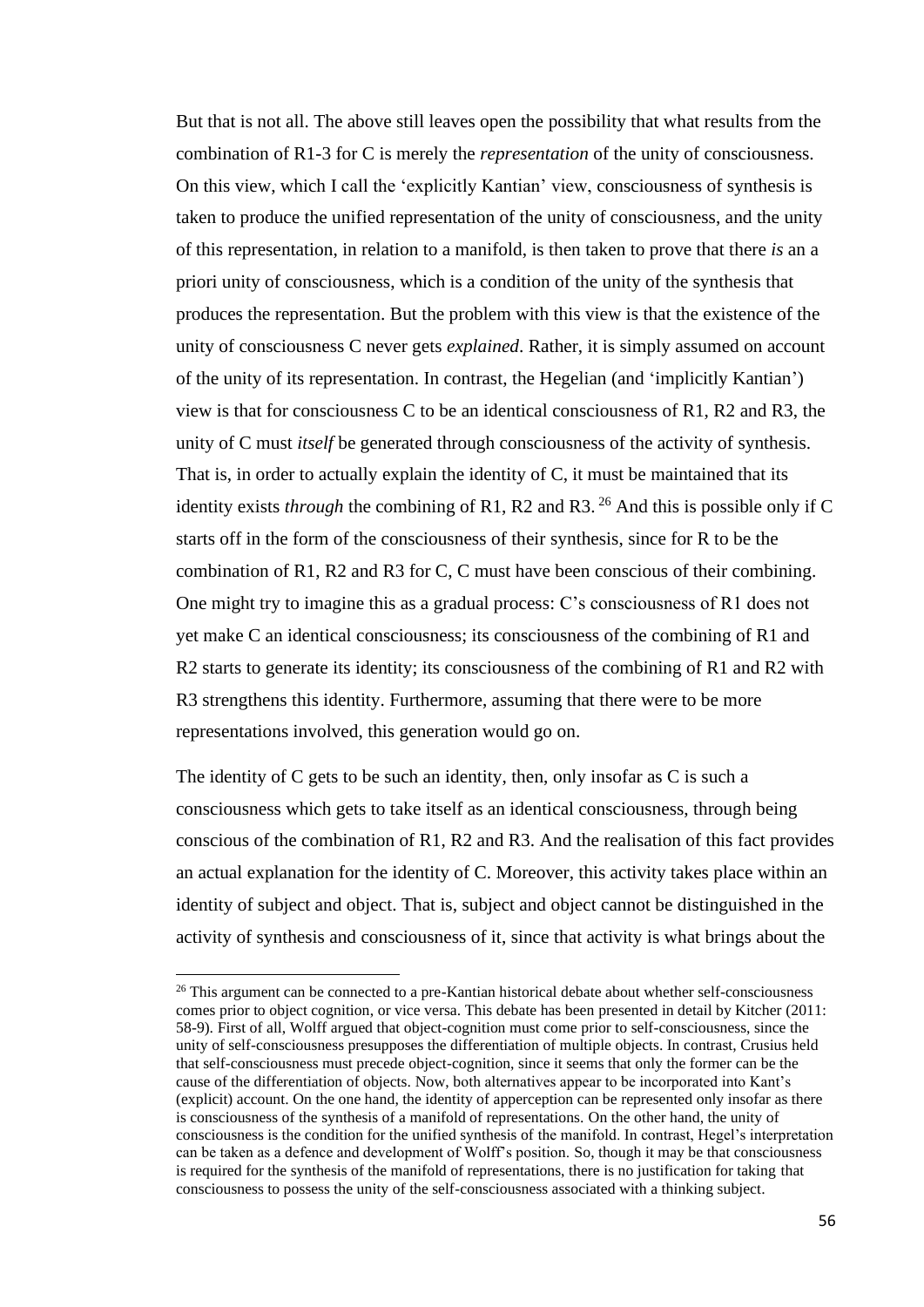very possibility of the distinction. It does this by generating the unity of consciousness, which can be represented in the form of the "I think", relative to the single complex representation that gets formed through the same activity of synthesis. Here, this activity has been portrayed as C's consciousness of the combination of R1, R2 and R3. And finally, since that activity generates the subject's self-consciousness, which is represented in the form of the "I think", it can be identified with *original apperception*, i.e. the self-consciousness which produces the "I think". Admittedly, it would be more accurate to speak of a 'becoming self-conscious' which produces the "I think". In any case, it is understandable in this precise sense how a mode of self-consciousness (or becoming self-conscious) can imply an identity of subject and object.

It remains now to connect the present interpretation of the synthetic unity of apperception to synthetic *a priori* judgments. What is crucial is that the same two features, the negative and the positive, that were previously seen to characterise the absolute identity of the logical subject and predicate in synthetic *a priori* judgments, can now be seen to characterise the original identity of subject and object. So, on the one hand, subject and object are identical in the sense that they are non-distinct in the activity of synthesis and consciousness of synthesis. On the other hand, the activity of synthesis and consciousness of synthesis provides the positive characterisation of their identity. Finally, these considerations allow one to formulate the following argument. Since (1) the identity of subject and object follows from the impossibility of distinguishing between them in synthesis and consciousness of synthesis, as the two poles of the act of knowing; (2) the process which constitutes the identity of subject and object is, precisely, the *a priori* synthesis in consciousness of the manifold of intuition; and (3) supposing that *a priori* synthesis in consciousness of the manifold of intuition is what makes possible synthetic *a priori* judgments, it follows that (4) synthetic *a priori* judgments are made possible by an original identity of subject and object. Now, this argument explains why Hegel thinks that the synthetic unity of apperception, as an identity of subject and object, solves the problem of synthetic *a priori* judgments. To be sure, the conjunction of premises (1) and (2) presupposes that Hegel's specific conception of a synthetic unity is compatible with Kant's conception of a synthetic unity. But this compatibility is just what has been demonstrated by way of the synthetic account of apperception offered in the present chapter. And crucially, this account does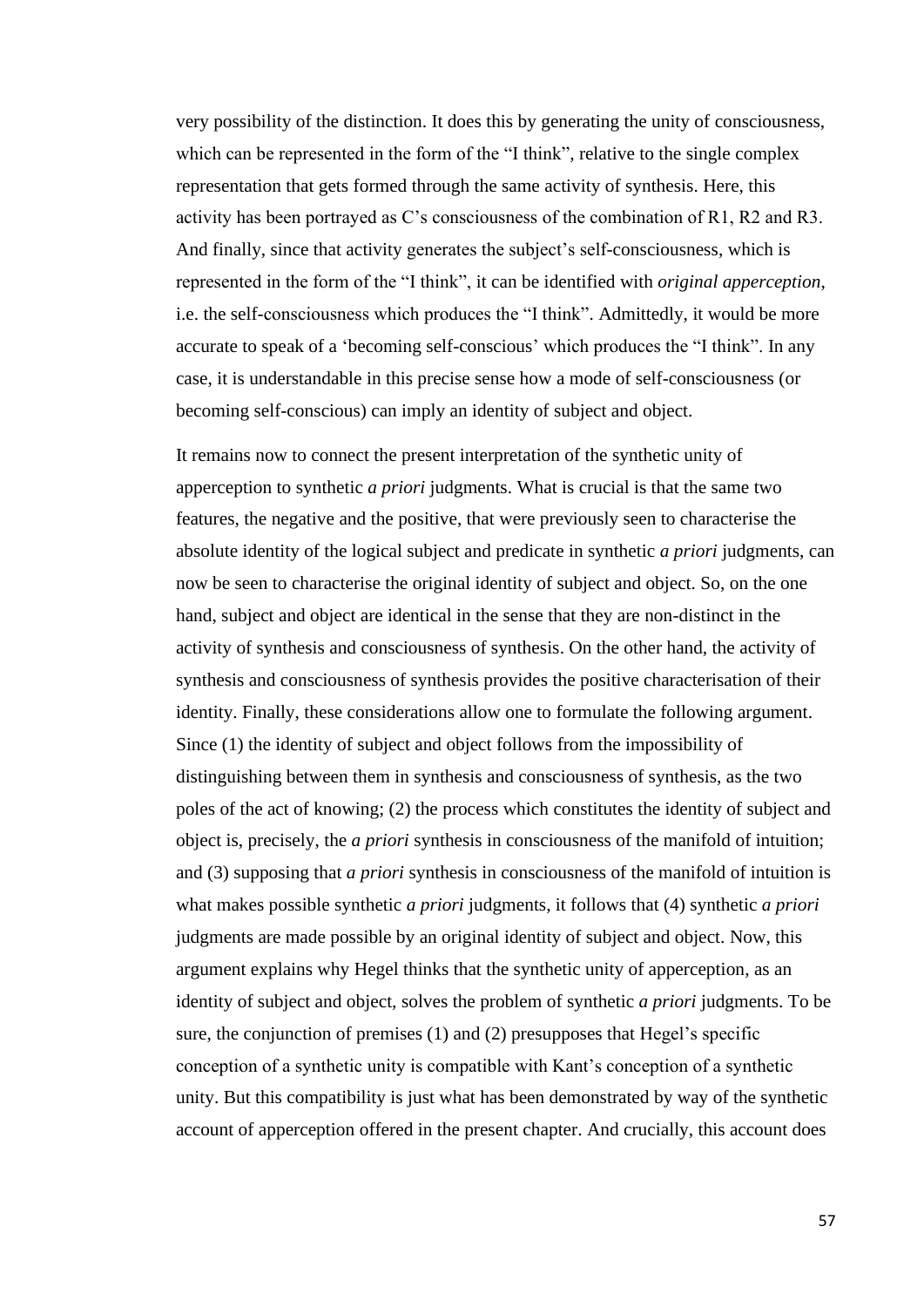the work of explaining how there can be an identity of apperception, about which analytic claims can be made, in the first place.

# 5.5. The implications and limits of the present interpretation of Hegel

The above analysis suggests that Hegel's notion of absolute identity should be thought of in terms of the concept of justification. More precisely, the suggestion is that for two terms to be identical in Hegel's sense means that they cannot justifiably be conceived of as distinct. Firstly, the logical subject and predicate of synthetic *a priori* judgments are absolutely identical, because the predicating subject and the object *qua* target of predication cannot justifiably be conceived of as distinct in the act of real predication presupposed by such judgments. Secondly, the subject and object of the doctrine of apperception are absolutely identical, since, again, they cannot justifiably be conceived of as distinct, when it comes to the activity of synthesis and consciousness of synthesis presupposed by their distinction. Now, Hegel's thesis of the identity of subject and object, as it has been interpreted here, implies an epistemology incompatible with the general framework of transcendental idealism. For the transcendental idealist, there is a non-identity of subject and object, because there are unknowable things in themselves, and because the subject can know objects only insofar as it deals with representations that are given to it from outside its faculty of cognition. In contrast, the proponent of the thesis of the identity of subject and object claims that the very distinction of subject and object, assumed by the transcendental idealist, is possible only on account of a process of *a priori* synthesis where subject and object cannot be distinguished from each other. Consequently, the proponent of this thesis holds that the transcendental idealist *cannot be justified* in holding the viewpoint that there is necessarily a realm of things in themselves beyond the scope of the subject's possible knowledge.

The present view is useful in replying to commentators who maintain that Hegel's interpretation begs the question (Ameriks, 2003: 8), or that it is possible only on account of his own philosophical convictions (Smith, 1973: 338-40). Arguably, such remarks stem from an unwillingness to apply Hegel's claims to the text of the Deduction. For instance, Ameriks (2003: 7) suggests that Hegel's interpretation rests on "the idea that *if* the categories of things in themselves were completely determinable from what is involved in a pure representation of the I, then this would demonstrate the basic subject-object identity to which Hegel is committed". It is obvious that no such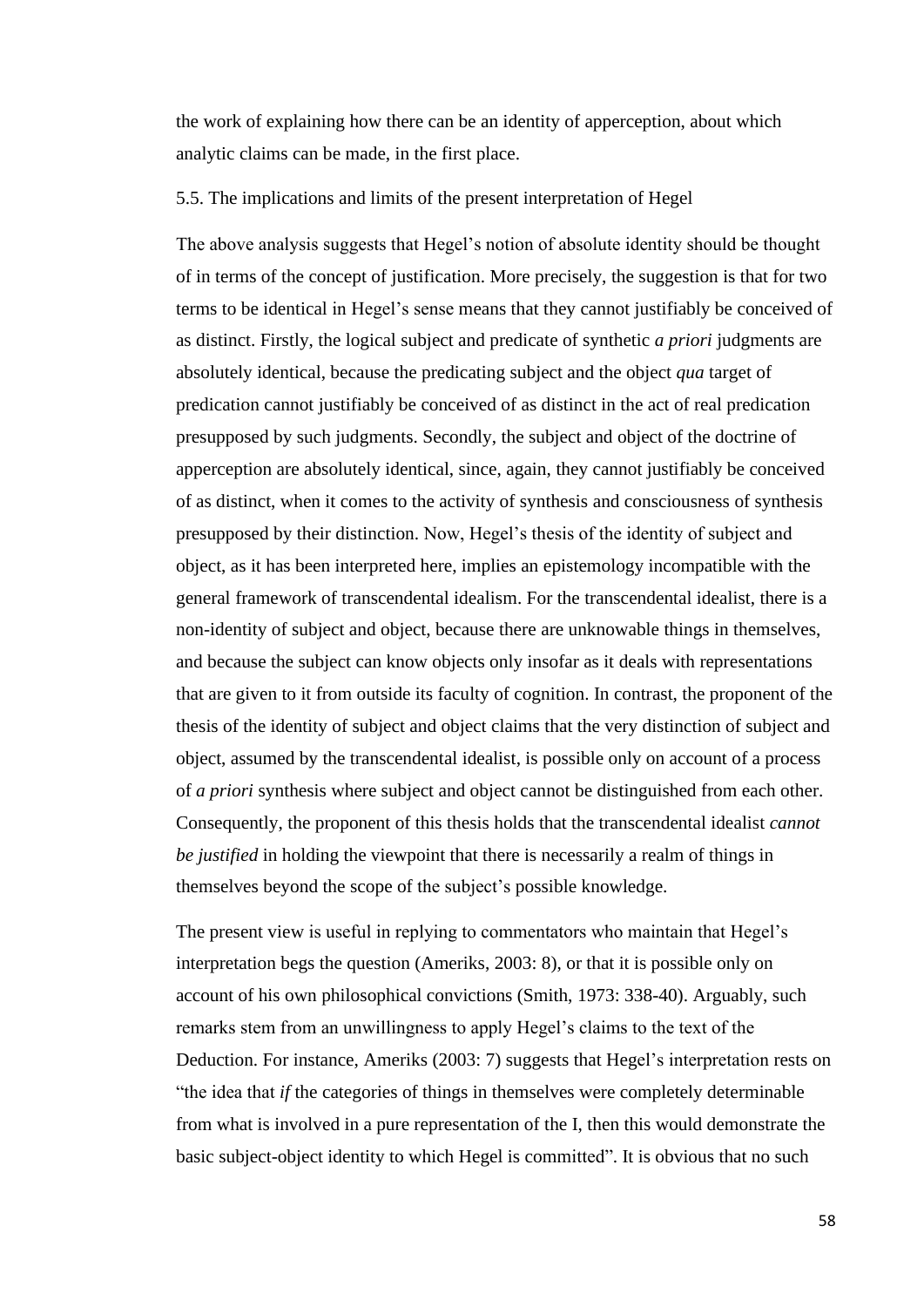deduction of the categories is possible for Kant. The impasse may be avoided, however, by interpreting Hegel simply as arguing that there is *no justification* for maintaining the distinction of subject and object in *a priori* synthesis. On the proposed view, Hegel does not think that Kant's doctrine of apperception points to a positive determination of metaphysical categories from mere self-consciousness. Instead, Hegel's interpretation is taken to imply the fact that the epistemic framework, in which the very thought that things in themselves are unknowable can arise, is possible only on account of a process where subject and object are non-distinct, and that therefore the unknowability of things in themselves cannot justifiably be raised to an epistemological principle. Consequently, it seems that Ameriks is himself guilty of begging the question against Hegel, by assuming that the latter's claims about Kant can have no other foundation than some set of specifically 'Hegelian' assumptions.

But what does all this imply with respect to the doctrine of categories? Suppose that Hegel is right. The first thing to note, then, is that the doctrine must be dropped in its Kantian form. If the unity of consciousness must be generated through an activity of consciousness of synthesis, then the categories cannot be identified with the unity of consciousness in its function of governing the unity of synthesis. This means in turn that the categories lose the basis for their nature as purely subjective conditions of knowledge. After all, this subjective nature was dependent on their being identified with the unity of consciousness, *qua* condition of synthesis, and since one is no longer justified in conceiving of the conditions of synthesis as involving the unity of consciousness, one is no longer justified in conceiving of the categories as subjective conditions either. Perhaps it is possible to come up with an account of the categories as conditions for generating the unity of consciousness in relation to an object, without having to think of the categories themselves in terms of the unity of consciousness. It is difficult to say, of course, what such an account would look like, and certainly the task would be external to interpreting the *Critique of Pure Reason*. Nevertheless, supposing that the argument of this thesis is correct, it follows that the problem which generates the suggestion of such an undertaking is internal to the *Critique*. And this should be acknowledged.

But though I advocate the view that Hegel can be read as giving a plausible interpretation of the doctrine of apperception, I do not hold the same to apply to his overall interpretation of the Transcendental Deduction. This is because, on the present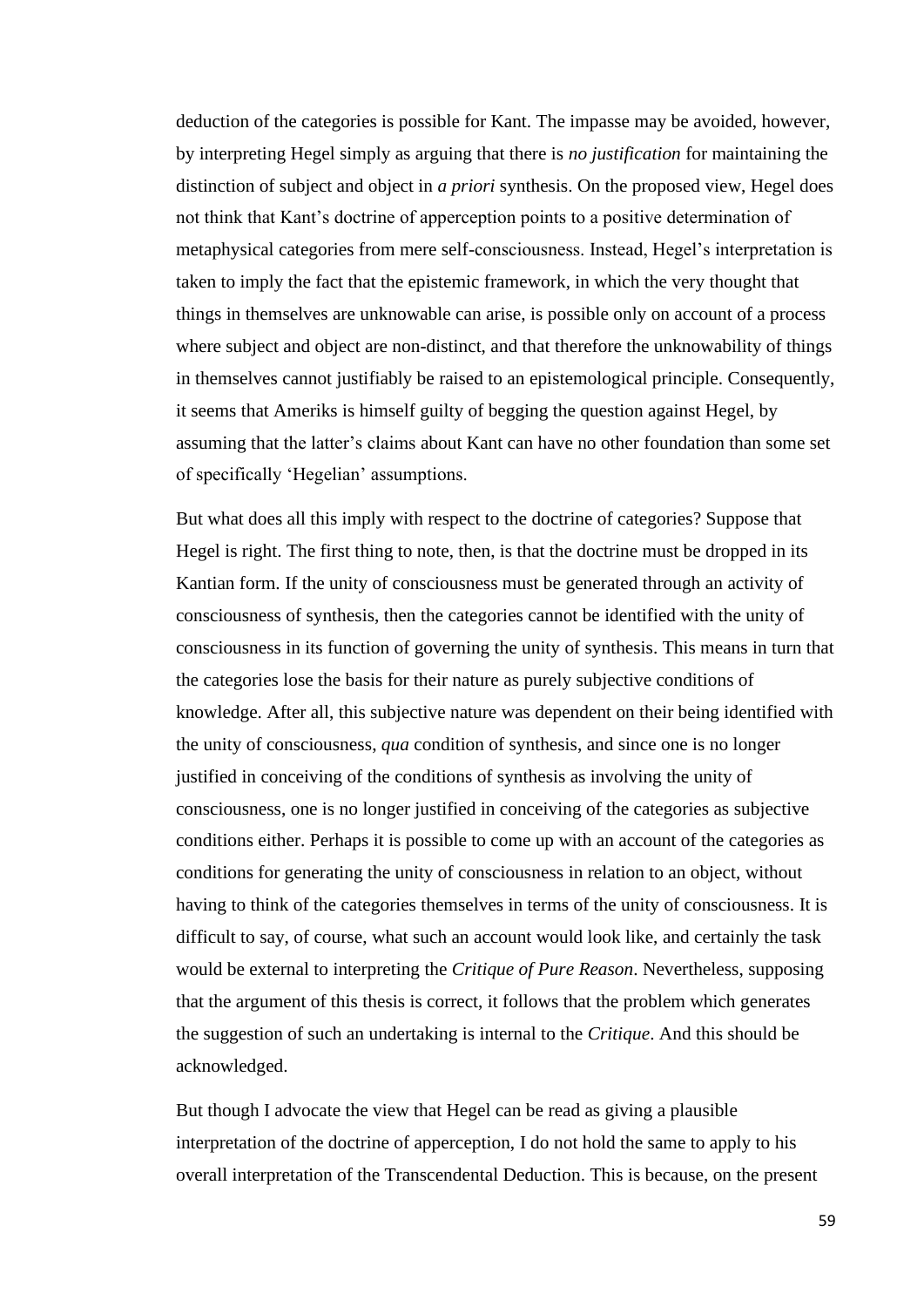interpretation, Hegel cannot be understood as providing a coherent account of the Deduction as a whole. His fundamental mistake appears to be the identification of the synthetic unity of apperception with what Kant calls the productive imagination (Hegel, 1977: 73). <sup>27</sup> This identification seems to stem from an insensitivity to the overall structure of the Deduction. In the second part of the Deduction, Kant proceeds to connect the synthetic unity of apperception to the forms of sensibility, in order to allow for a connection between the categories and the objects of experience. There, the productive imagination plays the role of such a connecting element. Specifically, Kant's argument is that since space and time are *a priori* represented as unities that contain a manifold, there must be a special synthesis which allows the subject to represent them in that way, and this *transcendental synthesis of the imagination* is carried out by the productive imagination (B150-2). Moreover, this synthesis functions under the guidance of the synthetic unity of apperception or the categories (B152). From Hegel's point of view, the problem is that at this point Kant has already fixed his conception of the synthetic unity of the *first part* of the Deduction as a purely 'intellectual' synthesis, that is, as pertaining purely to the functioning of the understanding (B151). For this reason, the synthetic unity of apperception, in the sense in which it has been interpreted in this thesis, cannot simply be identified with the productive imagination.

On the other hand, the fact that Kant apparently decides to run with the analytic account cannot be used as justification for disregarding the ambiguity in the original presentation of the doctrine of apperception. On the contrary, Hegel's views regarding the synthetic dimension of that doctrine are justified. Hegel is mistaken, however, to the extent that he applies the argument regarding the identity of subject and object, in the precise sense implied by the synthetic unity of apperception, to the transcendental synthesis of the imagination in an apparently analogous manner. Hegel does not realise that the ambiguity necessary for such a move is no longer there in Kant's argument itself. In contrast, he seems to think that, since the transcendental synthesis makes possible the representation of a spatiotemporal world for the self-conscious subject, it is possible to conceive of that transcendental synthesis, again, as an identity of subject and

<sup>&</sup>lt;sup>27</sup> Hegel (1977: 73): "[W]e must not take the faculty of [productive] imagination as the middle term that gets inserted between an existing absolute subject and an absolute existing world. The productive imagination must rather be recognized as what is primary and original, as that out of which the subjective Ego and the objective world first sunder themselves into the necessarily bipartite appearance and product [...]. This power of imagination is the original two-sided identity."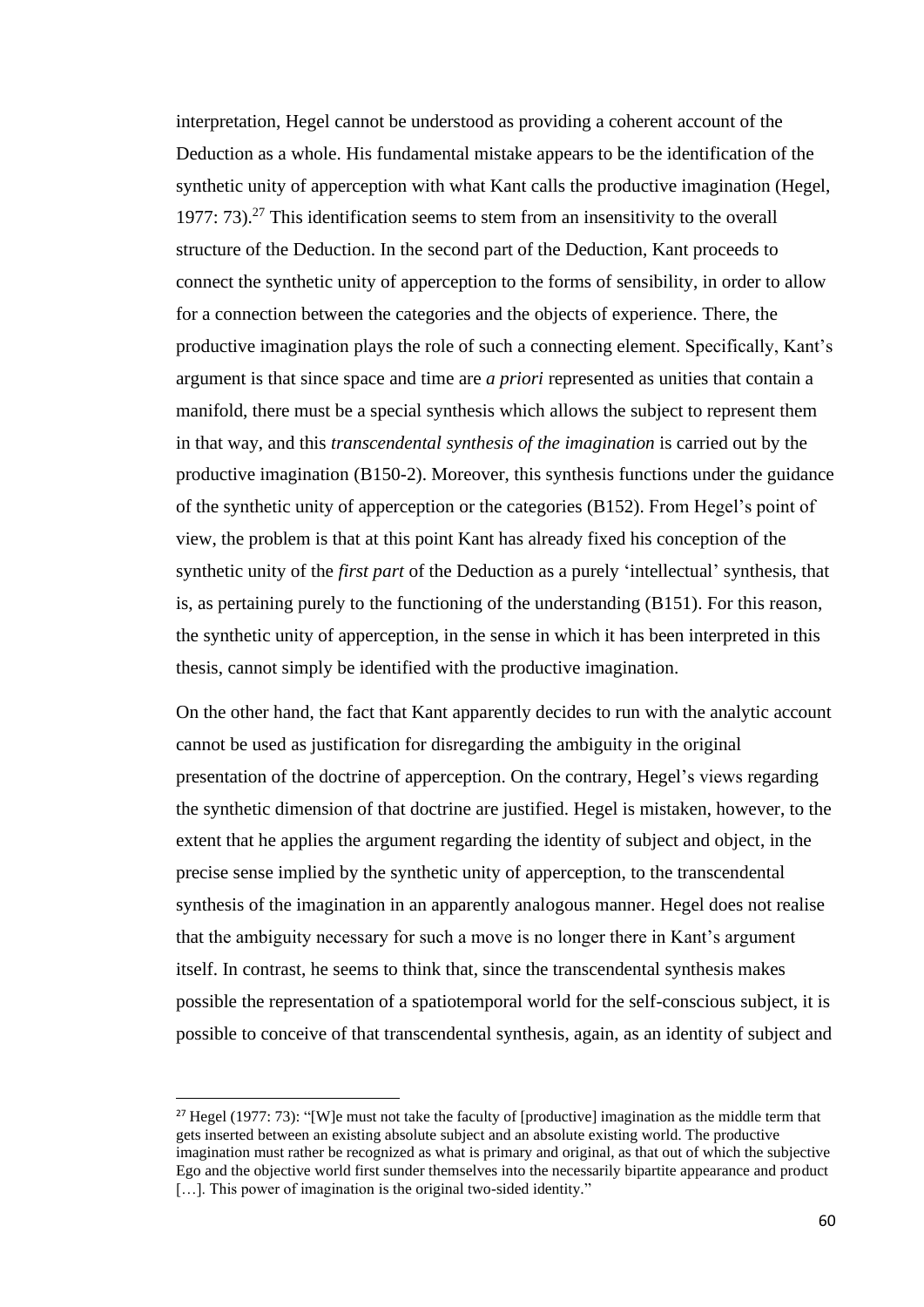object. But that move is clearly ruled out by the disappearance of the crucial ambiguity from Kant's own argument. The problem with extending Hegel's interpretation to the rest of the Deduction is, then, that the latter's structure, as analysed by Allison, makes evident the fact that Kant chooses to disregard the original ambiguity in favour of an analytic account. As a result, the unity of the subject must always be presupposed as a condition of synthesis, when it comes to interpreting the overall argument of the Deduction.

# **6. Conclusion**

The central problem regarding the conception of the unity of consciousness presented in the doctrine of apperception can be put in the following way. On the one hand, the subject's unity of consciousness is something that seemingly must be presupposed as a condition of synthesis. That is, in order for there to be consciousness by a single subject of a unified object, it seems that the consciousness, where the manifold contained in that unified object is combined, must be a unified consciousness. On the other hand, there is no representation of the subject's unity of consciousness without synthesis. That is, to represent consciousness as unified, its representation (the "I think") must be produced through a relation of consciousness to a manifold; or, in other words, through synthesis and consciousness of synthesis. But if this is correct, then it appears that there is no justification for assuming the subject's unity of consciousness to be a condition of synthesis. And this suggests that synthesis and consciousness of synthesis should be conceived of as conditions of that unity of consciousness itself.

Allison's model view of apperception entails that the subject's unity of consciousness is a condition of synthesis, just as synthesis and consciousness of synthesis are conditions of the representation of that unity of consciousness. This follows from the analyticity of Allison's interpretation. On the model view, synthesis and consciousness of synthesis must be thought of as conditions of the representation of the subject's unity of consciousness, since the thought of the identity of apperception analytically contains the thought of synthesis and consciousness of synthesis. On the model view, then, one is forced to conceive of synthesis and consciousness of synthesis in conjunction with the subject's unity of consciousness. In contrast, on Hegel's interpretation, there is no justification for conceiving of the consciousness involved in synthesis as a unified one.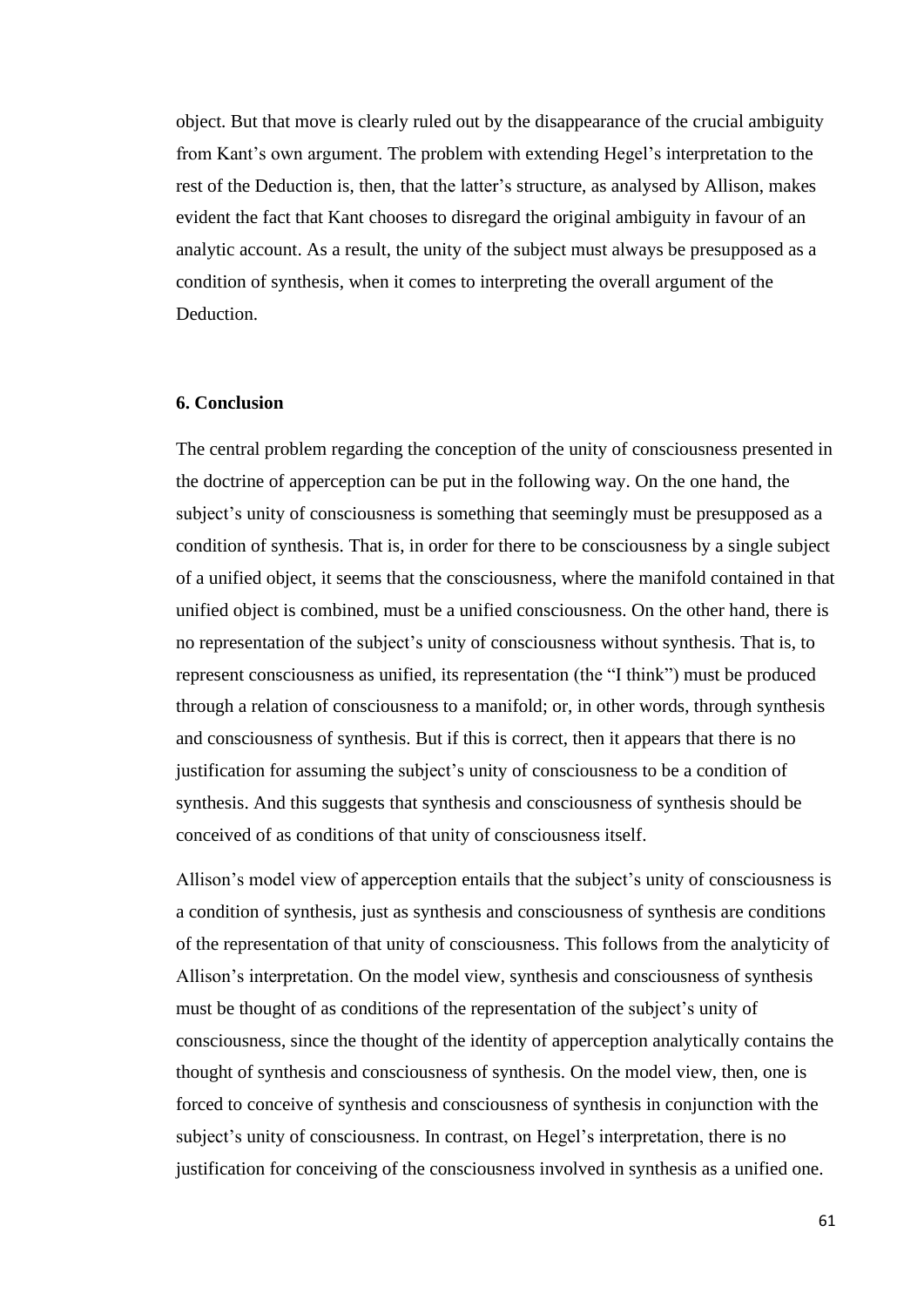In Hegel's terms, the synthetic unity of apperception implies the identity of subject and object. That is, since (1) the identity of apperception must be produced by synthesis and consciousness of synthesis, and (2) only the identity of apperception can provide the basis for the distinction of subject and object, it follows that (3) there is no justification for applying the distinction of subject and object to the activity of synthesis and consciousness of it.

In this thesis, I have argued that the two aforementioned dimensions of apperception, as portrayed by Allison and Hegel, respectively, are both inherent to the doctrine of apperception; or in other words, the doctrine of apperception is inherently ambiguous. This ambiguity is evidenced by, first, Kant's ambiguous distinction between the "I think" and original apperception, and second, his ambiguous conception of the conditions of the identity of apperception, as conditions of both the *representation* of that identity as well as of the identity *itself*. Given the analysis of these ambiguities, it is possible to formulate an answer to the research question I have examined, i.e. the question: to what extent and how can the doctrine of apperception be interpreted as analytic, and to what extent and how can it be interpreted as synthetic? First, the doctrine of apperception can be interpreted as analytic to the extent that it contains sufficient material for an analytic model of cognition, and this model is consistent with the overall structure of the argument of the Deduction. On such an analytic account, the conditions of the identity of apperception are analytically derived from the thought of the unity of the subject's self-consciousness in relation to a manifold of intuition.

Second, the doctrine of apperception can be interpreted as synthetic to the extent that the analytic model is insufficient in accounting for all of Kant's claims, some of which seem to involve the assertion of conditions of the identity of apperception *itself*, as opposed to its mere representation. In such cases, one should opt for a synthetic account, since otherwise one risks begging the question by assuming all of Kant's claims to fit the analytic model. In this thesis, I have provided an answer to the question of how the doctrine of apperception can be interpreted as synthetic on the basis of Hegel's interpretation. The answer is that one should consider the process of synthesis and consciousness of synthesis as *producing* the identity of apperception. Crucially, on Hegel's interpretation, consciousness of synthesis is not a consciousness from the subject's part. Rather, it is a condition of the very distinction of subject and object, which is made possible by the production of the identity of apperception in relation to a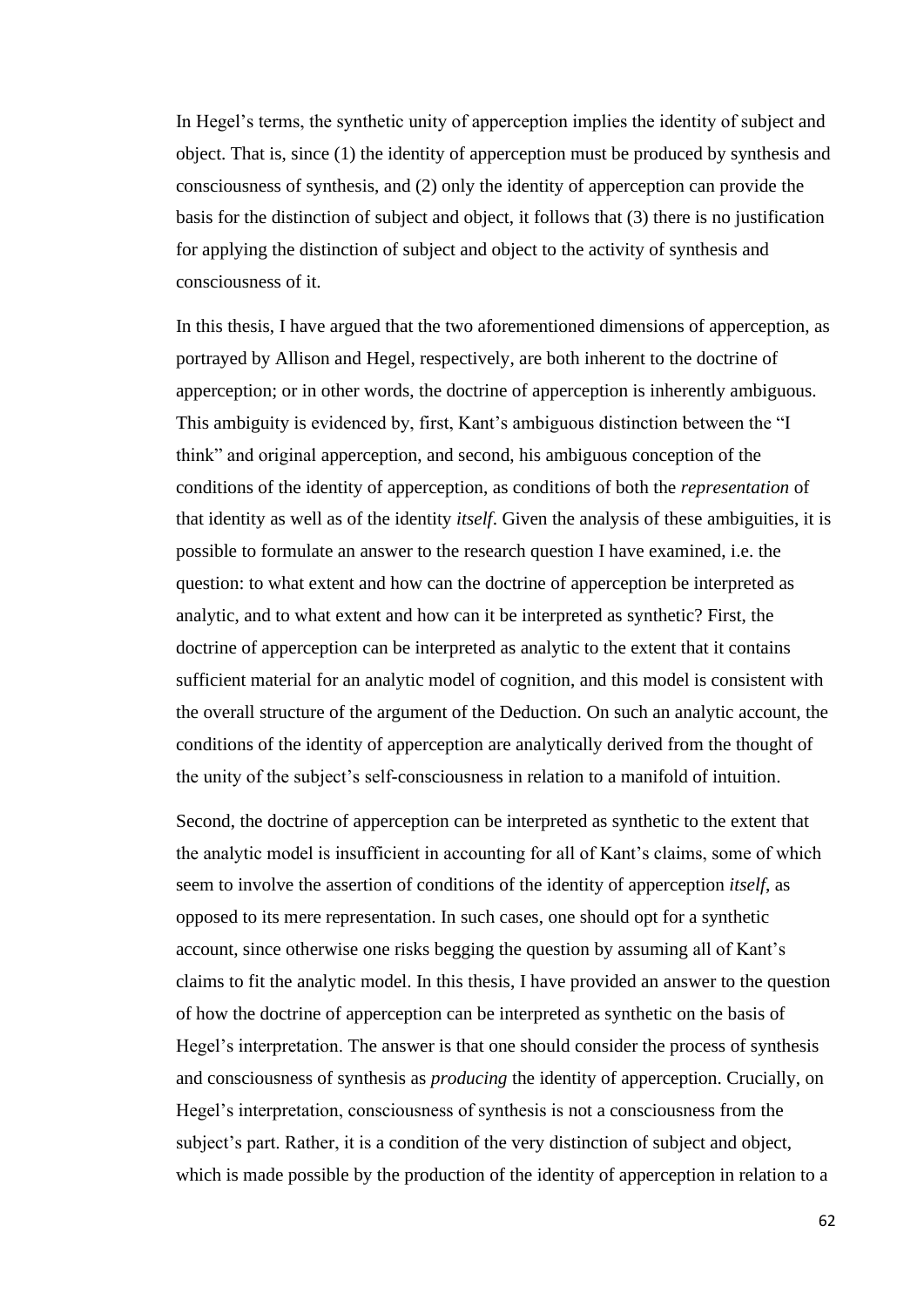manifold. I have suggested that this process is what Kant calls "**original apperception**", that is, the 'becoming-self-conscious' or 'becoming-identical' of consciousness, which finally produces the "I think".

If an interpretation of the doctrine of apperception is to be as accurate as possible, that interpretation must include accounts of both the analytic and the synthetic dimensions of the doctrine. Furthermore, the interpretation should include an attempt at an explanation for why both dimensions are present in §16. I have argued that the synthetic account explains how it can be the case that the analytic account is itself possible. That is, the process through which consciousness becomes unified, by acquiring its identity in relation to a manifold of representations, is a necessary condition of the state of affairs in which there is an identity of apperception in relation to the manifold, such that this identity can then be analysed.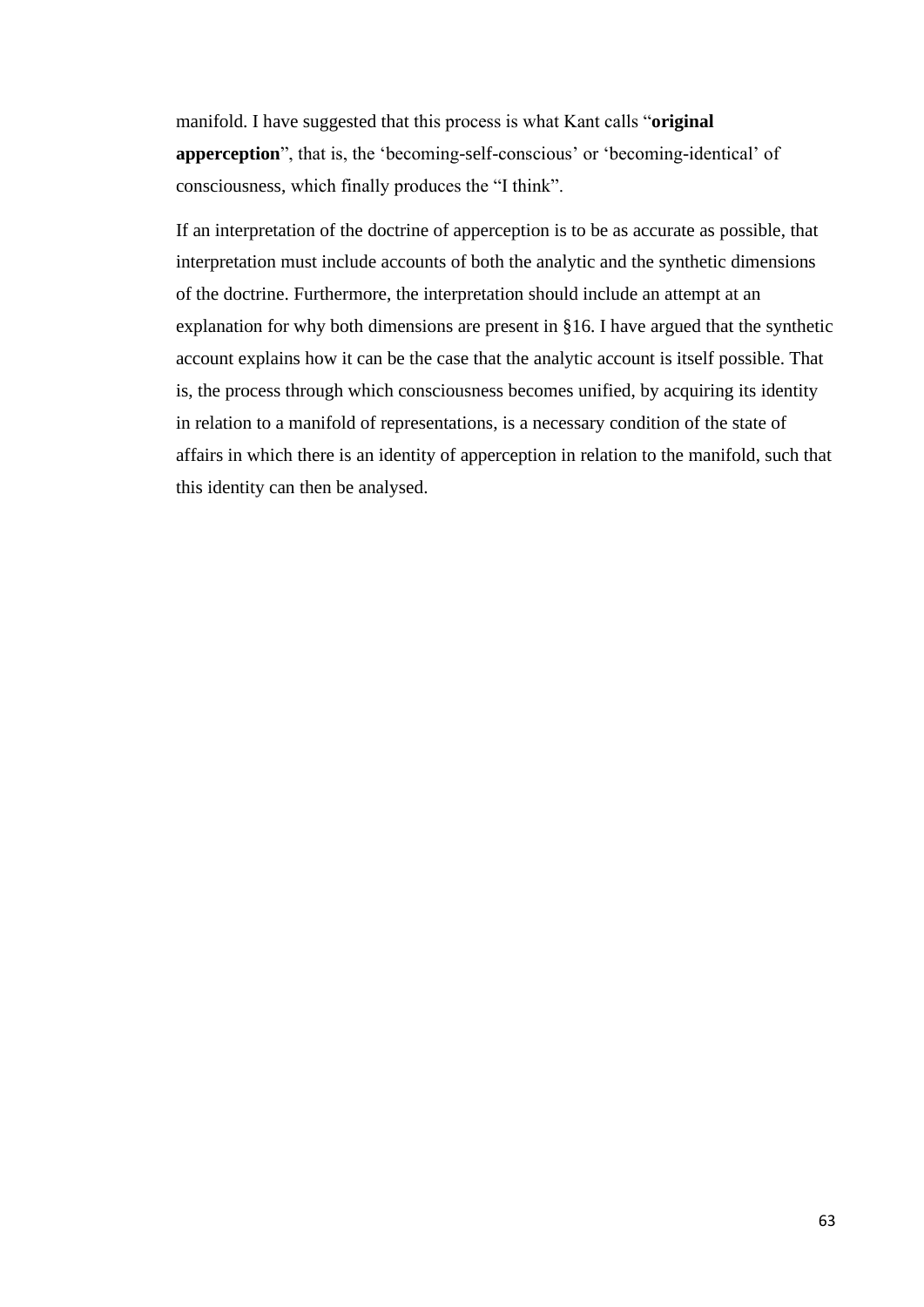# Bibliography

Allais, Lucy (2011): "Transcendental Idealism and the Transcendental Deduction" [91- 107], in *Kant's Idealism – New Interpretations of a Controversial Doctrine.* Edited by Dennis Schulting and Jacco Verburgt. Dordrecht: Springer. Available at: [https://doi](https://doi-org.libproxy.helsinki.fi/10.1007/978-90-481-9719-4)[org.libproxy.helsinki.fi/10.1007/978-90-481-9719-4](https://doi-org.libproxy.helsinki.fi/10.1007/978-90-481-9719-4) [Last accessed: 04.03.2020].

Allison, Henry E. (2015): *Kant's Transcendental Transcendental Dedution: An Analytical-Historical Commentary*. USA: Oxford University Press.

Allison, Henry E. (2012): "Where have all the categories gone? Reflections on Longuenesse's Reading of Kant's Transcendental Deduction" [31-42], in *Essays on Kant*. Oxford Scholarship Online. DOI: 10.1093/acprof:oso/9780199647033.001.0001 [Last accessed: 14.02.2020].

Allison, Henry E. (2004): *Kant's Transcendental Idealism: An Interpretation and Defense* (revised and enlarged edition). New Haven and London: Yale University Press.

Allison, Henry E. (1993): "Apperception and analyticity in the B-Deduction" [233-52], in Grazer Philosophische Studien, volume 44.

Allison, Henry E. (1987): "Reflections on the B-Deduction" [1-15], in *The Southern Journal of Philosophy*, volume 25, issue S1. Wiley Online Library (2010). Available at: <https://doi.org/10.1111/j.2041-6962.1987.tb01647.x> [Last accessed: 28.02.2020].

Ameriks, Karl (2003): "Kant's transcendental deduction as a regressive argument" [51- 66], in *Interpreting Kant's Critiques*. Oxford Scholarship Online (2005). DOI: 10.1093/0199247315.001.0001 [Last accessed: 14.02.2020].

Ameriks, Karl (1985): "Hegel's Critique of Kant's Theoretical Philosophy" [1-35], in *Philosophy and Phenomenological Research*, volume 46, issue 1. Available at: <https://www.jstor.org/stable/2107654> [Last accessed: 14.02.2020].

Banham, Gary (2010): "Transcendental idealism and transcendental apperception" [109-25], in *Kant's Idealism – New Interpretations of a Controversial Doctrine.* Edited by Dennis Schulting and Jacco Verburgt. Dordrecht: Springer. Available at: [https://doi](https://doi-org.libproxy.helsinki.fi/10.1007/978-90-481-9719-4)[org.libproxy.helsinki.fi/10.1007/978-90-481-9719-4](https://doi-org.libproxy.helsinki.fi/10.1007/978-90-481-9719-4) [Last accessed: 14.02.2020].

Bird, Graham (1962): *Kant's Theory of Knowledge*. London: Routledge & Kegan.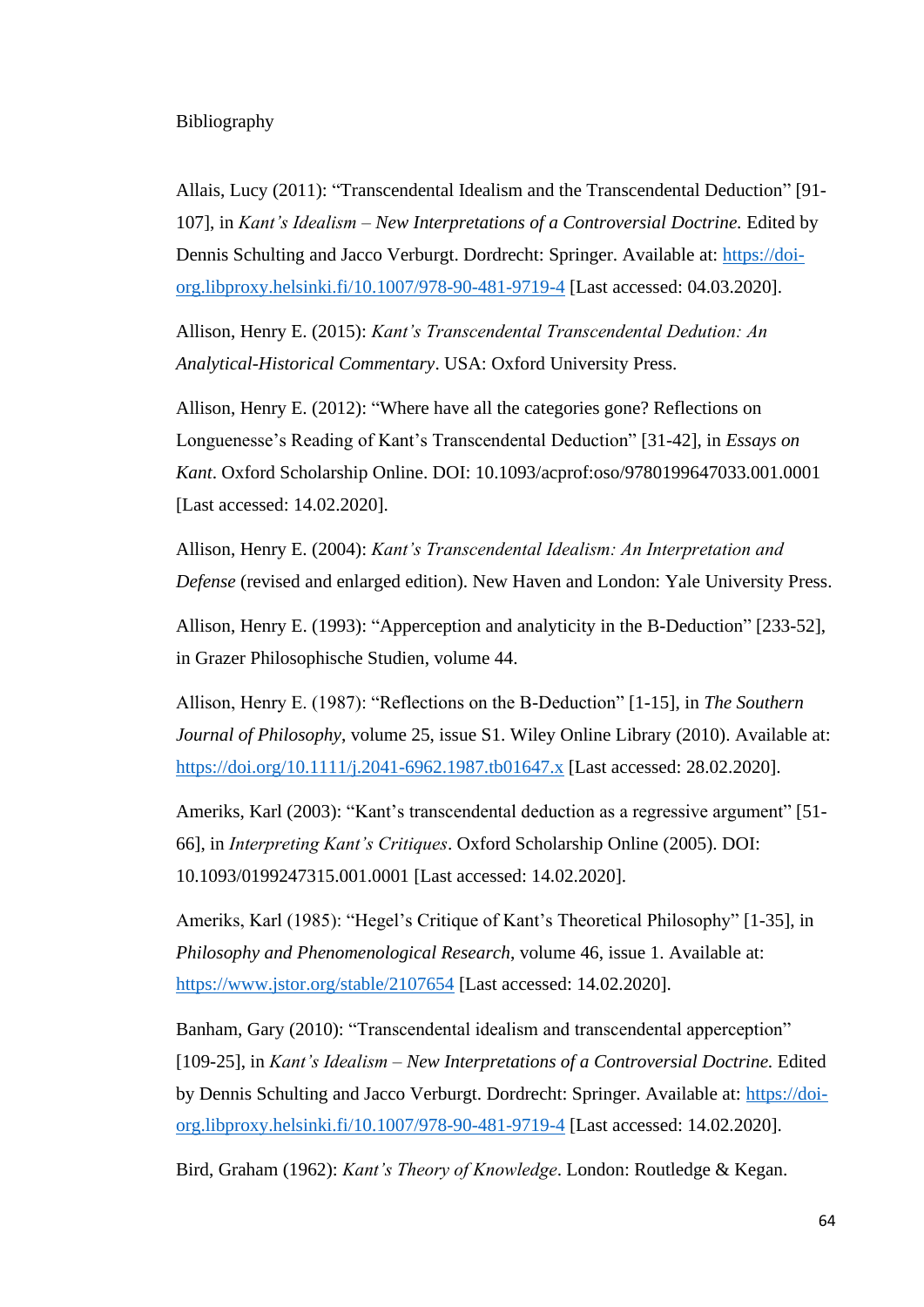Castañeda, Hector-Neri (1990): "The role of apperception in Kant's transcendental deduction of the categories" [147-157], in *Nous*, volume 42, issue 1. Available at: <https://www.jstor.org/stable/2215618> [Last accessed: 14.02.2020].

De Boer, Karin (2011): "Transformations of transcendental philosophy: Wolff, Kant, and Hegel" [50-79], in *Hegel Bulletin*, volume 32, issue 1-2*.* Cambridge University Press (2013). Available at:<https://doi.org/10.1017/S0263523200000161> [Last accessed: 14.02.2020].

de Vleeschauwer (1937): *La déduction transcendantale dans l'oeuvre de Kant (III) – La déduction transcendantale de 1787 jusqu'a l'Opus Postumum*. Antwerpen: De Sikkel.

Düsing, Klaus (1983): "Constitution and structure of self-identity: Kant's theory of apperception and Hegel's criticism", in *Midwest Studies in Philosophy*, volume 8, issue 1. Wiley Online Library (2008). Available at: [https://doi.org/10.1111/j.1475-](https://doi.org/10.1111/j.1475-4975.1983.tb00478.x) [4975.1983.tb00478.x](https://doi.org/10.1111/j.1475-4975.1983.tb00478.x) [Last accessed: 04.03.2020].

Dyck, Corey W. (2017): "The principles of apperception" [32-46], in *Immanuel Kant: Die Einheit des Bewusstseins (Kant-Studien Ergänzungshefte)*. Edited by U. Thiel and G. Motta. Berlin, Boston: De Gruyter. Available at: [https://www-degruyter](https://www-degruyter-com.libproxy.helsinki.fi/view/product/495100)[com.libproxy.helsinki.fi/view/product/495100](https://www-degruyter-com.libproxy.helsinki.fi/view/product/495100) [Last accessed: 24.02.2020].

Gardner, Sebastian (1999): *Kant and the Critique of Pure Reason*. London and New York: Routledge.

Grier, Michelle (2001): "The Transcendental Employment of the Understanding and the Conflation of Appearances and Things in Themselves" [69-100], in *Kant's Doctrine of Transcendental Illusion*. New York: Cambridge University Press.

Guyer, Paul (1993): "Thought and being: Hegel's critique of Kant's theoretical philosophy" [171-210], in *The Cambridge Companion to Hegel.* Edited by Frederick C. Beiser. Cambridge: Cambridge University Press.

Guyer, Paul (1987): "The deduction and apperception" [131-154], in *Kant and the Claims of Knowledge*. Cambridge: Cambridge University Press.

Guyer, Paul (1980): "Kant on Apperception and 'A Priori' Synthesis" [205-12], in *American Philosophical Quarterly*, volume 17, issue 1. University of Illinois Press. Available:<https://www.jstor.org/stable/20013865> [Last accessed: 14.02.2020].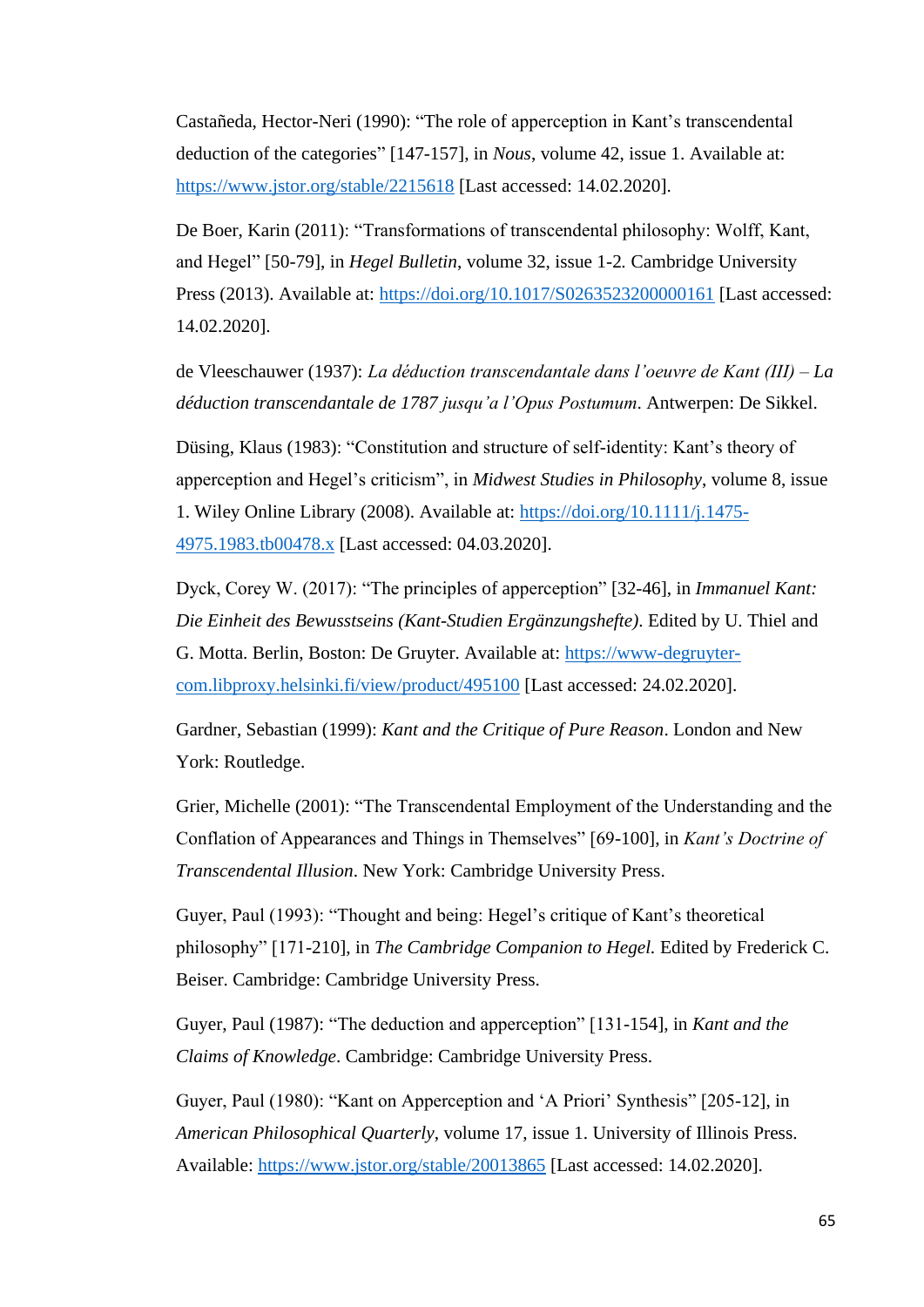Hegel, G.W.F. (1977): *Faith & Knowledge.* Edited and translated by Walter Cerf and H.S. Harris. New York: State University of New York.

Heidegger, Martin (1965): *Kant and the Problem of Metaphysics*. Bloomington: Indiana University Press.

Henrich, Dieter (2003): *Between Kant and Hegel – Lectures on German Idealism.*  Edited by David S. Pacini. Cambridge, Massachusetts; London: Harvard University Press.

Henrich, Dieter (1969): "The Proof-Structure of Kant's Transcendental Deduction" [640-659], in *The Review of Metaphysics,* volume 22, issue 4. Philosophy Education Society Inc. Available at JSTOR:<https://www.jstor.org/stable/20124942> [Last accessed: 14.02.2020].

Kant, Immanuel (1998): *Critique of Pure Reason.* Edited and translated by Paul Guyer and Allen W. Wood. Cambridge; New York: Cambridge University Press (reprinted 2017).

Kant, Immanuel (1997): *Prolegomena to any Future Metaphysics with Selections from the Critique of Pure Reason*. Edited and translated by Gary Hatfield. Great Britain: Cambridge University Press (revised in 2004).

Kant, Immanuel (1992): "Jäsche Logic", in *Lectures on Logic*. Cambridge: Cambridge University Press.

Kitcher, Patricia (2017): "Kant on the faculty of apperception" [589-616], in *British Journal for the History of Philosophy*, volume 25, issue 3. Taylor and Francis Online (2016). Available at:<https://doi.org/10.1080/09608788.2016.1214810> [Last accessed: 28.02.2020].

Kitcher, Patricia (2011): *Kant's Thinker*. New York: Oxford University Press.

Klass, Gregory M. (2003): "A framework for reading Kant on apperception: Seven interpretive questions" [80-94], in *Kant-Studien* volume 94, issue 1. De Gruyter (2006). Available at:<https://doi-org.libproxy.helsinki.fi/10.1515/kant.2003.007> [Last accessed: 28.02.2020].

Longuenesse, Béatrice (2017): "Kant on 'I think'" [73-101] and "Kant on 'I' and the soul" [102-139], in *I, Me, Mine*. New York: Oxford University Press.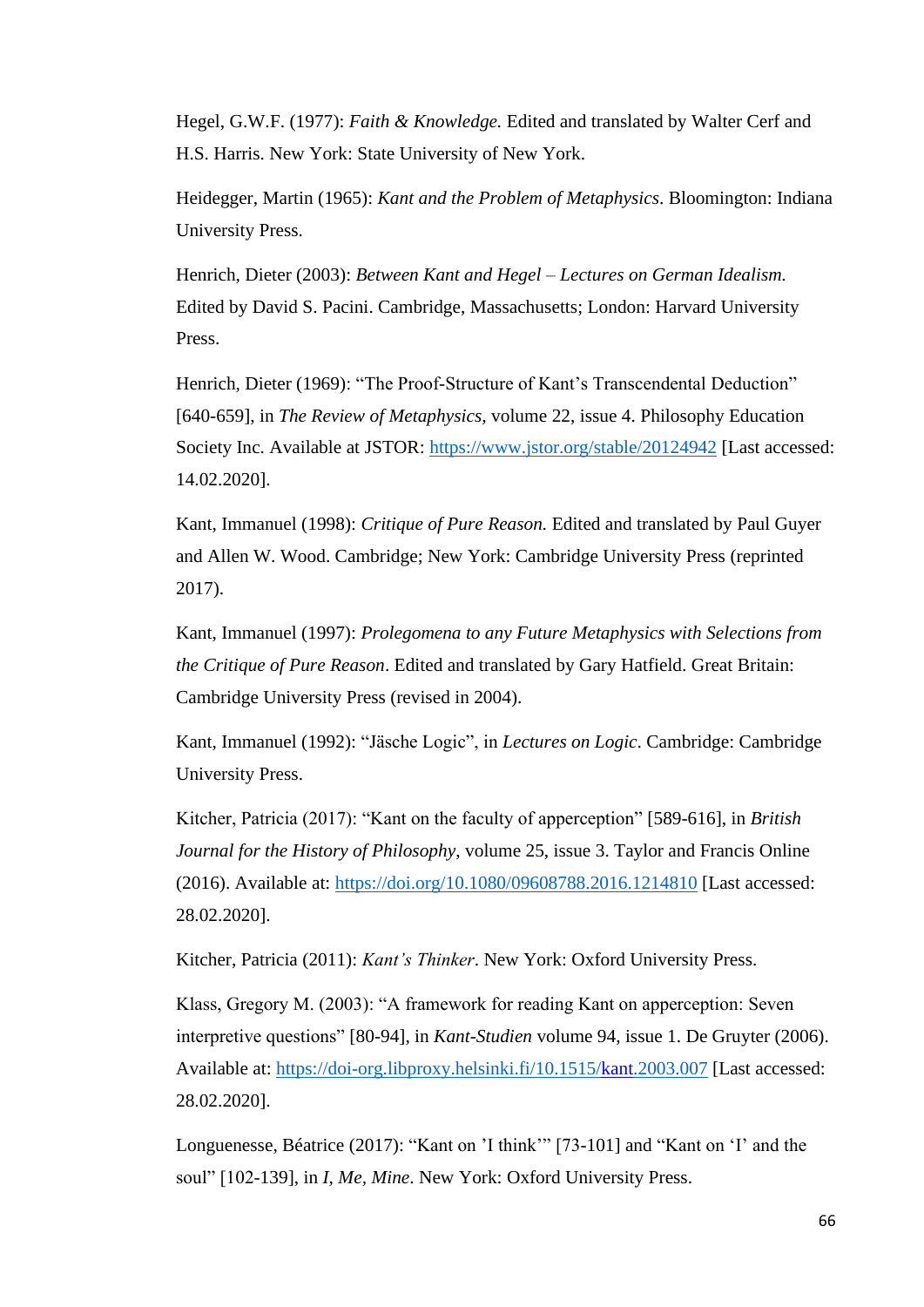Longuenesse, Béatrice (1998): *Kant and the Capacity to Judge*. Princeton, New Jersey: Princeton University Press.

Merritt, Melissa (2011): "Kant's argument for the apperception principle" [59-84], in *European Journal of Philosophy*, volume 19, issue 1. Wiley Online Library. Available at: <https://doi.org/10.1111/j.1468-0378.2009.00364.x> [Last accessed: 28.02.2020].

Paton, H.J. (1961): *Kant's Metaphysics of Experience: A Commentary on the First Half of the Kritik der reinen Vernunft*, volume 1. London: Allen & Unwin.

Pippin, Robert B. (1989): "Kantian and Hegelian idealism" and "The Jena formulations", in *Hegel's Idealism: The Satisfactions of Self-Consciousness.*  Cambridge; New York: Cambridge University Press.

Pippin, Robert B. (1987): "Kant on the Spontaneity of Mind" [449-75], in *Canadian Journal of Philosophy*, volume 17, issue 2. Cambridge University Press (2020). Available at:<https://doi.org/10.1080/00455091.1987.10716447> [Last accessed: 28.02.2020].

Schulting, Dennis (2017): "On Hegel's critique of Kant's subjectivism in the transcendental deduction" [341-370], in *Kant's Radical Subjectivism: Perspectives on the Transcendental Deduction*. US: Palgrave Macmillan. Available at: [https://ebookcentral-proquest-com.libproxy.helsinki.fi/lib/helsinki](https://ebookcentral-proquest-com.libproxy.helsinki.fi/lib/helsinki-ebooks/detail.action?docID=4886596)[ebooks/detail.action?docID=4886596](https://ebookcentral-proquest-com.libproxy.helsinki.fi/lib/helsinki-ebooks/detail.action?docID=4886596) [Last accessed: 14.04.2020].

Schulting, Dennis (2010): "Kant's Idealism: The Current Debate" [1-25], in *Kant's Idealism – New Interpretations of a Controversial Doctrine.* Edited by Dennis Schulting and Jacco Verburgt. Dordrecht: Springer. Available at: [https://doi](https://doi-org.libproxy.helsinki.fi/10.1007/978-90-481-9719-4)[org.libproxy.helsinki.fi/10.1007/978-90-481-9719-4](https://doi-org.libproxy.helsinki.fi/10.1007/978-90-481-9719-4) [Last accessed: 14.02.2020].

Sedgwick, Sally (2012): "Hegel on the transcendental deduction of the first Critique" [98-127] and "Subjectivity as part of an original identity" [128-162], in *Hegel's Critique of Kant: From Dichotomy to Identity*. Oxford Scholarship Online. Available at: [https://www-oxfordscholarship-](https://www-oxfordscholarship-com.libproxy.helsinki.fi/view/10.1093/acprof:oso/9780199698363.001.0001/acprof-9780199698363)

[com.libproxy.helsinki.fi/view/10.1093/acprof:oso/9780199698363.001.0001/acprof-](https://www-oxfordscholarship-com.libproxy.helsinki.fi/view/10.1093/acprof:oso/9780199698363.001.0001/acprof-9780199698363)[9780199698363](https://www-oxfordscholarship-com.libproxy.helsinki.fi/view/10.1093/acprof:oso/9780199698363.001.0001/acprof-9780199698363) [Last accessed: 14.02.2020].